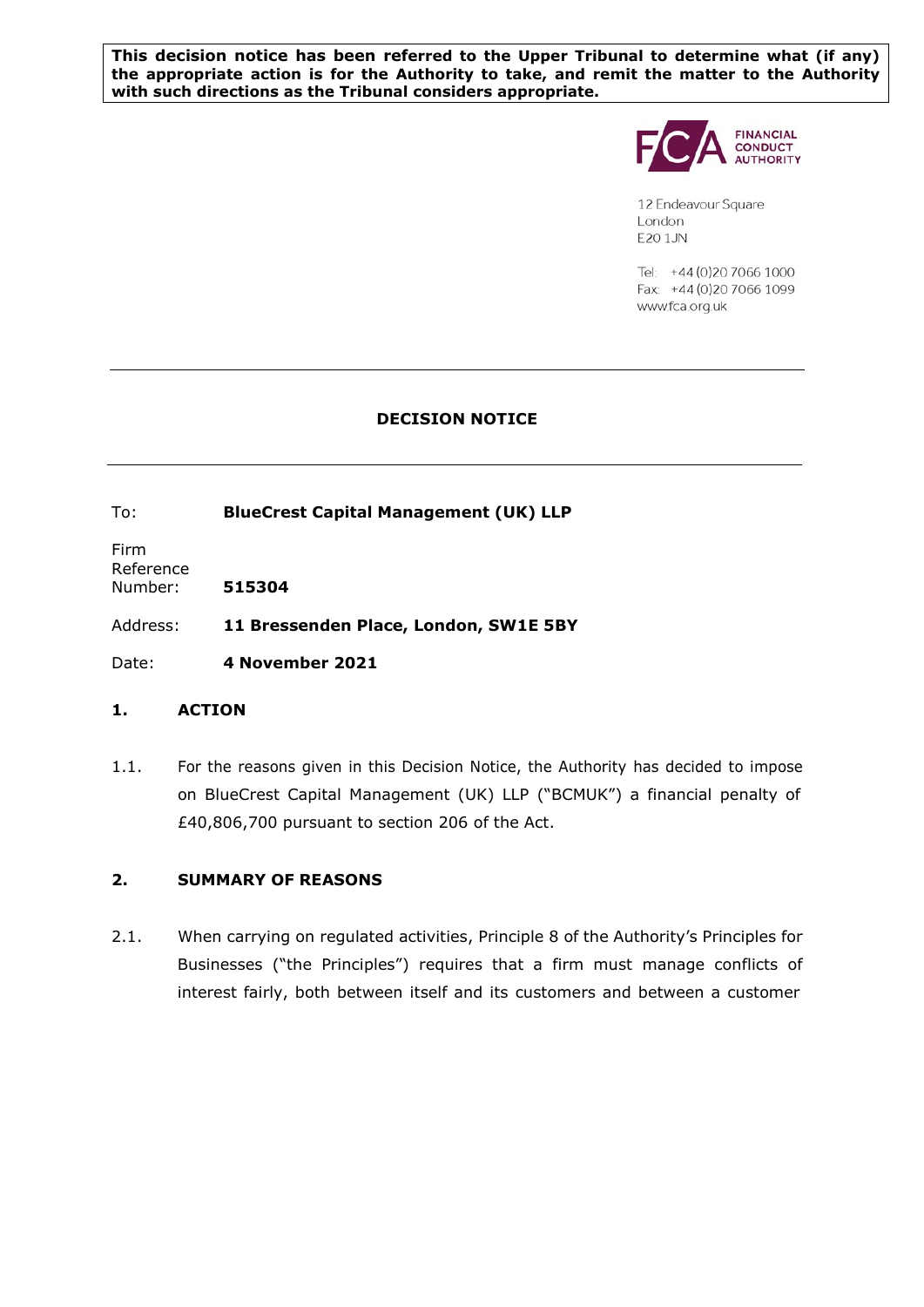and another client. During the Relevant Period, firms were required to take all reasonable steps to identify such conflicts that arose or might arise in the course of providing services to customers.

- 2.2. Firms were required to have effective organisational arrangements with a view to taking all reasonable steps to prevent conflicts from constituting or giving rise to a material risk of damage to the interests of their clients. Where a firm's arrangements were not sufficient to ensure, with reasonable confidence, that risks of damage to the interests of a client would be prevented, the firm was required to provide sufficient disclosure to the clients in relation to the conflicts.
- 2.3. When firms fail to manage conflicts fairly, the customer harm may include the provision of a sub-standard service whereby customers are not given enough information to make informed decisions about their financial affairs and/or do not get fair and equal access to suitable investment opportunities.
- 2.4. Asset management firms operate as the agents of their customers and make investment decisions in financial markets on their behalf. The Authority has previously emphasised that when providing services, asset managers are susceptible to conflicts of interest arising between their own interests and those of their customers. Asset managers should not let conflicts of interest interfere with their obligations to customers, as this risks customers suffering harm.
- 2.5. BlueCrest was a hedge fund management group founded in 2000. During the period from 1 October 2011 to 31 December 2015 (the "Relevant Period"), BlueCrest managed both external funds, which were open to investors outside BlueCrest, and internal funds, open only to its partners and employees. These proceedings are concerned with one particular fund of each type, namely the Internal Fund and the External Fund (together "the Funds").
- 2.6. Each of BlueCrest's funds had an appointed Investment Manager supported by a number of appointed Sub-Investment Managers, providing a varying range of investment management functions on its behalf. The largest Sub-Investment Manager was BCMUK.
- 2.7. BCMUK played an integral role in decisions concerning allocation of the Funds' capital and Portfolio Managers. Over the course of the Relevant Period, BCMUK was aware of, and ratified, the reallocation of Portfolio Managers from the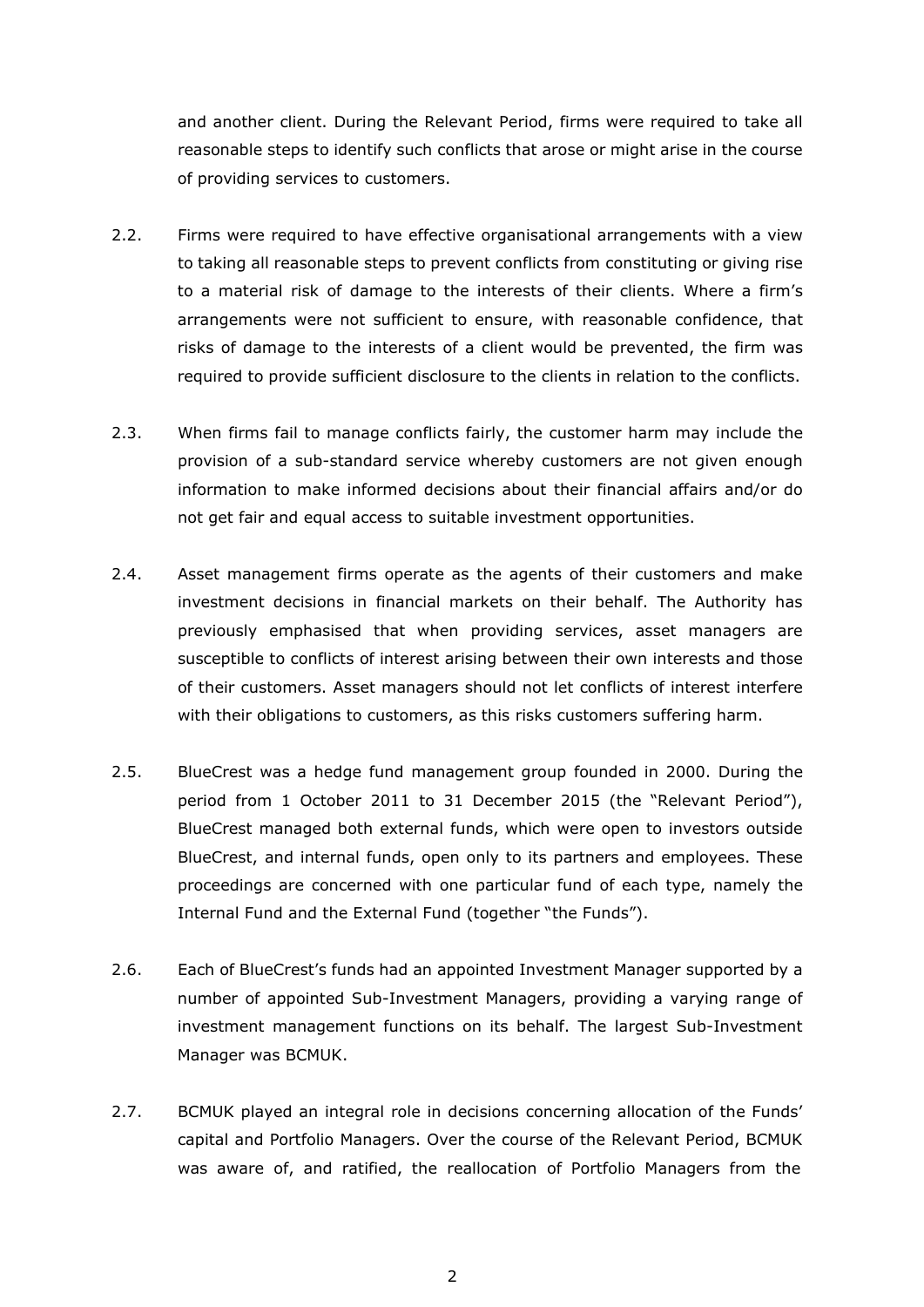External Fund to the Internal Fund. At the same time, a significant amount of the External Fund's capital was allocated to a Semi-Systematic Capital Unit called RMT, which was a semi-automated computer trading system.

- 2.8. RMT was an important factor in the reallocation of Portfolio Managers from the External Fund to the Internal Fund. RMT sought to replicate the performance of Internal Fund Portfolio Managers for investors in the External Fund. However, RMT did not perform in the same way as the Portfolio Managers, and at times its performance fell below theirs.
- 2.9. BCMUK recognised that the allocation of Portfolio Managers to the Internal Fund gave rise to a conflict of interest. However, in breach of Principle 8, its arrangements for managing that conflict were inadequate. In particular, the primary control on which BCMUK relied to manage and mitigate this conflict was the fact that decisions concerning the allocation of Portfolio Managers to the Funds were made by senior individuals who had a regulatory (and fiduciary) duty to serve the interests of the Funds and their investors.
- 2.10. However, decisions concerning the Internal Fund's allocation of Portfolio Managers were made exclusively by the senior staff invested in it, which placed them in a situation where they stood to benefit from these decisions personally, in conflict with the duties they owed to investors in the External Fund. BCMUK failed to recognise that this control was ineffective, and indeed made the conflict of interest worse. BCMUK was aware of the material risks presented by this conflict but nevertheless approved the inadequate primary control intended to mitigate it. The Authority considers BCMUK's conduct was reckless, rather than deliberate.
- 2.11. BCMUK's systems and controls did not manage the risk that Portfolio Managers could be allocated in a way that favoured investors in the Internal Fund over those of the External Fund. Accordingly, BCMUK could not ensure that the interests of its customers would not be damaged. Moreover, investors in the External Fund paid management fees in the expectation that their investments would be managed appropriately. Against this background, BCMUK's approach to how it managed the conflict arising from its role in ratifying the allocation of Portfolio Managers was inappropriate. BCMUK's failure appropriately to manage this conflict resulted in a sub-standard investment management service being provided to the External Fund and its investors.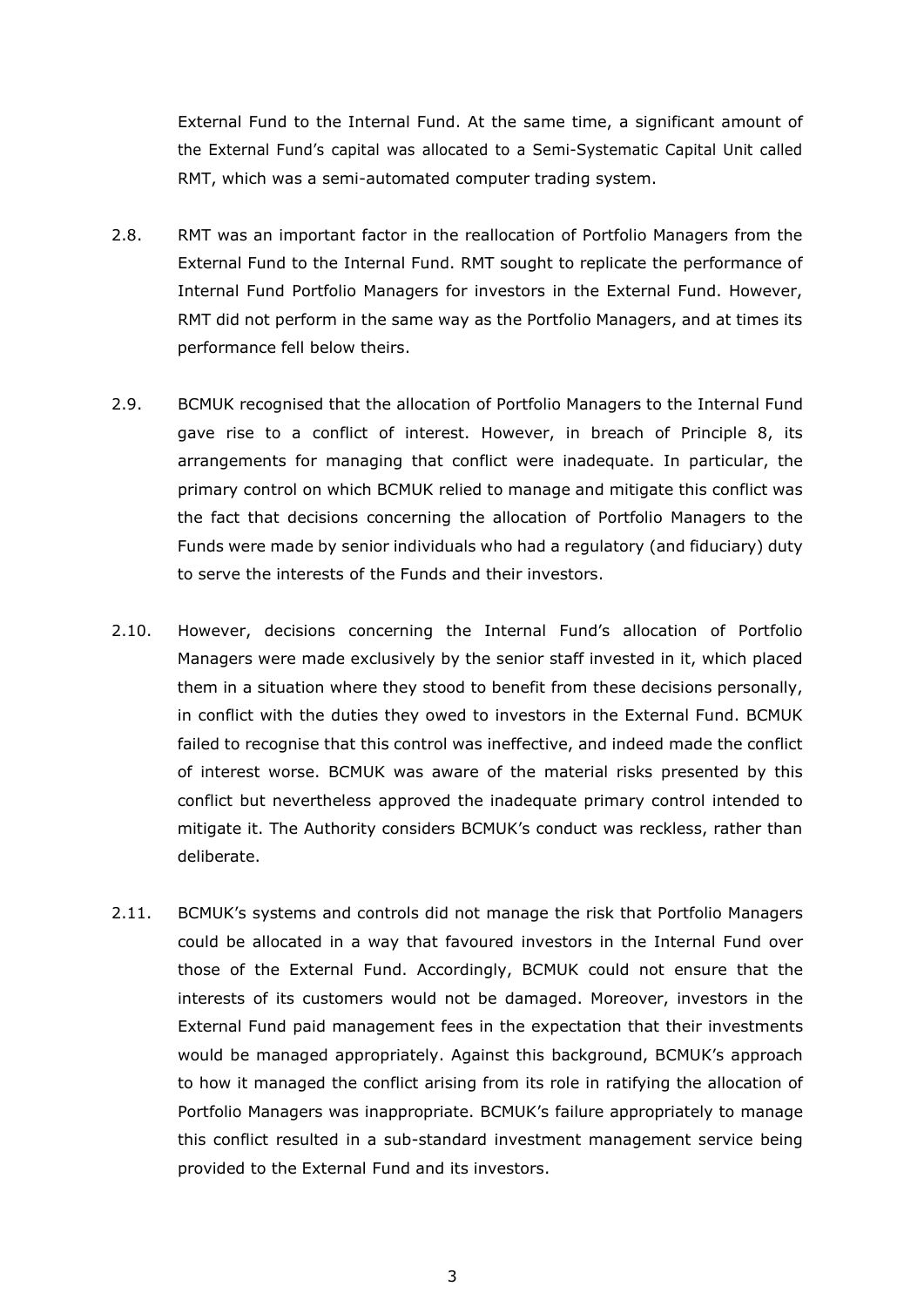- 2.12. Given their nature, BCMUK's disclosures to its investors regarding the existence of the Internal Fund, and the conflicts arising, were entirely insufficient and, at times, misleading. External Fund investors were not told that a significant number of its Portfolio Managers had been reallocated to the Internal Fund and that, related to this, significant External Fund capital had been allocated to RMT.
- 2.13. Moreover, BCMUK did not give its customers adequate disclosure of the conflict of interest arising from how Portfolio Managers were being allocated between the Funds, nor how it was being managed. Investors in the External Fund accordingly did not have sufficient information to allow them to scrutinise the substance of the conflict or how BCMUK managed this conflict, and this affected their ability appropriately to consider their actions regarding the External Fund.
- 2.14. From February 2014, following a Bloomberg article which highlighted the existence of the Internal Fund and expressed concerns about it and possible conflicts, BCMUK provided limited information, on a reactive basis, in response to queries from some investors and Due Diligence Consultants. However, at no time did it tell External Fund investors about the specific conflict in relation to allocations of Portfolio Managers to the Internal Fund.
- 2.15. Investors' and Due Diligence Consultants' concerns over the continuing lack of transparency about the Internal Fund and how conflicts were being managed were sufficiently serious that many investors redeemed their subscriptions to the External Fund. From 1 December 2015, BlueCrest closed its business to new external investment.
- 2.16. Market confidence in the asset management sector relies, among other things, on public trust that asset managers will effectively manage and appropriately disclose conflicts of interest. Accordingly, the action set out in this Notice supports the Authority's operational objective of protecting and enhancing the integrity of the UK financial system. It also supports its operational objective of securing an appropriate degree of protection for consumers.
- 2.17. For the avoidance of doubt, this Notice makes no criticism of any person other than BCMUK.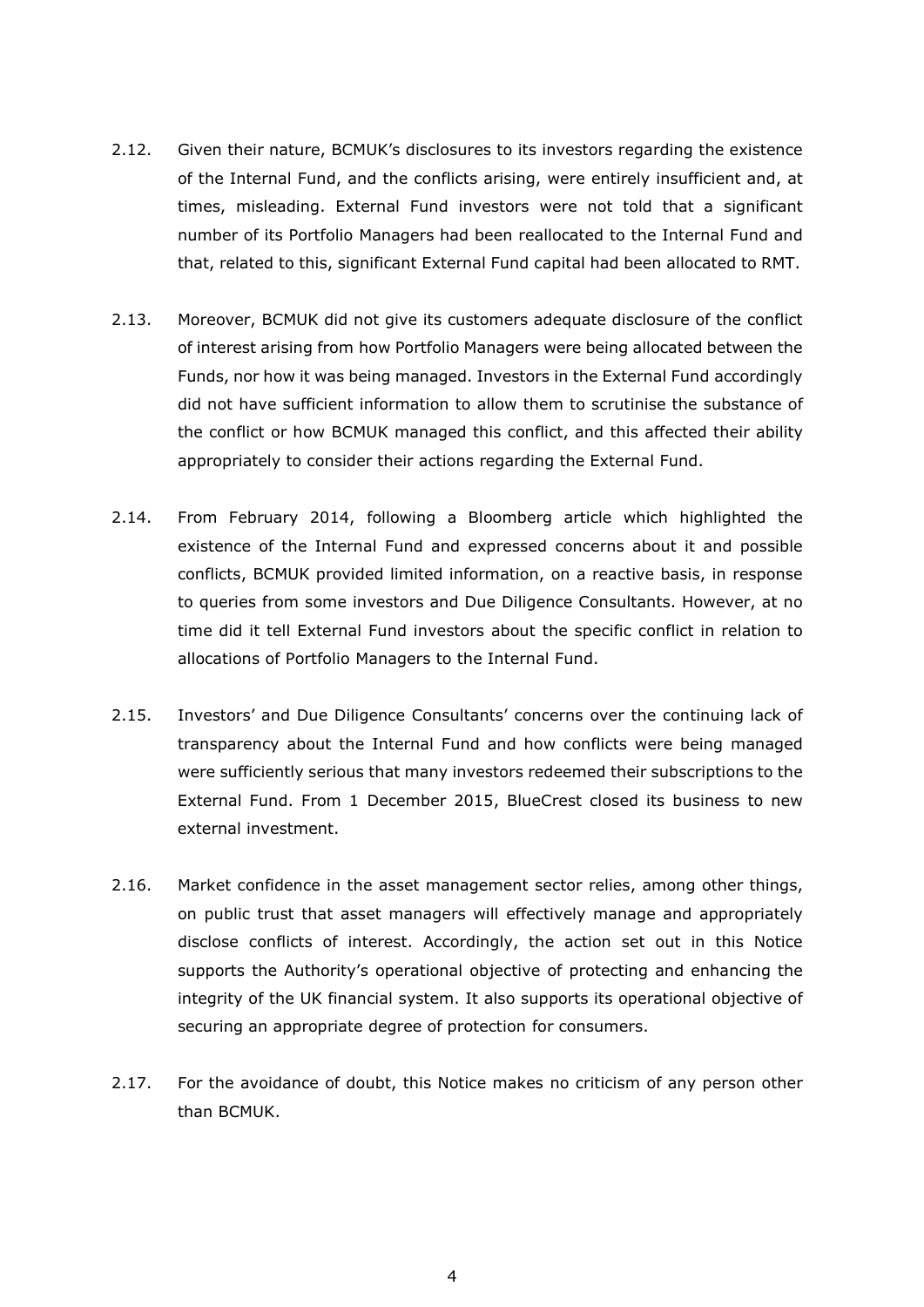#### **3. DEFINITIONS**

#### 3.1. The definitions below are used in this Decision Notice:

"the Act" means the Financial Services and Markets Act 2000;

"AuM" means assets under management;

"the Authority" means the body corporate previously known as the Financial Services Authority and renamed on 1 April 2013 as the Financial Conduct Authority;

"BCMUK" means BlueCrest Capital Management (UK) LLP;

"BCMUK ExCo" means the Executive Committee of BCMUK;

"BCMUK Rates desk" means the subset of Rates-based Portfolio Managers based at BCMUK;

"BlueCrest" means the asset management group of which BCMUK is a member;

"BlueCrest Rates desk" means the BlueCrest trading desk consisting of Portfolio Managers primarily trading in fixed income assets;

"BlueCrest Relative Value desk" means the BlueCrest trading desk consisting of Portfolio Managers primarily trading in relative value assets;

"Capital Unit" means a Portfolio Manager or Semi-Systematic Capital Unit;

"customer" means any client/investor who is not an eligible counterparty;

"DDQ" or "Due Diligence Questionnaire" means the document issued by BCMUK which provided information pertinent to the management of the External Fund including key personnel and departments, operational procedures, risk management controls and the External Fund's investment strategy and investment processes;

"DEPP" means the Authority's Decision Procedure and Penalties Manual;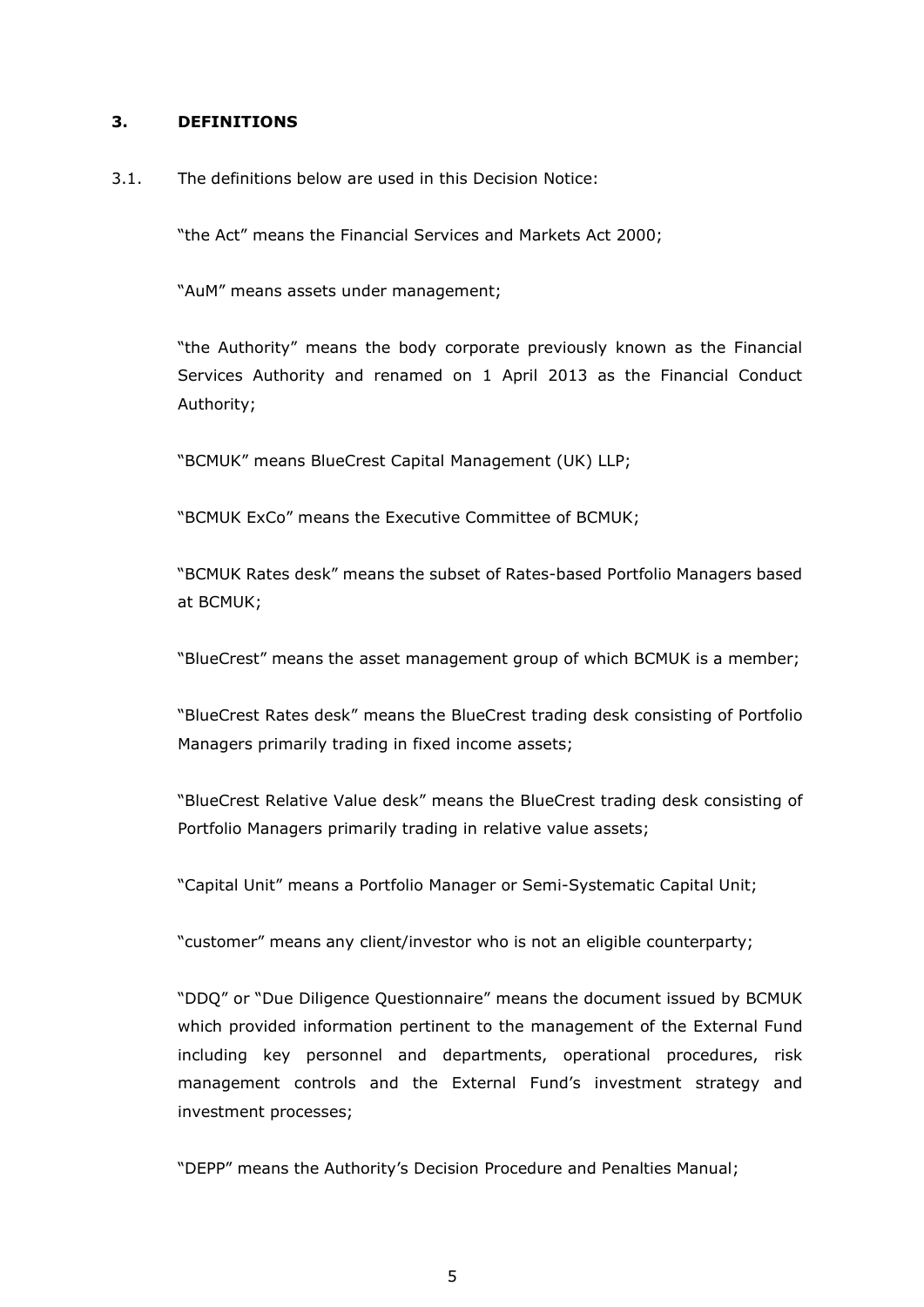"Due Diligence Consultant" means an organisation whose primary business is to assess the investment management and operational arrangements of an asset manager on behalf of investors;

"the External Fund" means a particular BlueCrest fund which could be subscribed to by professional investors;

"the Funds" means the Internal Fund and the External Fund together;

"Group ExCo" means the Executive Committee of the Investment Manager;

"the Internal Fund" means a particular BlueCrest fund which could only be subscribed to by BlueCrest partners and employees;

"IMA" or "Investment Management Agreement" means the formal agreement governing the management of a particular fund by the Investment Manager;

"Investment Manager" means the BlueCrest entity responsible for managing each BlueCrest fund pursuant to its stated investment objective and subject to any restrictions stipulated by the fund's Directors;

"OAR" means the over allocation ratio, which was generally calculated as the total capital allocated to a particular fund divided by that fund's AuM;

"P&L" means 'Profit & Loss' (a designation for the total profit or loss made by a Capital Unit or group of Capital Units over a certain time period);

"Portfolio Manager" means a human portfolio manager or trader allocated capital to trade with on behalf of a fund. For the purpose of this Decision Notice, where a portfolio manager or trader managed more than one trading book, whether individually or jointly with another portfolio manager or trader, each trading book has been treated as relating to a separate Portfolio Manager;

"Principles" means the Authority's Principles for Businesses;

"Rates-based Portfolio Manager" means a Portfolio Manager based on the BlueCrest Rates desk;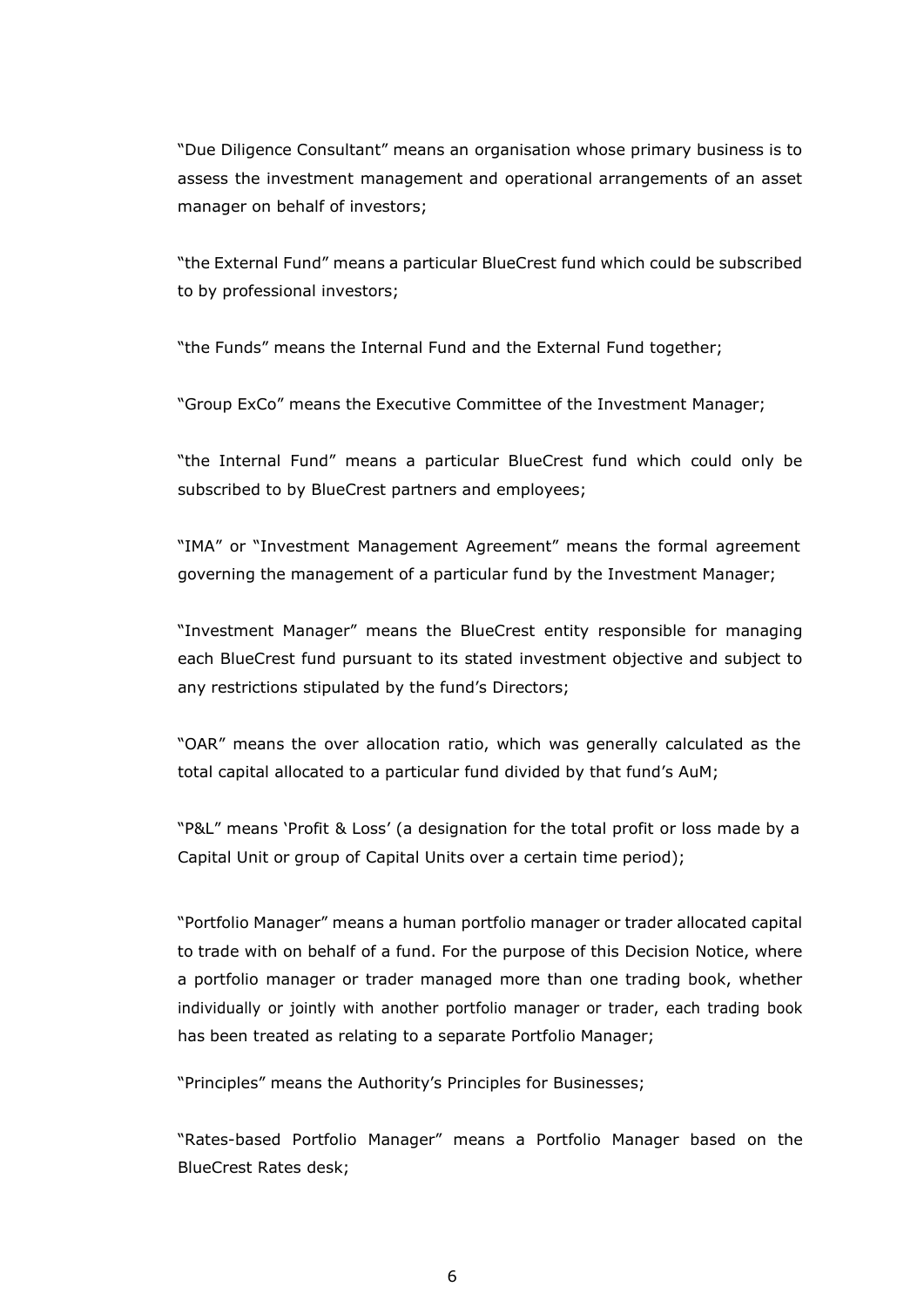"RAC" means BCMUK's Regulatory Affairs Committee;

"Relative Value-based Portfolio Manager" means a Portfolio Manager based on the BlueCrest Relative Value desk;

"Relevant Period" means the period between 1 October 2011 and 31 December 2015 inclusive;

"RMT" means the Semi-Systematic Capital Unit named Rates Management Trading;

"Semi-Systematic Capital Unit" means a semi-automated computer system allocated capital to trade with on behalf of a fund which attempted to track and replicate the trading activity of certain Portfolio Managers;

"side-by-side management" means the practice of managing separate investment funds simultaneously;

"Sub-IMA" or "Sub-Investment Manager Agreement" means the formal agreement governing the responsibilities of the Sub-Investment Manager;

"Sub-Investment Manager" means a BlueCrest entity delegated responsibility to manage a BlueCrest fund in accordance with the terms of the relevant Sub-IMA;

"SYSC" means the part of the Authority's Handbook entitled Senior Management Arrangements, Systems and Controls;

"the Tribunal" means the Upper Tribunal (Tax and Chancery Chamber); and

"Warning Notice" means the warning notice issued to BlueCrest in relation to this matter dated 30 September 2021.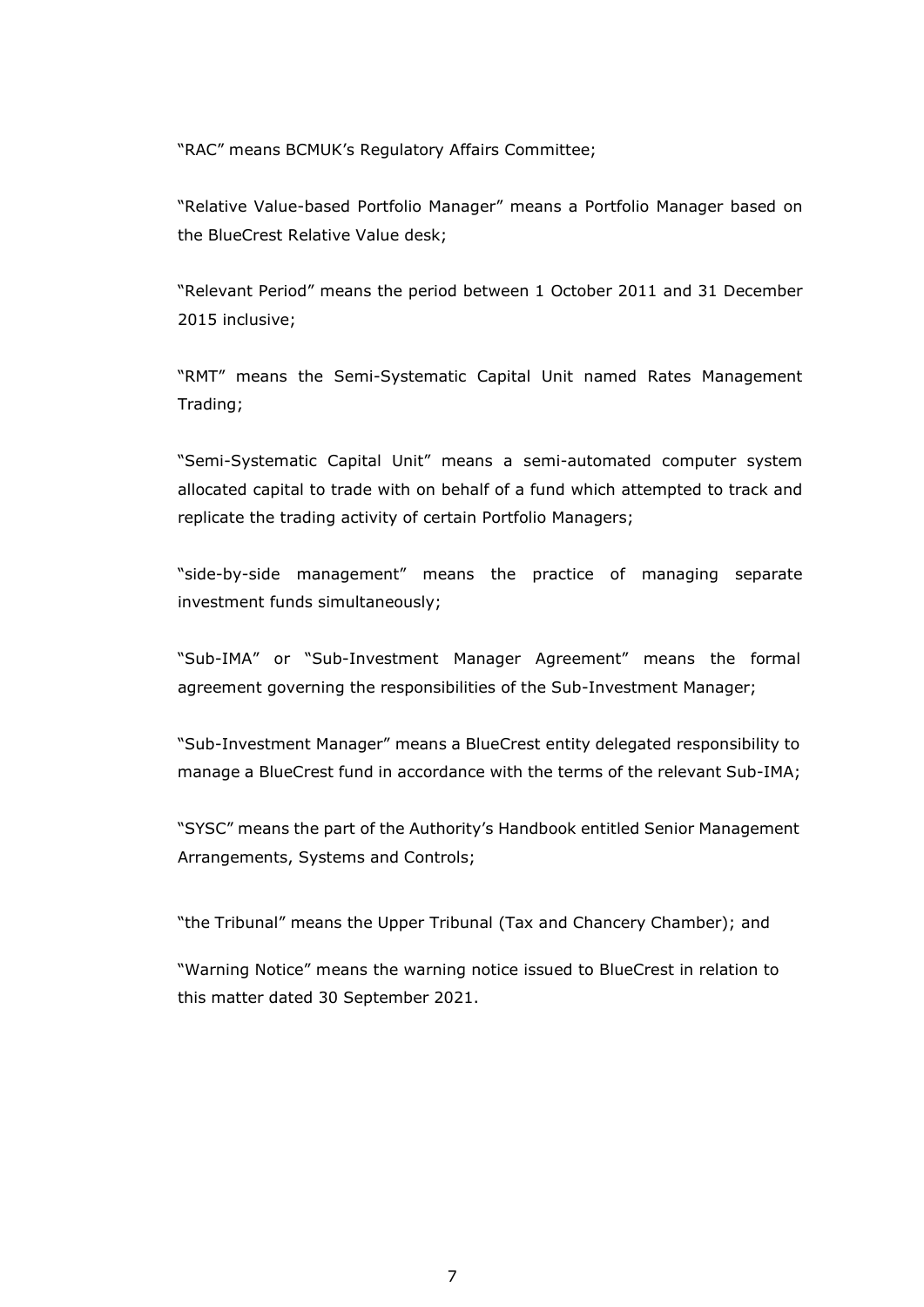### **4. FACTS AND MATTERS**

### *Background*

- 4.1. BlueCrest was a hedge fund management group founded in 2000 with assets under management (AuM) of US\$0.12 billion. Since 2011, BlueCrest has been fully owned and controlled by its principals, who work in its business. At its high point, BlueCrest's global AuM totalled US\$35.3 billion in 2013.
- 4.2. During the Relevant Period, BlueCrest managed both external funds, which were open to investors outside BlueCrest, and internal funds, open only to its partners and employees. These proceedings are concerned with one particular fund of each type, namely the Internal Fund and External Fund. Each of BlueCrest's funds had an appointed Investment Manager responsible for managing each fund pursuant to its investment objective and subject to any restrictions stipulated by the fund's Directors. At all material times, the Investment Manager operated from outside the UK and was not authorised by the Authority to carry on any regulated activities.
- 4.3. In discharging its responsibilities, the Investment Manager appointed Sub-Investment Managers, to which it delegated investment management functions. The largest of BlueCrest's Sub-Investment Managers, by number of staff, was BCMUK.
- 4.4. During the Relevant Period, BCMUK was authorised by the Authority to carry on various regulated activities, including managing investments and making arrangements with a view to transactions in investments. Its range of investment management and other functions included portfolio management, legal, compliance, risk, operations and investor relations.
- 4.5. BCMUK was remunerated for the various services it supplied as a Sub-Investment Manager to each fund, including the Funds. Fees generated from each fund were paid to the Investment Manager, which in turn paid a portion of this to each of the Sub-Investment Managers, including BCMUK. Within its published financial statements, BCMUK recognised sub-investment management fees (comprising management and performance fees) and a service fee.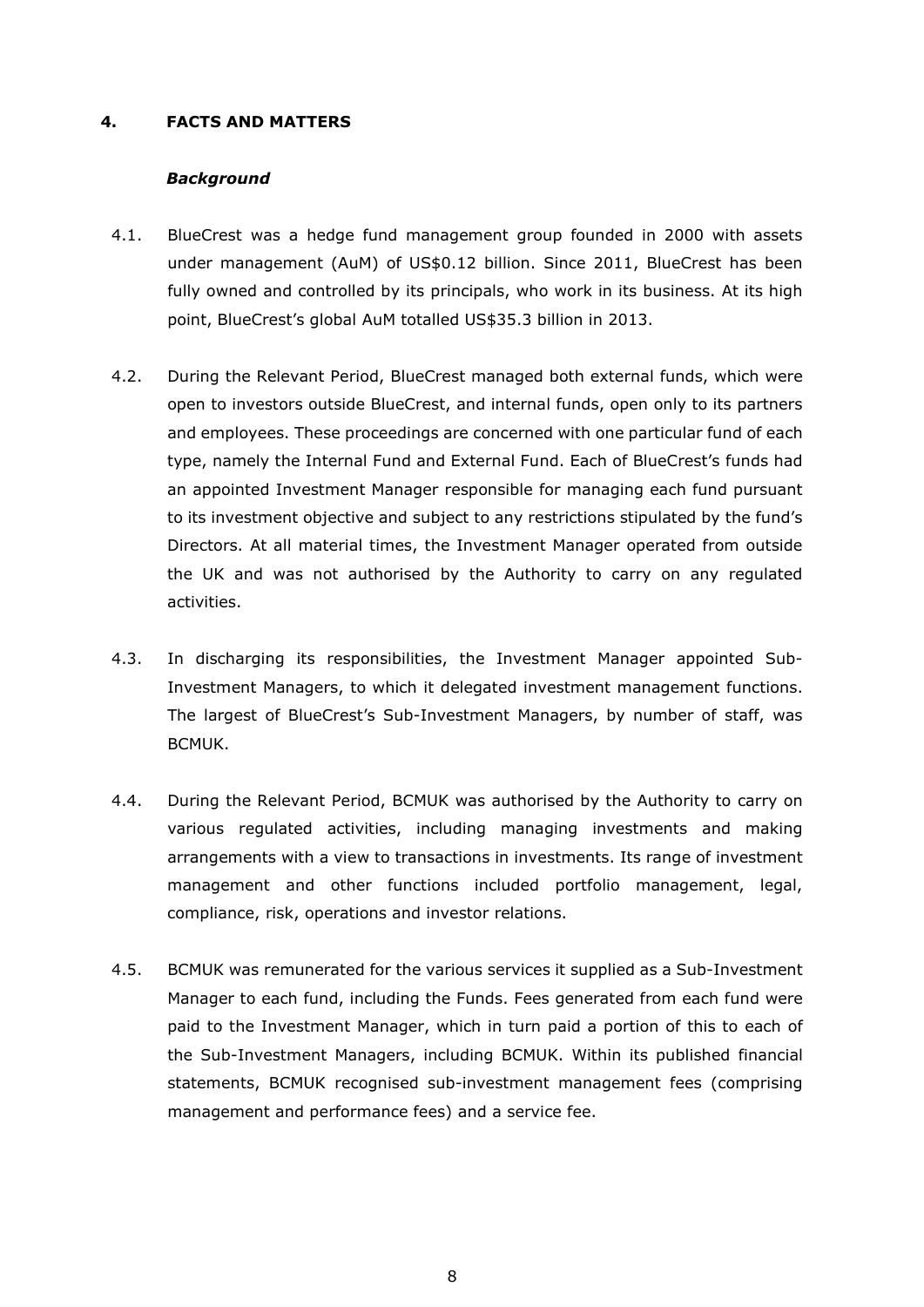4.6. Before December 2015, BlueCrest (including BCMUK) operated globally for an external customer base of institutional investors from the UK, Europe, North America, the Middle East and Asia. From 1 December 2015, BlueCrest closed its business to new external investment and, from January 2016, commenced a programme of returning capital to external investors.

## *The External Fund*

- 4.7. The External Fund, which launched in December 2000, was a discretionary fund focussed predominantly on trading liquid securities in fixed income markets. It was regarded by BCMUK as a "*flagship*" external client fund, and between October 2011 and December 2015 was BlueCrest's largest fund by AuM. Whilst the External Fund had a wide investment mandate, the majority of its capital was allocated to Capital Units based on BlueCrest's "Rates" and "Relative Value" desks.
- 4.8. The External Fund's total AuM during the Relevant Period reached a high of US\$14.5 billion and had decreased to US\$2.2 billion when it closed to external investment in December 2015.

#### *The Internal Fund*

- 4.9. On 1 October 2011, BlueCrest launched the Internal Fund which was not open to investment from BlueCrest's external clients. BCMUK was appointed as a Sub-Investment Manager of the Internal Fund in the previous month.
- 4.10. Similarly to the External Fund, the Internal Fund could invest in a wide range of financial instruments. Moreover, like the External Fund, the majority of the Internal Fund's capital was allocated to the Capital Units based on BlueCrest's Rates desk, and with significant capital also allocated to the Relative Value based Portfolio Managers.
- 4.11. The Internal Fund's stated purpose was to "*attract and retain senior partners and other key members of staff*".
- 4.12. The launch date of the Internal Fund (i.e. 1 October 2011) represents the start of the Relevant Period. The conflict of interest was present from this date because it was at this point that Portfolio Managers from the External Fund could have been reallocated to the Internal Fund.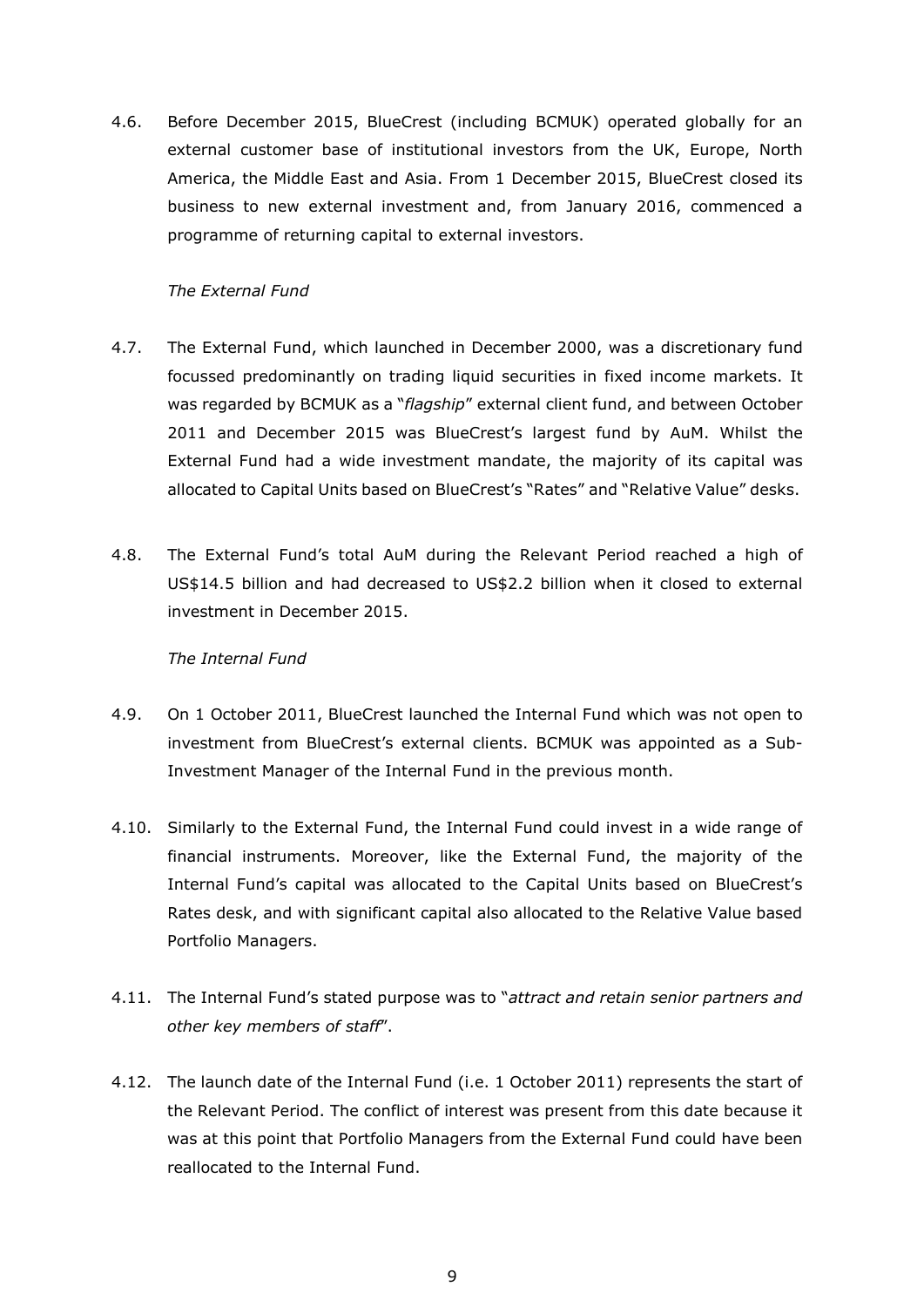- 4.13. There were no individuals directly invested in the Internal Fund. Rather, individuals gained indirect exposure to the performance of the Internal Fund through their interests in other investing group entities. Exposure to the Internal Fund could be gained through individuals' deferred compensation or their own vested funds (or a combination of the two). Individuals could further increase their existing exposure by making additional contributions to the investing entities.
- 4.14. At the start of the Relevant Period (i.e. the Internal Fund's launch date), the Internal Fund's AuM totalled US\$0.5 billion, with 14 BlueCrest individuals exposed to it. By the end of the Relevant Period, its AuM had risen to over US\$2 billion with 55 individuals exposed to it, including Portfolio Managers who traded for the Funds. The vast majority of exposure to the Internal Fund was concentrated around a relatively small number of individuals throughout the Relevant Period.
- 4.15. An individual's eligibility to be exposed to the returns of the Internal Fund and the level of that exposure was ultimately determined by members of BlueCrest's senior management. A small minority of BlueCrest's Portfolio Managers (and not all Portfolio Managers for the External Fund) were given an exposure to the Internal Fund and, unless an individual had exposure, they would not receive a financial benefit from it.
- 4.16. Staff exposed to the Internal Fund were told they had limited rights to redeem their investment and would only receive a pay-out upon their retirement. However, in normal practice, Portfolio Managers with exposure to the Internal Fund would receive any investment returns annually, rather than further increasing their exposure. This additional payment was considered part of a Portfolio Manager's financial reward, with the aim of retaining their services.
- 4.17. During the Relevant Period, the majority of Rates and Relative Value Portfolio Managers with an exposure to the Internal Fund traded on behalf of the Internal Fund. Twenty-seven Rates and Relative Value Portfolio Managers transferred from the External Fund to the Internal Fund throughout the Relevant Period, of whom 20 had exposure to the Internal Fund. Three of the latter gained exposure before their transfer and 17 either in the year of their transfer, or in years after their transfer. Of those who gained no exposure during the Relevant Period, 6 of the 7 Portfolio Managers transferred during December 2015.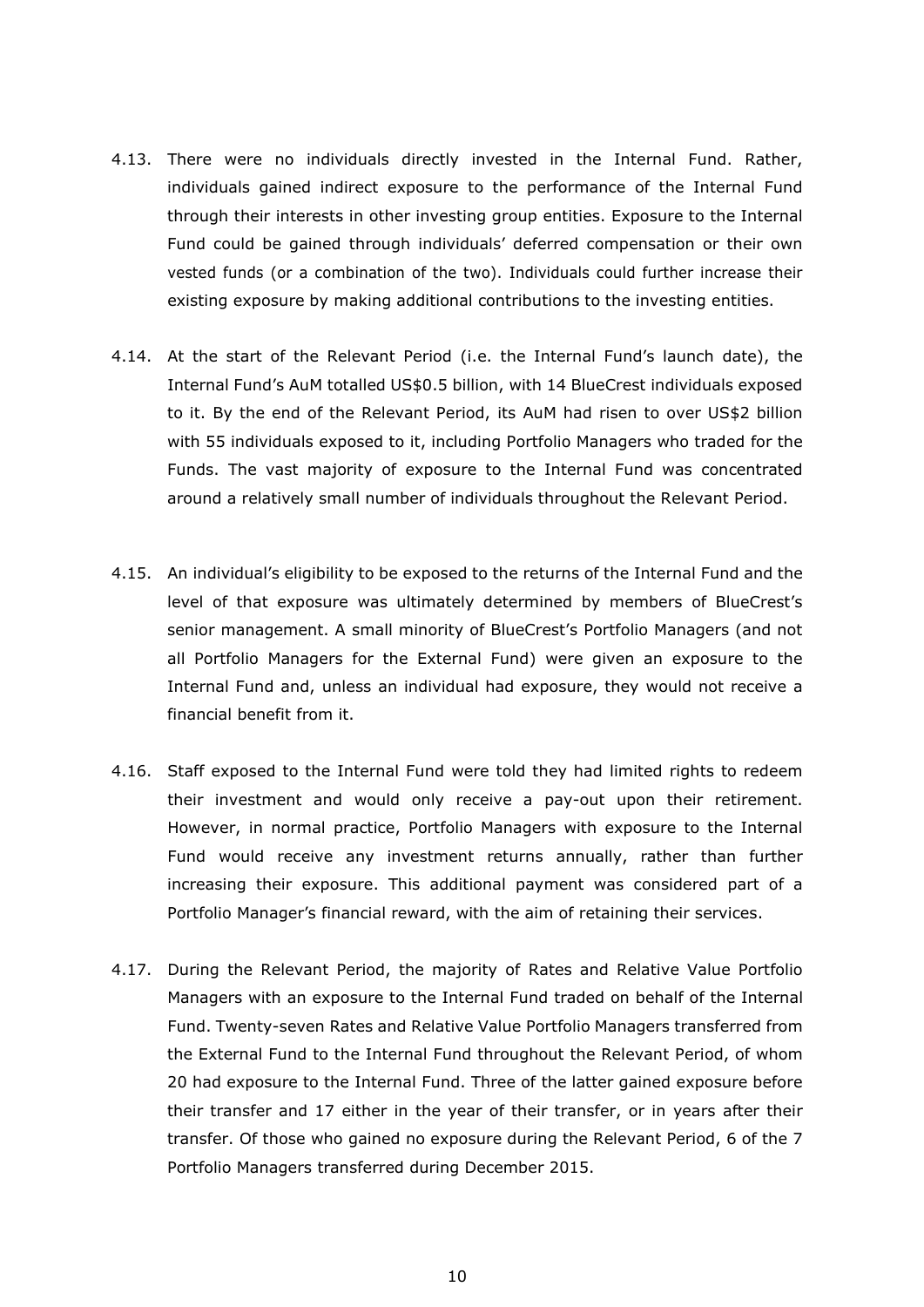- 4.18. Three External Fund Portfolio Managers received an exposure to the Internal Fund, but were not transferred during the Relevant Period. All 3 of these had traded for the External Fund since July 2012.
- 4.19. The Internal Fund's investor base (via the indirect exposure mechanism described at paragraph 4.15 above) included other BCMUK staff. In particular, for the majority of the Relevant Period, all members of BCMUK ExCo were exposed to the Internal Fund, and many of these increased their level of exposure during that time.

#### *Responsibilities of BCMUK as Sub-Investment Manager*

- 4.20. The duties of the Investment Manager in relation to the External Fund and Internal Fund were formalised in separate IMAs.
- 4.21. The IMAs empowered the Investment Manager to delegate the performance of its overarching responsibilities and functions to one or more third parties. Specifically, each IMA provided for the appointment of one or more Sub-Investment Managers.
- 4.22. During the Relevant Period, BCMUK was appointed as a Sub-Investment Manager for all of BlueCrest's funds, including the External Fund and Internal Fund. BCMUK's responsibilities as a Sub-Investment Manager were set out in separate Sub-IMAs with the Investment Manager.
- 4.23. In particular, BCMUK was required under the Sub-IMAs to manage the Funds' underlying portfolios as a "*direct agent*" of each fund and to provide such services as to enable the Investment Manager to discharge its responsibilities under the IMA.
- 4.24. In respect of these services, the Funds and their underlying investors had professional client status.

#### *Side-by-side management of the Funds*

4.25. The Investment Manager and its Sub-Investment Managers (including BCMUK) managed multiple funds (including the Funds) on a side-by-side basis. BCMUK's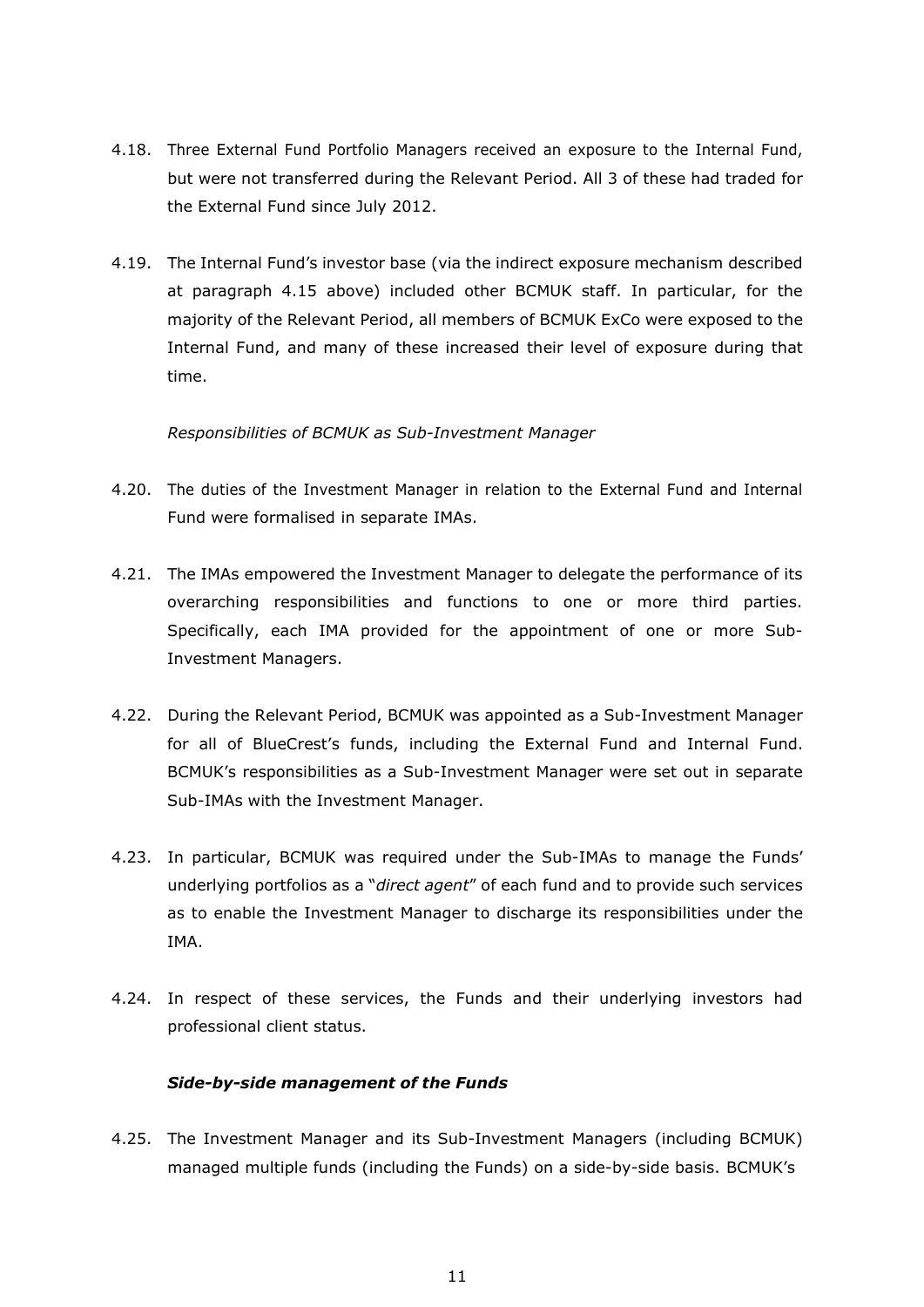pool of Portfolio Managers could trade for more than one fund and could be reallocated from one fund to trade for another.

- 4.26. BCMUK's view, reactively communicated to investors through its Internal Fund Q&A (see paragraphs 4.76 to 4.81 below), was that its Portfolio Managers were "*A players*" expected to contribute positively to the performance of all funds.
- 4.27. Throughout the Relevant Period, the majority of Portfolio Managers trading for the Funds were based on the BlueCrest Rates and Relative Value desks.

# *Capital allocation and the over allocation ratio*

- 4.28. Large hedge fund managers employ various techniques to ensure their Portfolio Managers and investment strategies can achieve desired levels of risk across each of their funds. In order to calibrate a Portfolio Manager's or investment strategy's level of independent risk-taking for a given fund, those hedge fund managers may allocate a certain amount of notional capital to the Portfolio Manager (or investment strategy). To account for diversification effects among multiple Portfolio Managers and investments strategies, the total amount of allocated notional capital across all Portfolio Managers and investment strategies will generally exceed the fund's AuM.
- 4.29. During the Relevant Period, BlueCrest followed such an approach and used an over allocation ratio ("OAR") to measure the aggregate amount of allocated notional capital to the total AuM of certain of its funds (including the Funds). The OAR of the External Fund remained largely consistent throughout the majority of the Relevant Period, and BlueCrest had targeted an OAR of approximately 1.5 (i.e. 1.5 times capital to AuM).
- 4.30. The AuM of the Internal Fund remained below that of the External Fund throughout the Relevant Period (see chart below).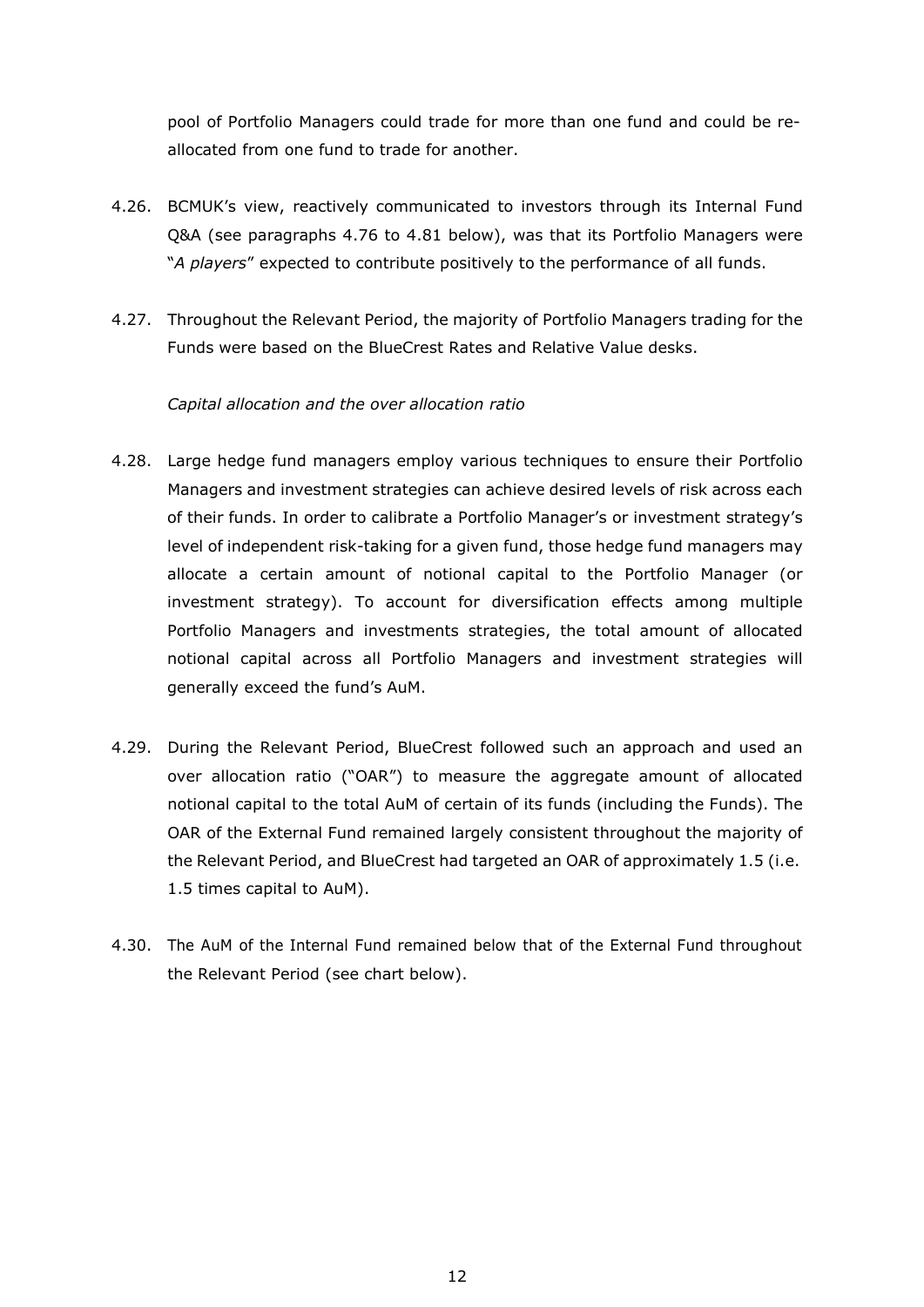

4.31. However, there was a significant difference in the proportion of capital allocated to each of the Funds. In comparison to the 1.5 OAR for the External Fund, the Internal Fund had an OAR that was on average, above 10. From January 2015, the total amount of capital allocated to the Internal Fund exceeded that of the External Fund.

## *Portfolio Manager and capital allocations*

- 4.32. Group ExCo had overarching responsibility for determining the allocation of Portfolio Managers to BlueCrest funds. BCMUK was responsible for ratifying these decisions insofar as they concerned the allocation of BCMUK Portfolio Managers. This included decisions made by Group ExCo to reallocate BCMUK Portfolio Managers from one fund to another. Some members of BCMUK ExCo were also aware of and involved in these decisions by virtue of their membership of Group ExCo.
- 4.33. Further, Group ExCo would recommend proposed capital allocations to Portfolio Managers for its Sub-Investment Managers (including BCMUK) to approve. Group ExCo would review these allocations from time to time by reference to factors including diversification, risk, fund capital levels, investment objectives, target volatility and returns.
- 4.34. BCMUK ExCo would also approve and monitor the capital allocations of BCMUK's Portfolio Managers. When approving proposed capital allocations, BCMUK ExCo referred to a "*Capital Allocation*" paper containing the name, desk and current and historic capital allocation of BCMUK's Portfolio Managers.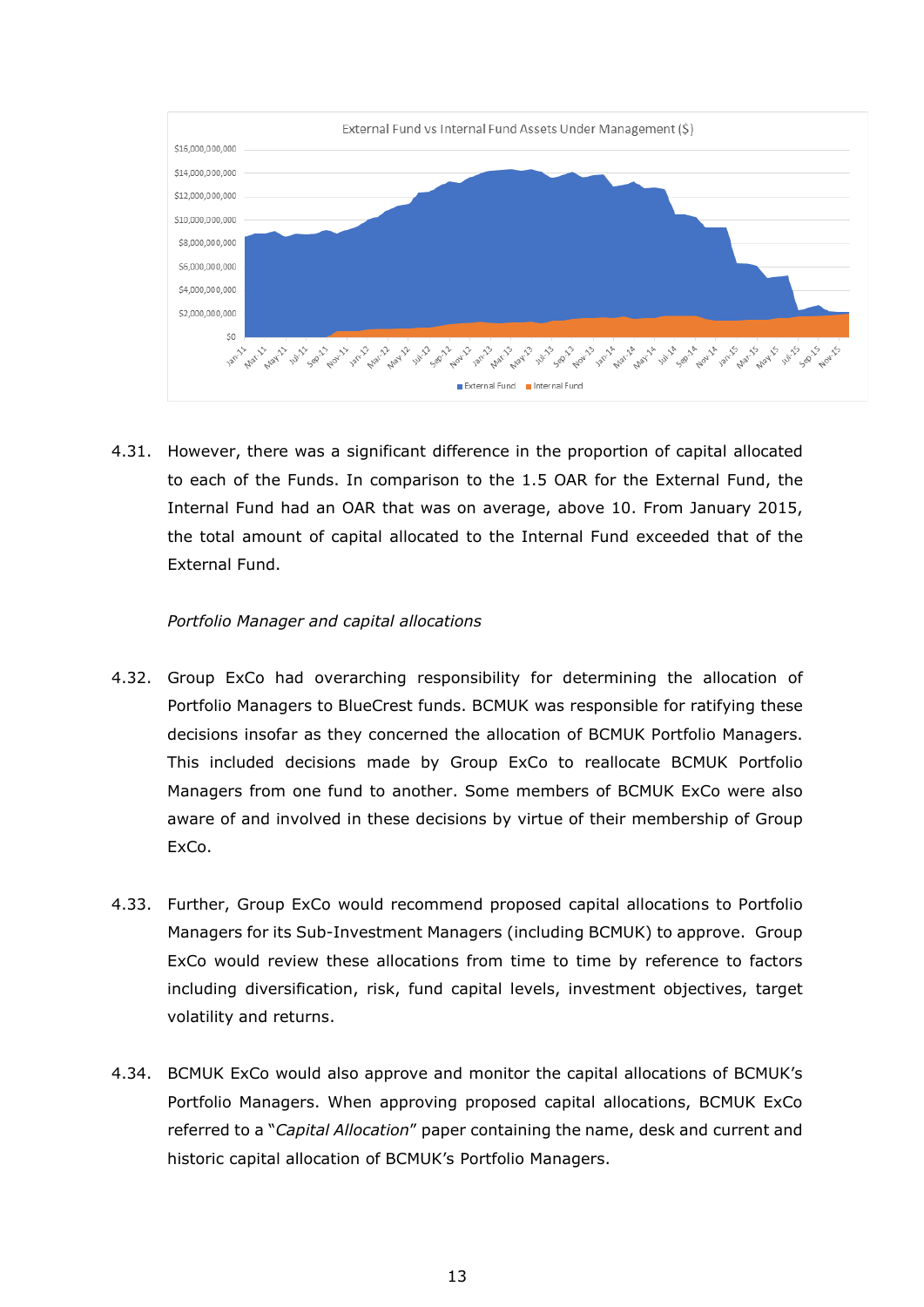4.35. Notwithstanding Group ExCo having some responsibilities in relation to Capital Units and capital allocation decisions, the responsibility for managing conflicts arising between BCMUK and its clients was that of BCMUK alone. By reason of Principle 8, BCMUK was not just responsible for managing conflicts between itself and its clients, but was also responsible for managing conflicts between its clients.

### *Portfolio Manager reallocations to the Internal Fund*

- 4.36. Over the course of the Relevant Period, a significant number of Portfolio Managers were either permanently reallocated from a BlueCrest external client fund to the Internal Fund or given a split allocation of capital between an external client fund and the Internal Fund. During the Relevant Period:
	- a. 44 Portfolio Managers managing an aggregated total capital of US\$12.85 billion were fully reallocated from BlueCrest external client funds (including the External Fund) to the Internal Fund; and
	- b. 32 Portfolio Managers had their capital allocations split between an external client fund (6 of which related to the External Fund) and the Internal Fund.

Those Portfolio Managers were based at various Sub-Investment Managers including BCMUK.

4.37. In total, 28 Portfolio Managers were reallocated from the External Fund to the Internal Fund. Of those, 24 traded for the BlueCrest Rates desk and 3 traded for the BlueCrest Relative Value Desk. In addition, 6 Portfolio Managers had their capital allocation split between the Funds.

# *The Funds' Rates and Relative Value new hires and leavers*

4.38. Throughout the Relevant Period, there were 63 new hires for the Funds. Of those, 44 were placed onto the BlueCrest Rates and Relative Value desks. Of those 44, one had a capital allocation split between the Internal Fund and the External Fund, and 43 had their entire capital allocated to one of the Funds: 26 to the External Fund, and 17 to the Internal Fund. Of these new Portfolio Managers, 11 were placed on BCMUK's Rates and Relative Value desks, and all had their entire capital allocated to one of the Funds: 8 to the External Fund and 3 to the Internal Fund.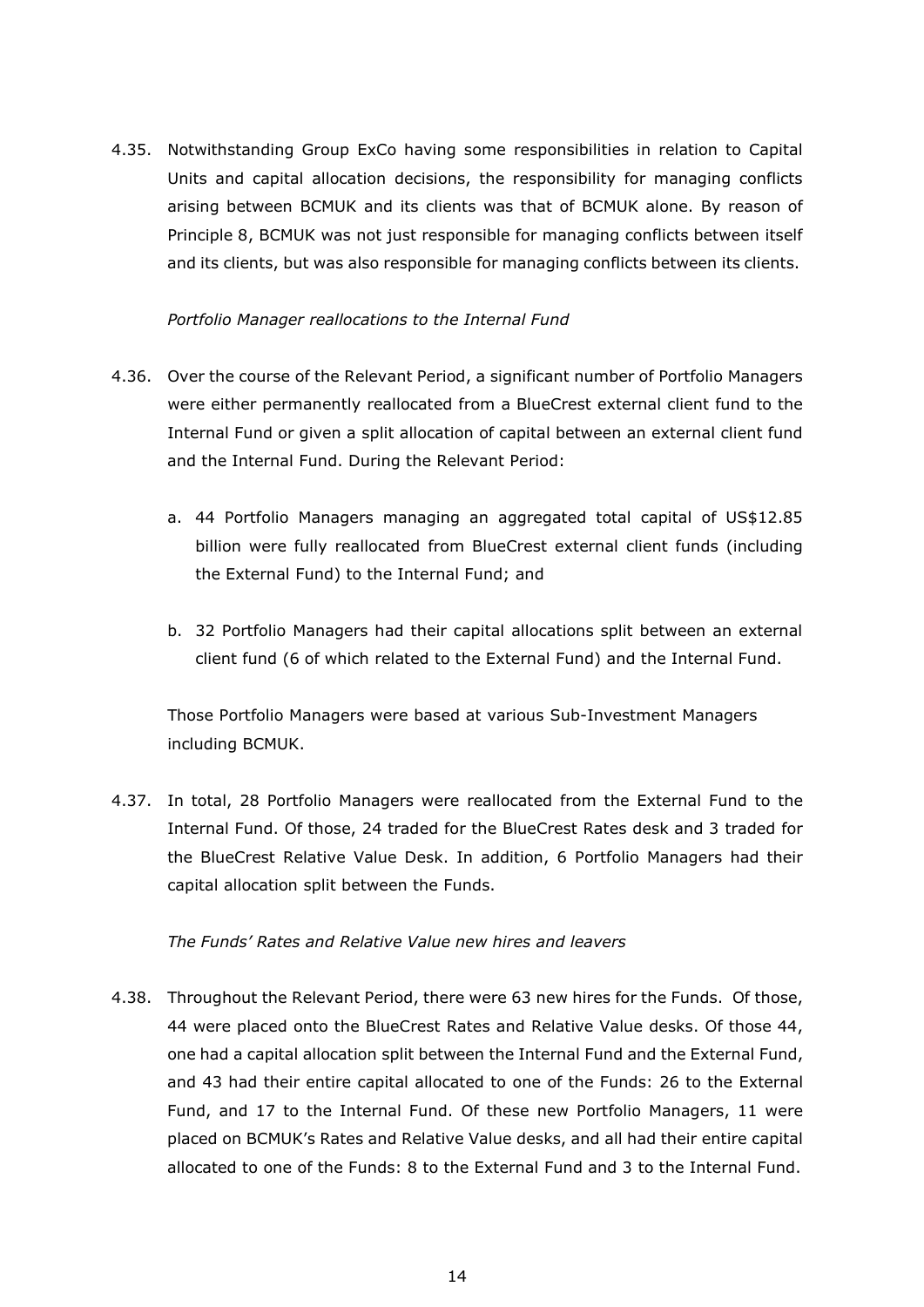In total, 23 Rates and Relative Value Portfolio Managers left BlueCrest during the Relevant Period, 6 of whom were based on BCMUK's trading desks.

# *BCMUK Portfolio Managers reallocated from External Fund to Internal Fund*

- 4.39. At times during the Relevant Period, up to 18 Portfolio Managers were based on the BCMUK Rates and Relative Value desks.
- 4.40. Within a month of the Internal Fund's launch, 3 Portfolio Managers on the BCMUK Rates desk were fully reallocated to it from the External Fund. Overall, a total of 11 Portfolio Managers on the BCMUK Rates and Relative Value desks were fully reallocated from the External Fund to the Internal Fund during the Relevant Period.
- 4.41. In April 2012, a BCMUK ExCo member noted that the "*majority*" of Rates-based Portfolio Managers were trading for the Internal Fund rather than the External Fund. They queried whether the "*level of transfer*" of Portfolio Managers from the External Fund to the Internal Fund was such that it should be disclosed to investors and regulators. But following this email there was no additional disclosure regarding the number of Portfolio Managers transferred from the External Fund to the Internal Fund, or how any related conflicts were managed by BCMUK.

# **Rates Management Trading (RMT)**

- 4.42. In addition to Portfolio Managers, BlueCrest funds allocated capital to Semi-Systematic Capital Units. During the Relevant Period, the Funds allocated capital to one such Semi-Systematic Capital Unit: RMT.
- 4.43. RMT was devised a few months prior to the launch of the Internal Fund and launched in January 2012. As a Semi-Systematic Capital Unit, RMT operated through a combination of algorithmic processes and manual (i.e. human) review and intervention by staff at several Sub-Investment Managers (including BCMUK).
- 4.44. RMT was an important factor in the reallocation of Portfolio Managers from the External Fund to the Internal Fund. It was designed to replicate certain trading activities and strategies of a subset of the Portfolio Managers on the Rates and Relative Value desks. Specifically, RMT attempted to identify an optimal set of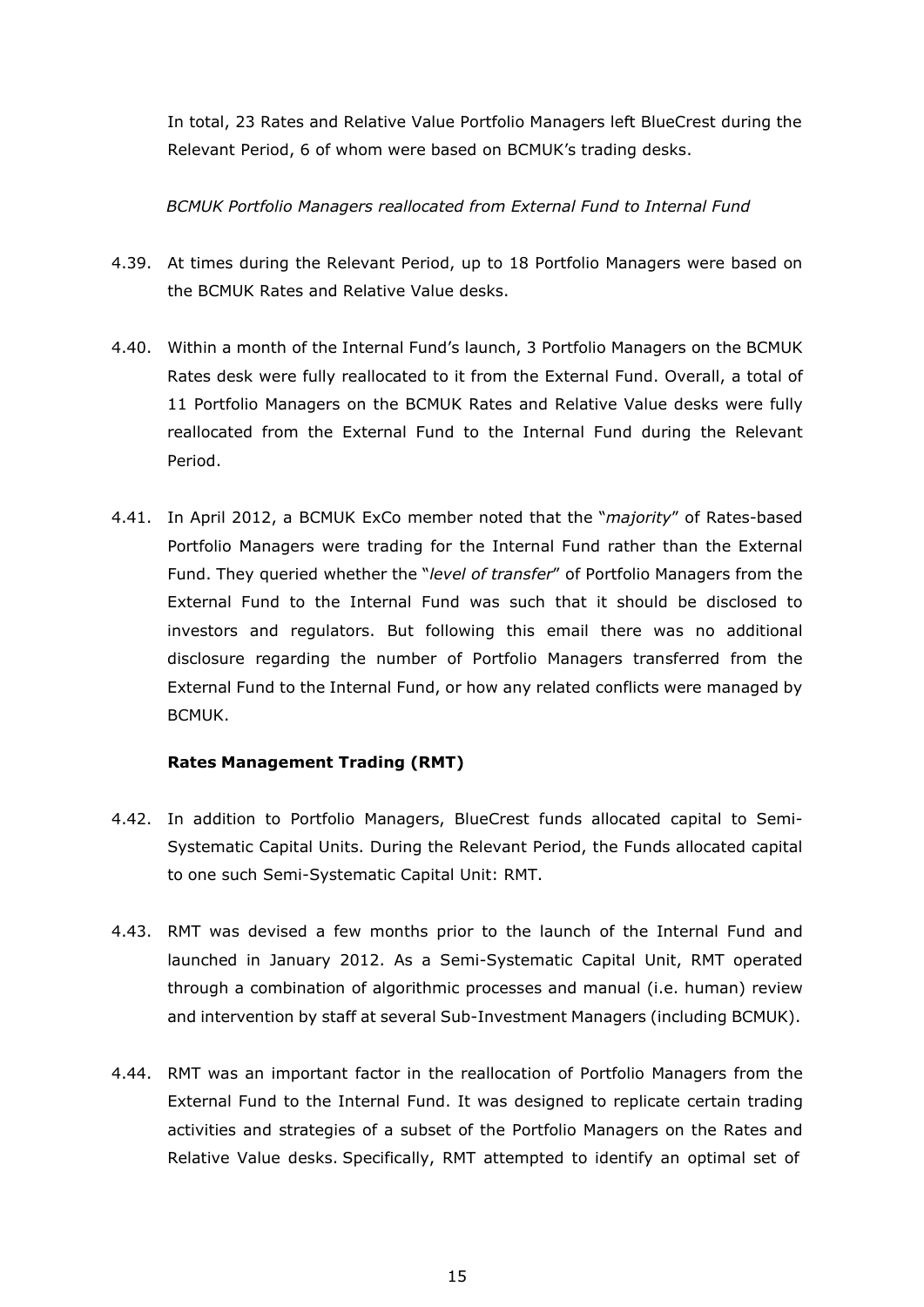profitable, cost-effective trades which would be executed based upon, but independently of, the trading activity of these Portfolio Managers. The subset of replicated Portfolio Managers included BCMUK Portfolio Managers that were reallocated from the External Fund to the Internal Fund during the Relevant Period.

- 4.45. Staff based at several Sub-Investment Managers were responsible for RMT, with BCMUK contributing resource to the trade execution, technology, modelling and risk & control support teams.
- 4.46. BCMUK ExCo was not responsible for deciding the allocation of capital to RMT. Certain members of BCMUK ExCo were aware of RMT's capital allocation by virtue of their membership of Group ExCo (this information being provided within the monthly Group ExCo packs). Certain BCMUK staff were responsible for monitoring the market risk specifically associated with RMT's trading during the Relevant Period.
- 4.47. The allocation of capital to RMT meant that the trading activities of reallocated Portfolio Managers continued to be a determining factor for the P&L generated by the External Fund. This was because RMT could be, and was, used to attempt to replicate the trading activities of reallocated Portfolio Managers.
- 4.48. Furthermore, when necessary, RMT was utilised as a Capital Unit to help maintain the External Fund's target OAR throughout the Relevant Period.

#### *RMT's target portfolio*

- 4.49. RMT sought to replicate Portfolio Manager trading activity by reference to a "*target portfolio*" which comprised two main components: 1) Portfolio Manager "*weights*"; and 2) asset classes and strategies which RMT could replicate. BlueCrest aimed, through such replication, to align RMT's realised P&L as closely as possible with the expected P&L of its target portfolio (the "*target P&L*"). BlueCrest measured the performance of RMT according to how closely its realised P&L and the target P&L were aligned.
- 4.50. For the purpose of constructing the target portfolio, each Rates and Relative Value Portfolio Manager was ascribed a weighting, typically between zero and 2. These identified the proportion of each Portfolio Manager's trading activity that RMT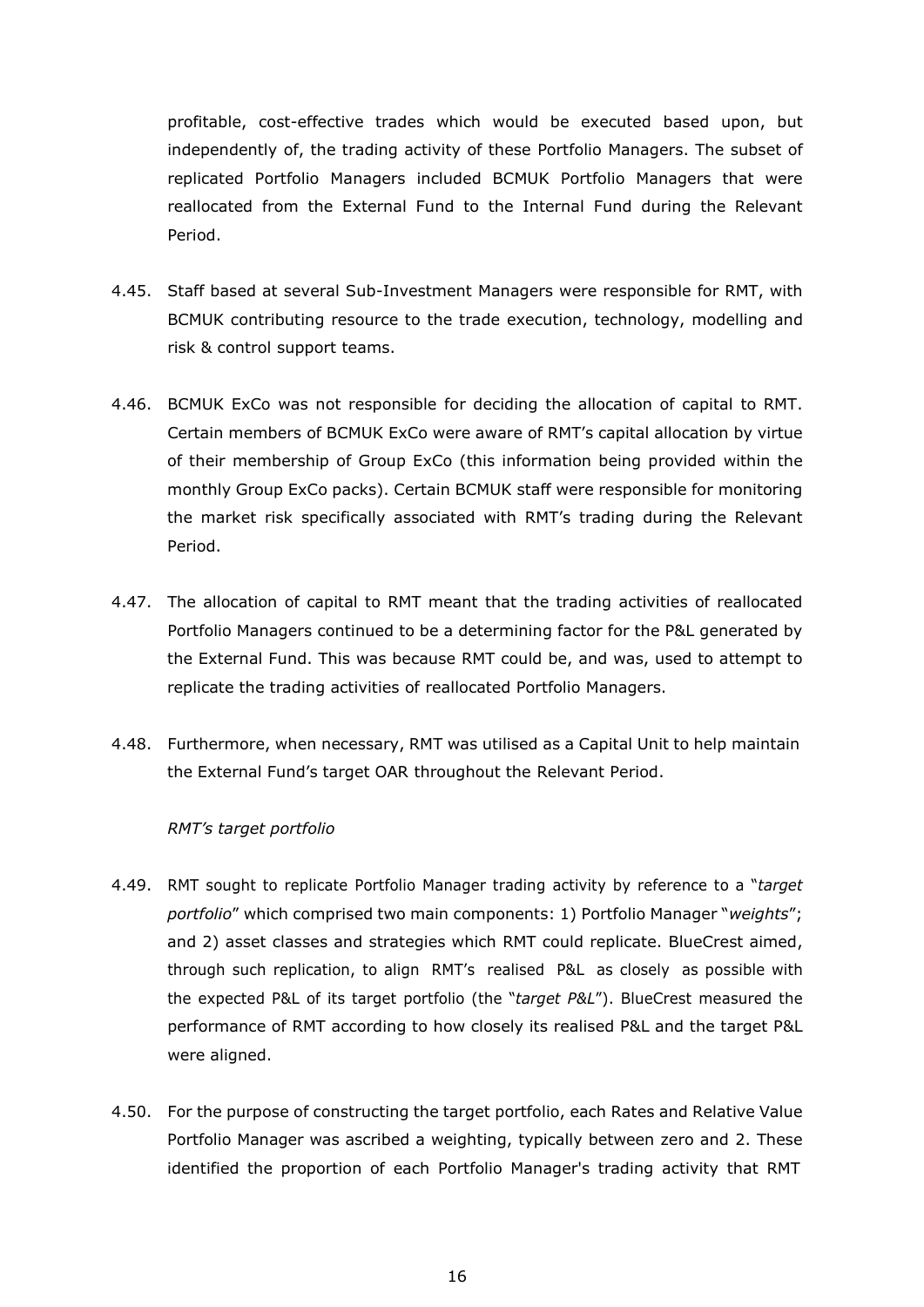would attempt to replicate. The complexity and costs associated with certain trading activity meant that RMT did not attempt to replicate every Rates and Relative Value Portfolio Manager.

- 4.51. Strategies connected with options, intraday, inflation and equity trading were often excluded from RMT's replication processes. RMT's ability to generate positive P&L was also affected by additional costs resulting from it operating on a T+1 basis, where trades were executed at least one day after the relevant Portfolio Manager's trading activity.
- 4.52. BlueCrest staff, including BCMUK staff, understood that RMT was not a direct substitute for the Portfolio Managers and could not capture all profitable trades and trading strategies. At times, RMT experienced "*significant slippage*" between the P&L it was able to realise compared with its target P&L.
- 4.53. In addition to this P&L slippage, deficiencies in the data input into RMT sometimes resulted in actual financial loss to the External Fund during the Relevant Period.

*Capital allocations to RMT*

- 4.54. Between February and May 2012, significant External Fund capital was allocated to RMT for the purpose of "*testing*" its performance. In August 2012, RMT was also allocated capital by the Internal Fund.
- 4.55. Having generated a positive return in 2012, RMT generated significant losses for the Funds during 2013. In particular, in June 2013, RMT lost approximately US\$305.5 million. This proved to be the worst trading month experienced by the Internal Fund during the Relevant Period. At this same time, the Internal Fund had also failed a cash stress test. During the following month, due to these factors, the Internal Fund substantially reduced its capital allocation to RMT by almost US\$3 billion. From August 2013, the Internal Fund ceased all trading through RMT.
- 4.56. Conversely, the External Fund continued to allocate significant capital to RMT. Indeed, by October 2013, almost 30% of the External Fund's total capital had been allocated to RMT and this steadily increased during the remainder of the Relevant Period. For the majority of the Relevant Period, RMT was the single largest Capital Unit within the External Fund, and had a significant role in ensuring the External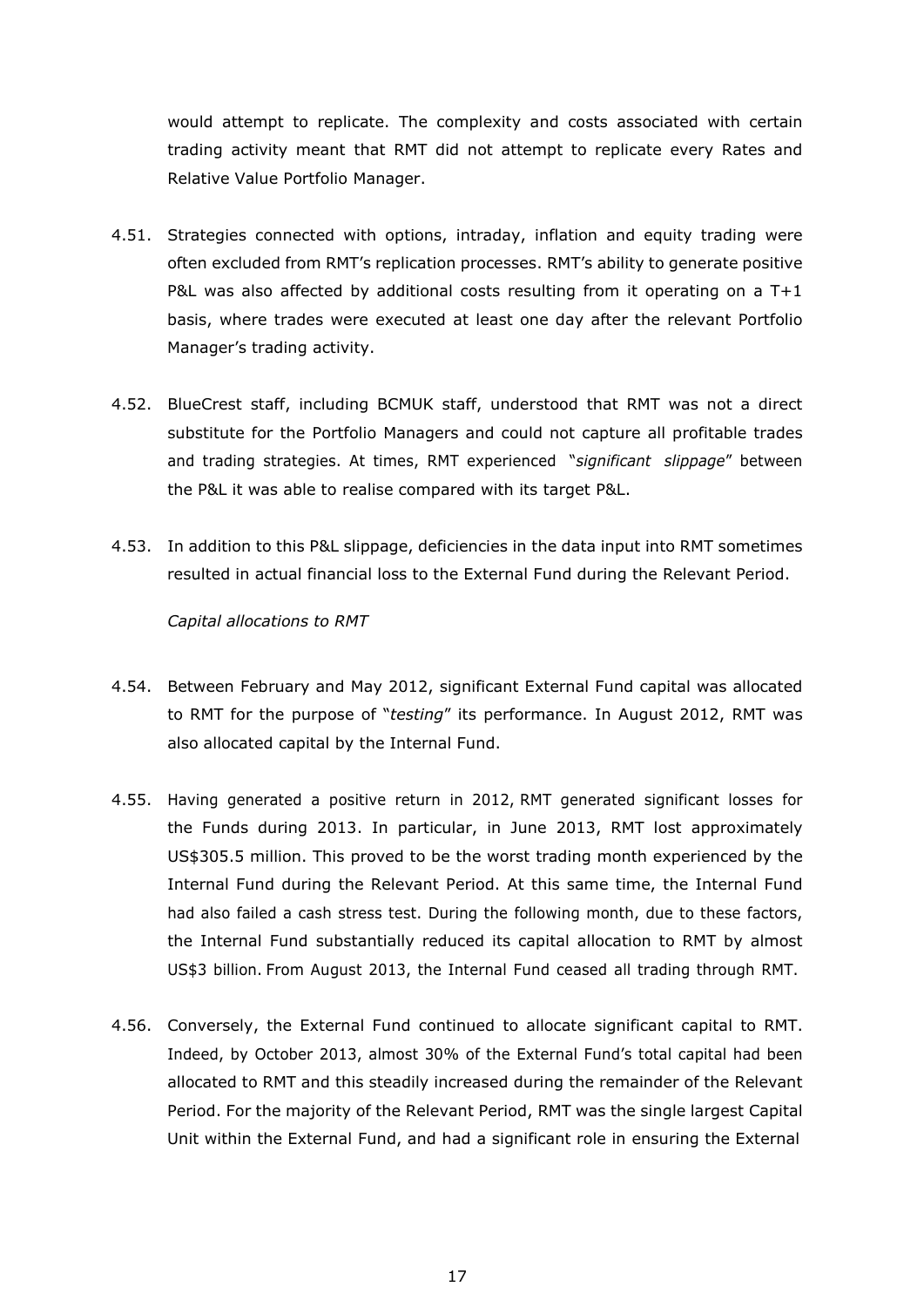Fund maintained its intended OAR. This was in spite of an increase in the disparity between RMT's targeted performance and actual performance.

### *Disclosure of RMT*

- 4.57. Investors in the External Fund were not proactively made aware of the existence of RMT, or that it was a Semi-Systematic Capital Unit, and of the significant amounts of capital allocated to it. Moreover, disclosures about the number of Portfolio Managers allocated capital by the External Fund were insufficient and misleading because BCMUK included in that number traders that were tracked by RMT despite them having been reallocated to the Internal Fund and no longer having individual capital allocations from the External Fund.
- 4.58. It appears that BCMUK first considered disclosing information about RMT to the External Fund's investors in around September 2013, when reference to RMT was included in a "*Q&A*" document regarding the External Fund's "*trader allocations*" ("the External Fund Q&A"). The External Fund Q&A stated that this information was not to be proactively disclosed, but to be provided reactively to investors who specifically questioned the External Fund's trader allocations.
- 4.59. The Q&A also directed staff to avoid discussion of how RMT worked because its process was "*proprietary*" (i.e. owned by BlueCrest). Consequently, this meant that External Fund investors were not told about RMT's limitations in comparison to Portfolio Managers, including its inability to replicate certain trading practices of Portfolio Managers and the exclusion of intraday trading.
- 4.60. The limited information about RMT, which BCMUK intended to disclose reactively, was insufficient and misleading, and did not provide External Fund investors with any information on the existence of the conflict relating to the allocation of Portfolio Managers, nor how it was being managed. The document did not contain any reference to the conflict of interest associated with the External Fund's trader allocations. Moreover, the document did not disclose that RMT was being used alongside trader reallocations from the External Fund to the Internal Fund. In particular, investors were to be told:
	- a. That "*looking at* '*individual trader allocations*' *no longer* [made] *sense*". Investors were to be told this in circumstances where, between October 2011 and October 2012, 17 Portfolio Managers had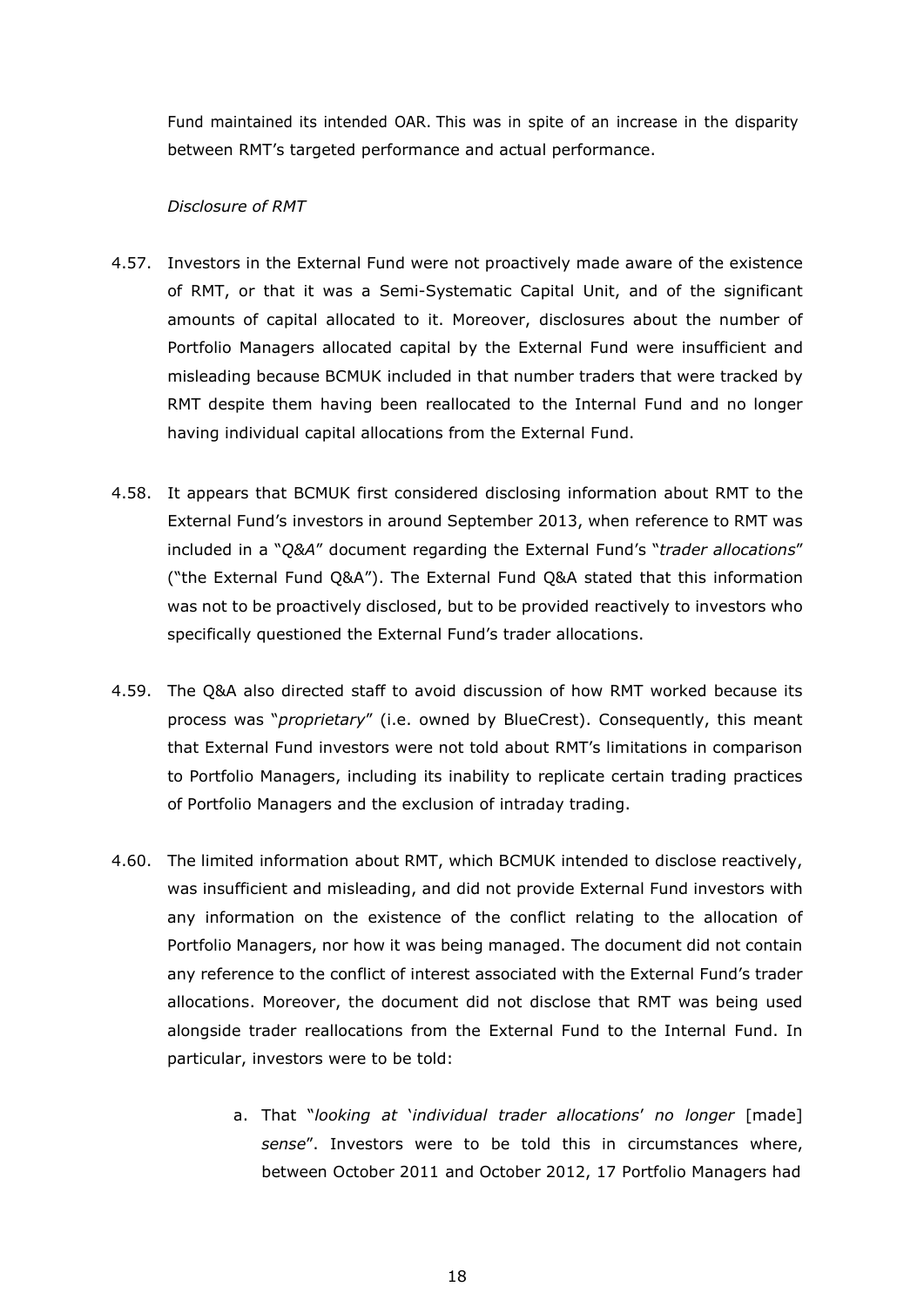been reallocated from the External Fund to the Internal Fund and there had been 29 new hires in the External Fund between October 2011 and October 2013.

- b. That RMT was "*additive*" and "*complementary*" to the External Fund's use of Portfolio Managers – although the Q&A directed staff not to discuss RMT's capital allocation figures. In fact, RMT had been described internally as a tool to "*keep the* [External Fund] *alive with some risk in it*" whilst Portfolio Managers were reallocated to the Internal Fund;
- c. That RMT was not the "*dominant contributor*" to the External Fund although the Q&A directed staff not to discuss RMT's capital allocation figures. In fact, by September 2013, RMT had received the largest capital allocation of any Capital Unit in all but 3 months following its introduction and continued to receive the largest capital allocation from October 2013 onwards; and
- d. That RMT's quantitative processes had "*contributed positively since their introduction*" - although the Q&A directed staff not to provide details of RMT's returns. In fact, only three months earlier, in June 2013, RMT had made a loss of approximately US\$305.5 million (which included a loss to the External Fund of approximately US\$139 million). RMT's specific performance figures were typically not included in performance information shared with investors.

#### *Disclosures regarding the Internal Fund to External Fund investors*

4.61. Pursuant to the master sales agent agreement ("MSA"), BCMUK was appointed by the Investment Manager to market and sell subscriptions for investment in the External Fund. This included BCMUK providing presentations and issuing marketing materials to prospective investors in the External Fund. These responsibilities were primarily carried out by BCMUK's Sales & Marketing team.

#### *Investor presentation*

4.62. During the Relevant Period, prospective External Fund investors received two presentations from BCMUK as part of the investment process – a fund presentation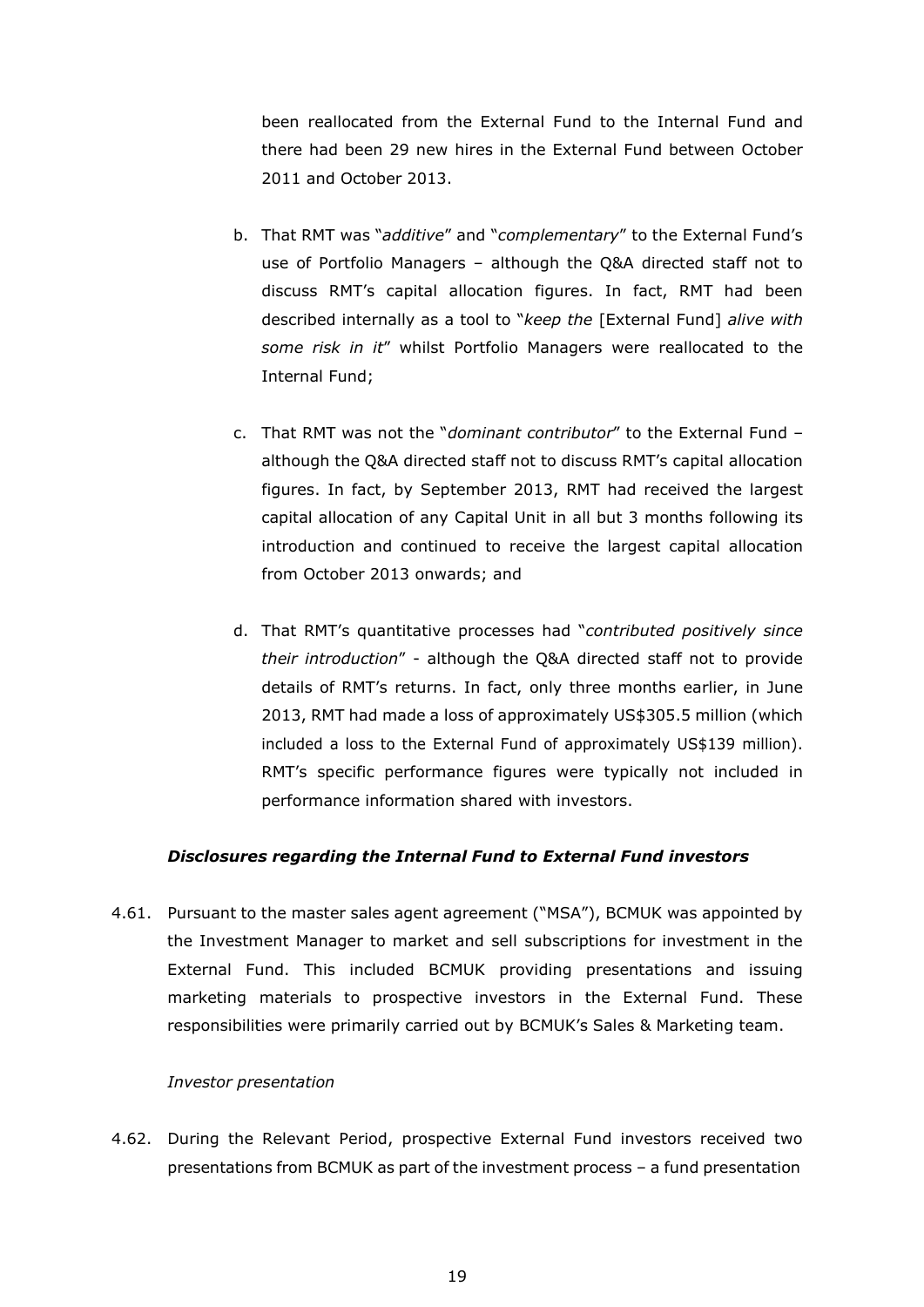and a BlueCrest firm presentation. The presentations were prepared by the BCMUK Sales & Marketing team and reviewed by BCMUK's Legal and Compliance functions.

- 4.63. The External Fund presentations provided the prospective investor with an overview of the fund's portfolio and investment strategy, risk oversight controls and historic performance. The BlueCrest firm presentations provided generic information on BlueCrest, its funds and key personnel. There was significant overlap between the information provided to investors in the two presentations.
- 4.64. Both presentations explicitly highlighted that the External Fund was subject to a number of "*risks*" including its being subject to "*certain conflicts of interest*". However, no specific conflicts of interest were described, nor how they were being managed.

## *Due Diligence Questionnaire*

- 4.65. An important information document issued by BCMUK to External Fund investors was the External Fund DDQ. This was an extensive document, its main purpose being to anticipate and answer various questions that investors might have.
- 4.66. Accordingly, the External Fund DDQ contained questions and corresponding answers on a wide range of topics including BlueCrest's key personnel and departments, operational procedures, total AuM, risk management controls and the External Fund's investment strategy and investment processes. The External Fund DDQ was compiled by the BCMUK Sales & Marketing team and reviewed and approved by departmental heads as well as Legal and Compliance.
- 4.67. Like the investor presentations, the External Fund DDQ stated that the External Fund was subject to conflicts of interest. In this regard, it signposted the External Fund prospectus as the document which disclosed the fund's "*current and/or potential conflicts of interest*". It also noted that Compliance and senior management worked together to eliminate or mitigate potential conflicts.

#### *Prospectus*

4.68. The External Fund prospectus was the main marketing document issued by BCMUK to investors and prospective investors during the Relevant Period. The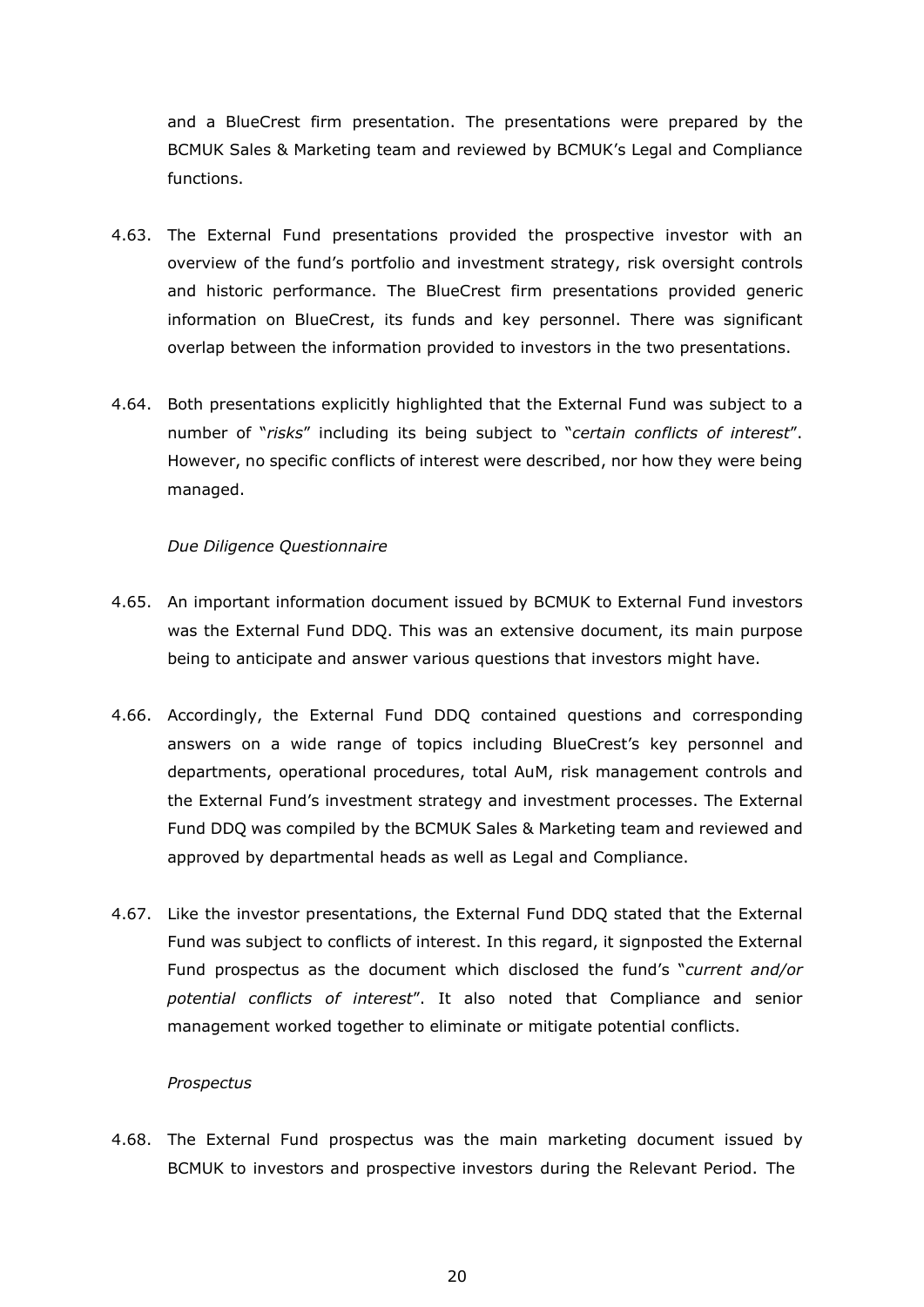prospectus set out key information concerning the External Fund's fees, risks, key staff and service providers. The prospectus was authored by BCMUK's Legal function with input from outside counsel and was informally reviewed by Compliance.

- 4.69. The External Fund prospectus provided limited information about conflicts of interest. During the Relevant Period, each External Fund prospectus contained a "*Conflicts of Interest*" section which explained that Sub-Investment Managers (amongst other entities):
	- a. *"may from time to time act…in relation to… other investment funds and other vehicles with similar or different objectives to those of the* [External Fund]*"*;
	- b. *"may, in the course of business, have potential conflicts of interest with the* [External Fund]*"*;
	- c. *"may… manage… other funds…*[or] *vehicles which invested in assets which may also be purchased… by the* [External Fund]*"*;
	- d. had no obligation to offer investment opportunities to the External Fund;
	- e. would at all times have regard to their obligations to the External Fund and endeavour to ensure that conflicts were resolved fairly; and
	- f. would allocate investment opportunities on an "*equitable basis*" between the External Fund and other clients/third parties.
- 4.70. The External Fund prospectus stated that it did not purport to provide a "*complete list of all potential conflicts of interest*" involved in investing in the External Fund. Moreover, by investing in the External Fund, investors were taken to have acknowledged the existence of "*the actual and potential conflicts of interest*" described in the prospectus and waived all claims in respect of the existence of such conflicts "*to the fullest extent permitted by applicable law*".
- 4.71. In July 2012, the External Fund prospectus was updated with a paragraph referring to "*proprietary investment funds*" in which only "*partners, employees,*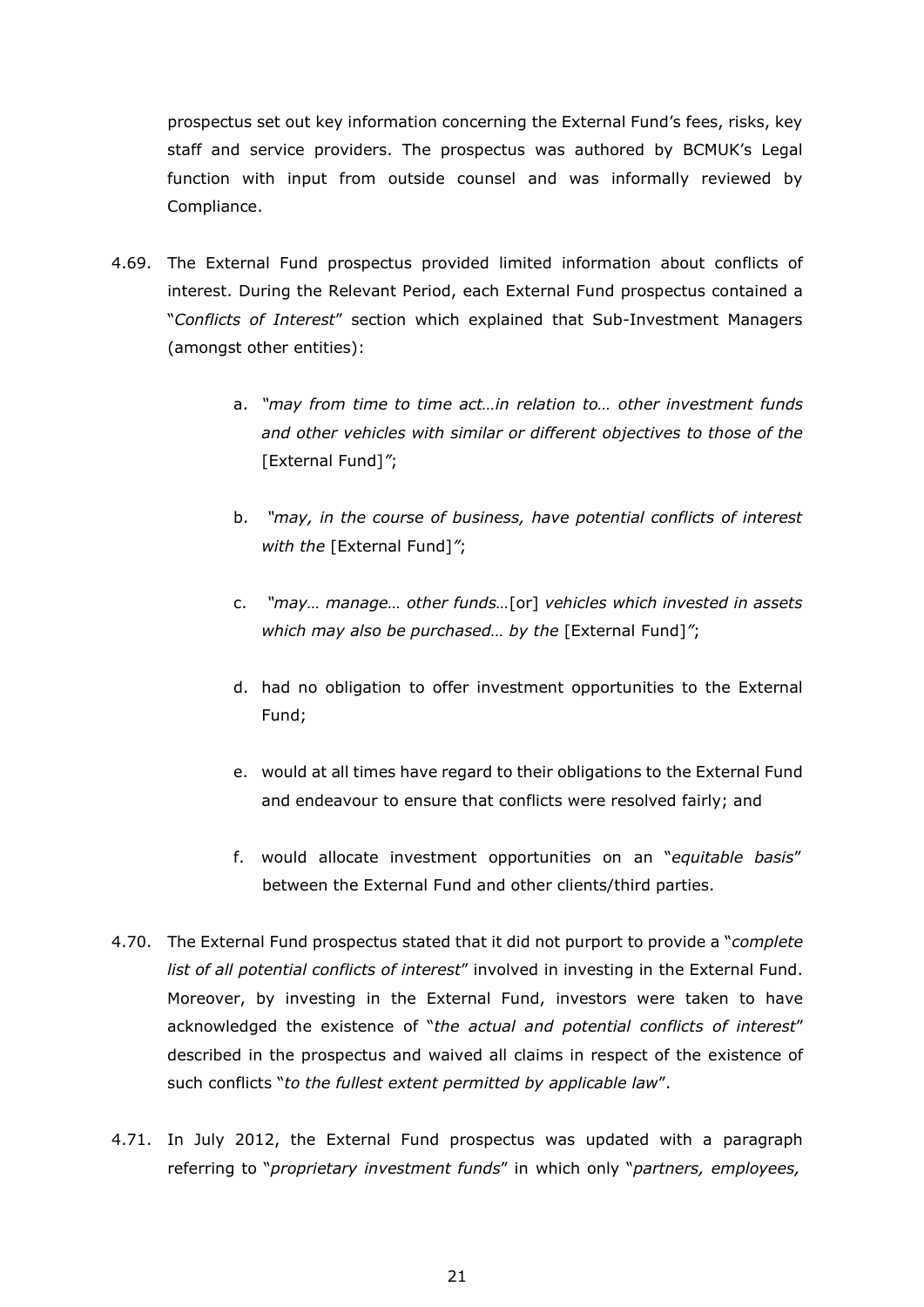*affiliates or other persons connected with the BlueCrest Group may invest*". This additional paragraph did not expressly refer to the Internal Fund or make clear that such a proprietary investment did exist and that partners, employees and affiliates were investing in it or otherwise exposed to its returns.

- 4.72. The paragraph set out potential conflicts arising out of the existence of a proprietary investment fund, but used language which was not clear. For example, the paragraph stated that BlueCrest employees (e.g. Portfolio Managers) "*may*" provide similar services or fulfil similar roles for both the External Fund and a proprietary fund. Further, that a proprietary fund "*may compete*" with the External Fund for investments.
- 4.73. In reality, a conflict had arisen given the Internal Fund's significant use of reallocated Portfolio Managers, including BCMUK's Rates and Relative Value-based Portfolio Managers.
- 4.74. In June 2015, the last External Fund prospectus was issued. This was the first prospectus explicitly to name the Internal Fund and describe it as a proprietary investment vehicle managed by BlueCrest. However, at no point did any prospectus disclose that decisions regarding the Internal Fund's allocation of capital and Capital Units were made exclusively by senior individuals invested in it.
- 4.75. Significantly, from July 2013, all External Fund prospectuses stated: "*The Investment Manager does not have an obligation to ensure the fair treatment of investors*". This statement did not, and could not, negate the regulatory obligations owed by BCMUK to its clients during the Relevant Period, including the requirement under the Principles to manage conflicts of interest between its customers and other clients fairly.

#### *Internal Fund Q&A*

4.76. During the Relevant Period, BCMUK, through its Sales & Marketing team, was responsible for communicating with External Fund investors. The Sales & Marketing team's general approach to investor communications was to provide information proactively. However, in relation to the Internal Fund, the Sales and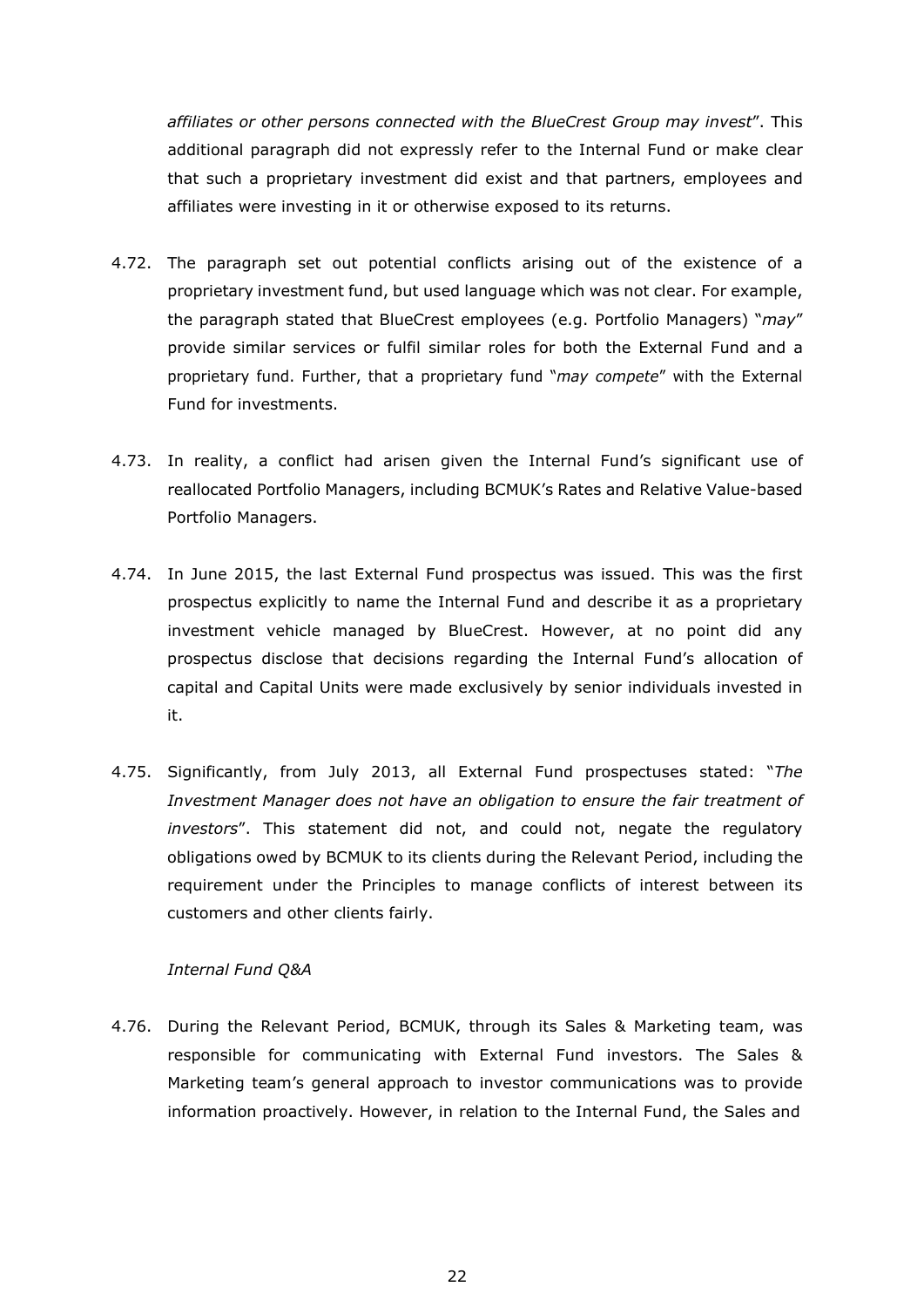Marketing team were instructed to "*avoid it as a conversation topic unless absolutely necessary*".

- 4.77. Prior to the launch of the Internal Fund, senior personnel within BCMUK's Sales & Marketing team raised the importance of being "*out front*" with investors about its existence. BCMUK prepared a Q&A document to address questions which might be posed about the Internal Fund.
- 4.78. However, the Q&A was drafted on the basis that its content would not be proactively disclosed to external investors. Rather, it stated that it was only to be used in response to inquiries received about the Internal Fund.
- 4.79. Further, the Q&A, in the context of disclosures relating to the conflict, contained a number of statements regarding the nature of the Internal Fund and its relationship with the External Fund which lacked clarity. For example, the Q&A stated:
	- a. that it was not necessary proactively to inform investors about new funds and vehicles unless they had a "*direct impact upon the fund into which they are currently invested*";
	- b. that external access to the breadth of instruments and strategies deployed by the Internal Fund "*would not fit within an investment mandate that is suitable to most investors*";
	- c. that no changes had been made to the External Fund's specific strategy in order to accommodate the Internal Fund; and
	- d. that no senior Portfolio Manager responsible for managing the External Fund had stopped managing External Fund capital to trade for the Internal Fund.
- 4.80. These statements were unclear given:
	- a. the Internal Fund's use of Rates-based Portfolio Managers had a direct impact on the External Fund. In particular, Portfolio Managers had been reallocated from the External Fund or given split allocations between the Funds;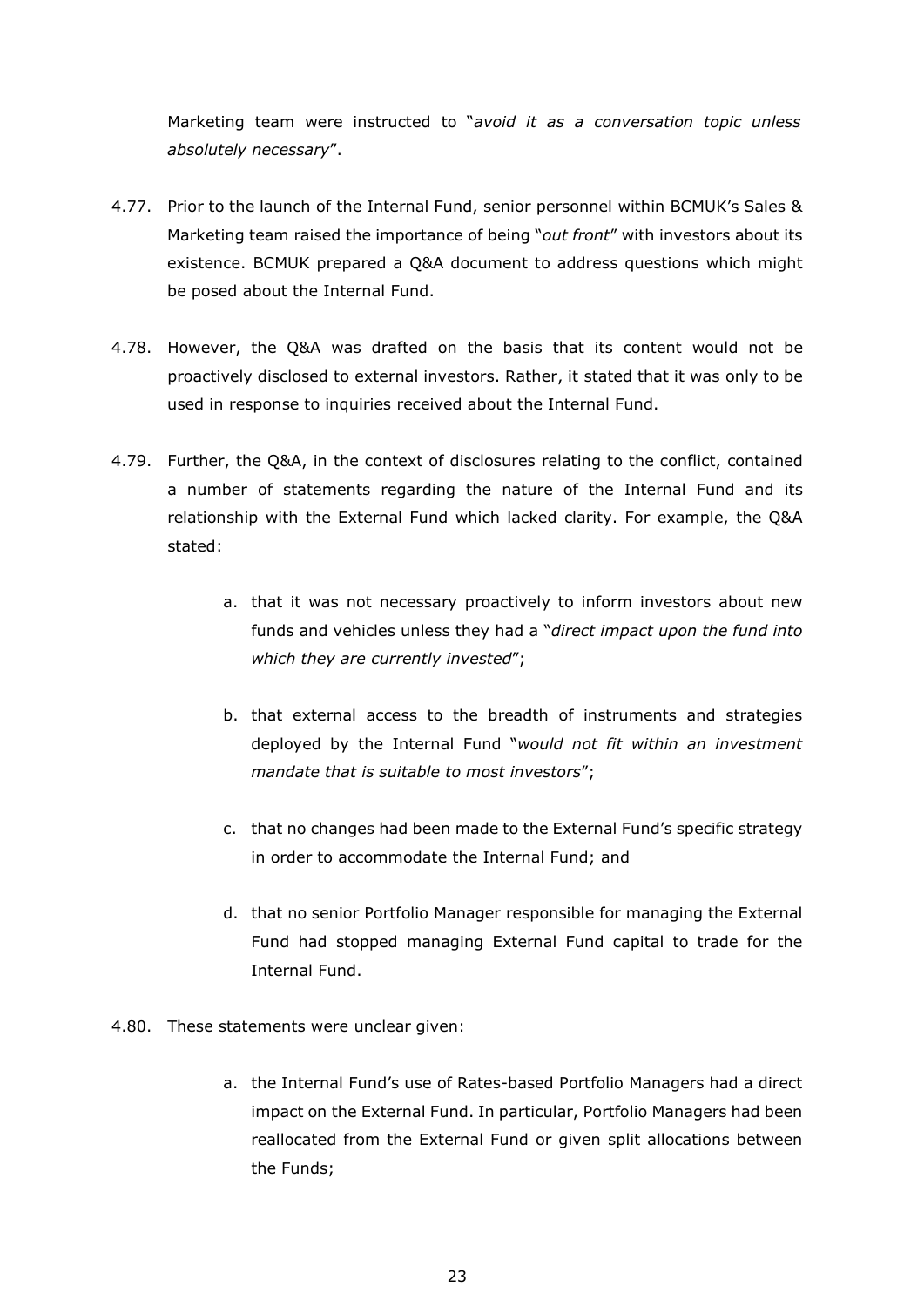- b. the Funds could, and at times did, have access to the same "*breadth of instruments and strategies*" during the Relevant Period:
	- i. the prospectuses of the Funds were identically worded in respect of the range of instruments which could be invested in and the high-level investment strategies that would be utilised;
	- ii. the majority of P&L made by the Funds during the Relevant Period was derived from Rates and Relative Value trading;
	- iii. both Funds allocated significant capital to RMT;
	- iv. throughout the Relevant Period Portfolio Managers were reallocated from the External Fund to the Internal Fund or had their capital allocations split between the External Fund and the Internal Fund with no indication that their trading strategies significantly changed once they began trading capital for the Internal Fund;
- c. a number of the External Fund's senior Portfolio Managers' capital allocations had been changed to split allocations between the Funds.

None of this information was included in the Internal Fund Q&A.

4.81. The Internal Fund Q&A also contained the question: "*Does this fund present you with a conflict of interest?*". The answer to be given to investors was, simply, that BlueCrest was subject to a number of potential conflicts. In fact, the existence of the Internal Fund had given rise to an actual conflict of interest, namely that senior personnel invested in it were also the exclusive decision-makers as to which Portfolio Managers would be allocated to it, rather than the External Fund (or another BlueCrest fund) and would decide how Portfolio Managers were to be allocated (or reallocated) between the Funds.

# *Due Diligence Consultants*

4.82. In addition to investors, BCMUK also communicated with and provided information to a number of Due Diligence Consultants.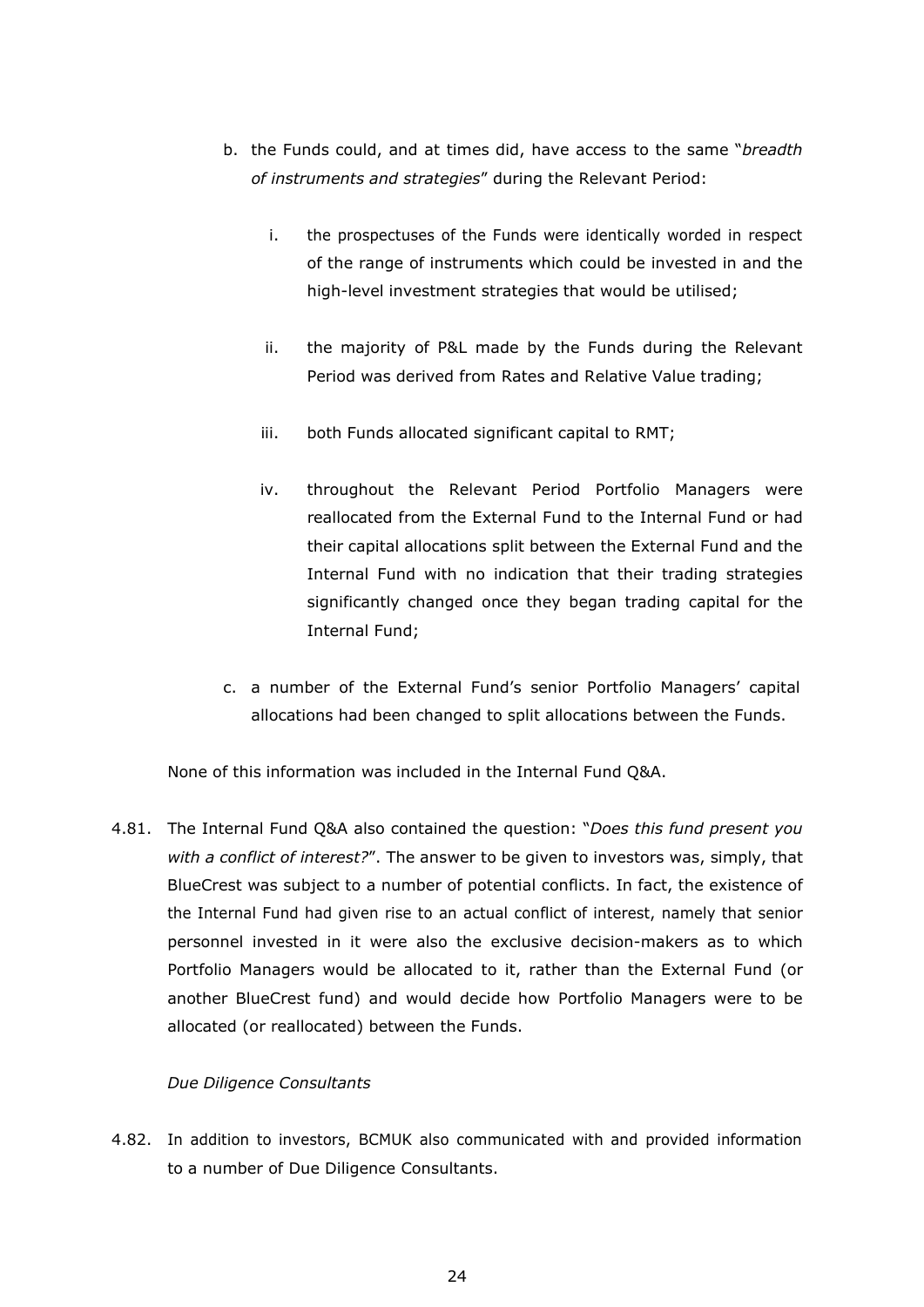- 4.83. The Due Diligence Consultants performed a combination of operational and investment due diligence reviews of BlueCrest funds (including the External Fund). The former assessment focussed on identifying operational risks in relation to a specific fund; the latter covered BlueCrest's investment process and strategy, the calibre of the investment team and risk management.
- 4.84. When undertaking such reviews, the Due Diligence Consultants would conduct onsite visits, email enquiries, calls and document reviews. Among the documents reviewed by the Due Diligence Consultants during their assessments were the investor presentation slides, the External Fund prospectus and the DDQ.
- 4.85. The reviews undertaken by the Due Diligence Consultants would culminate in periodic reports which were provided to clients. The reports would typically assign an investment rating to each BlueCrest fund based on the assessment of the Due Diligence Consultants. These ratings could be upgraded or downgraded each time BlueCrest was reassessed by a Due Diligence Consultant.

#### *Publicity in relation to the Internal Fund*

- 4.86. BCMUK did not proactively disclose the Internal Fund's existence to any Due Diligence Consultant or External Fund investor.
- 4.87. However, in January 2014, one Due Diligence Consultant was inadvertently made aware of the Internal Fund. This prompted an onsite visit to BCMUK by the Due Diligence Consultant where the existence of the fund was confirmed.
- 4.88. Following the visit, the Due Diligence Consultant sent an email to BCMUK explaining it was "*surprised* [the Internal Fund] *has never been disclosed in the past*". The Due Diligence Consultant stated it had previously been made aware of other BlueCrest internal funds but had "*absolutely no information*" about the Internal Fund. The Due Diligence Consultant recommended that the Internal Fund be disclosed to investors and noted that the External Fund prospectus wording on conflicts with internal funds was "*very vague*".
- 4.89. Thereafter, the Due Diligence Consultant sought further information on the Internal Fund, including details of its investors, management and Portfolio Manager allocations. BCMUK provided only limited information in response. As a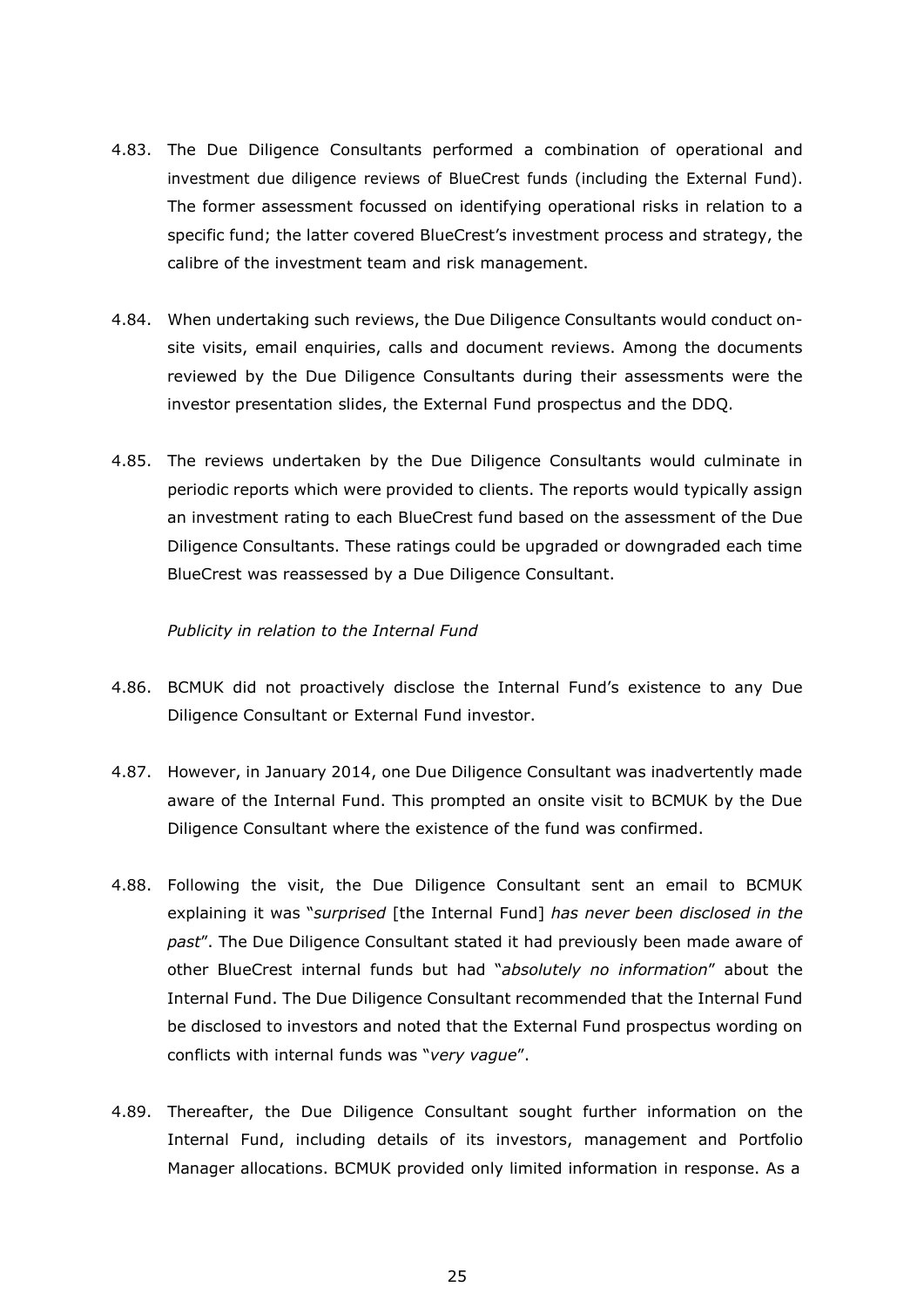result, many of the Due Diligence Consultant's key concerns, including the lack of disclosure within marketing materials of the Internal Fund and the potential for senior management to focus more on the Internal Fund than on external investors, were not allayed.

- 4.90. Consequently, in February 2014, the Due Diligence Consultant produced a report on the External Fund with a downgraded sub-rating for "*Disclosure*". The report referred to the Due Diligence Consultant's previous attempts to gather further information about the Internal Fund, noting that key BCMUK staff had been "*unforthcoming*" and that not all of its questions had been answered. The report recommended that disclosure of the fund be enhanced and stated that the rating might be reassessed if more information was received.
- 4.91. On 27 February 2014, Bloomberg published an article entitled "*BlueCrest Internal Fund May Pose Pay Conflict*". The article was based on the Due Diligence Consultant's report and the concerns it expressed about the Internal Fund. On 29 May 2014, a further article was published by the New York Times entitled "*Fund Within a Fund Creates a Conflict*".
- 4.92. The Due Diligence Consultant's report and subsequent Bloomberg and New York Times' articles precipitated further queries from other Due Diligence Consultants and investors throughout 2014.
- 4.93. To address these queries BCMUK prepared a summary document in April 2014 which it issued to clients only "*upon request*". However, the information provided in the document failed to allay the ongoing concerns of the Due Diligence Consultant regarding inadequate disclosure of the Internal Fund.
- 4.94. In October 2014, Bloomberg published a further article in relation to guidance given by a second Due Diligence Consultant advising "*clients to pull their money because of a lack of transparency*."
- 4.95. By the end of 2014, the Due Diligence Consultant which had discovered the existence of the Internal Fund produced a further report which retained the downgrade for "*Disclosure*". In particular, the report noted the following "*key concerns*":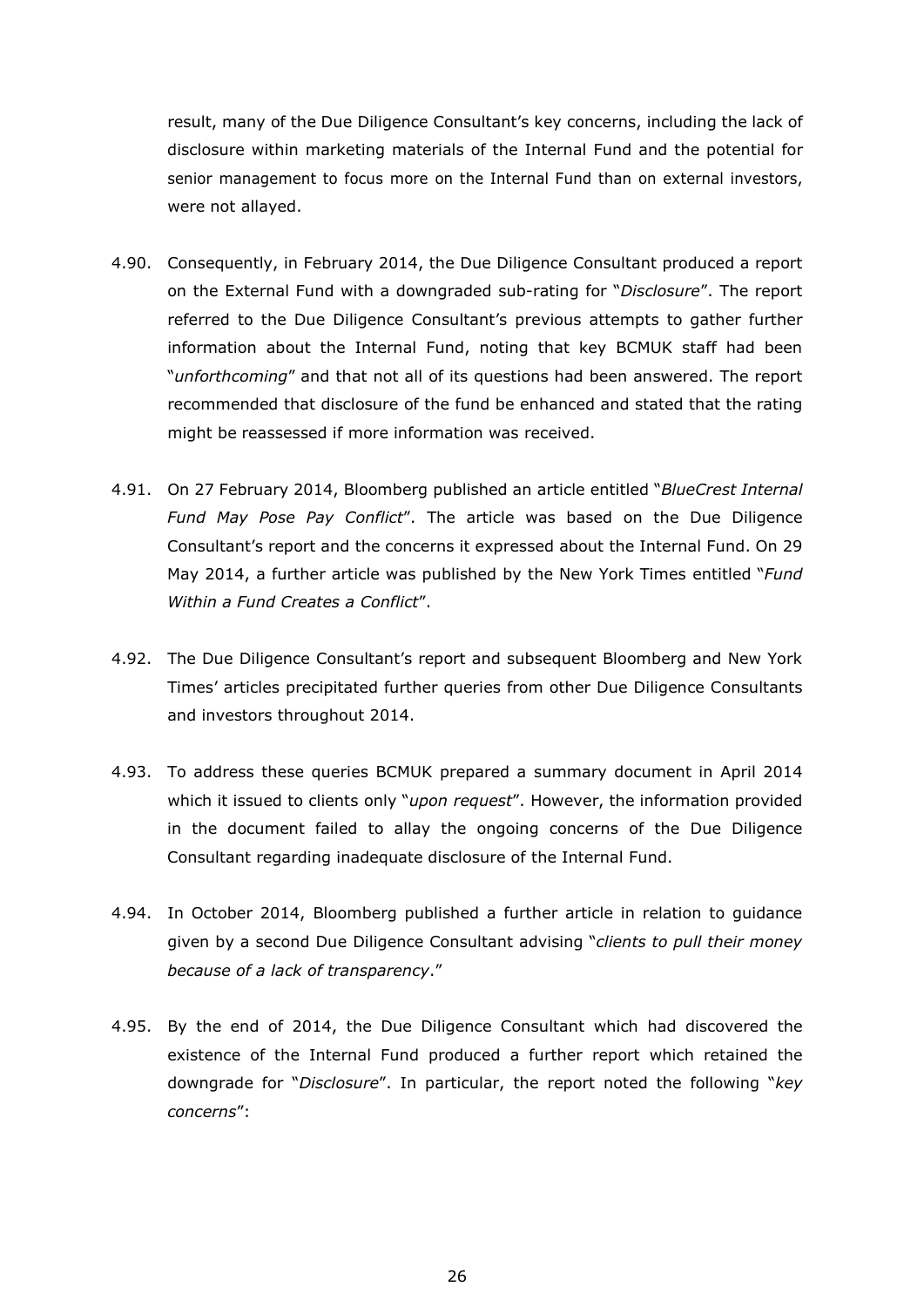- a. the "*initial lack of transparency and unforthcoming responses regarding* [the Internal Fund]*"*;
- b. the lack of a "*full account*" of the Internal Fund and the refusal to answer certain questions which the Due Diligence Consultant regarded as "*material*";
- c. that BlueCrest's own conflicts policy stipulated that investors were to be given sufficient detail to be able to make an "*informed decision*" but this had not happened in respect of the Internal Fund;
- d. that the Due Diligence Consultant was left to rely on assurances from BlueCrest that its best Portfolio Managers had not been preferentially allocated for the Internal Fund given the insufficient information provided;
- e. the insertion of wording in the External Fund prospectus regarding the Investment Manager having "*no obligation to ensure the fair treatment of investors*" was non-standard and did not accord with best practice;
- f. doubts about Compliance's awareness and monitoring of the Internal Fund given certain statements made to the Due Diligence Consultant; and
- g. the April 2014 summary document did not provide "*adequate detail to investors*" and, further, should have been proactively made available to all investors.
- 4.96. Alongside discussions and interactions regarding the Internal Fund, BCMUK also disclosed some information about RMT to the Due Diligence Consultants. Prior to this, the Due Diligence Consultants had no awareness of the External Fund's use of RMT.
- 4.97. In January 2015, BCMUK updated the External Fund DDQ to refer to the Internal Fund explicitly. The 2015 version of the External Fund DDQ described the Internal Fund as a "*staff managed account*" with the ability to access a broad range of investments, into which certain key staff were required or invited to invest. This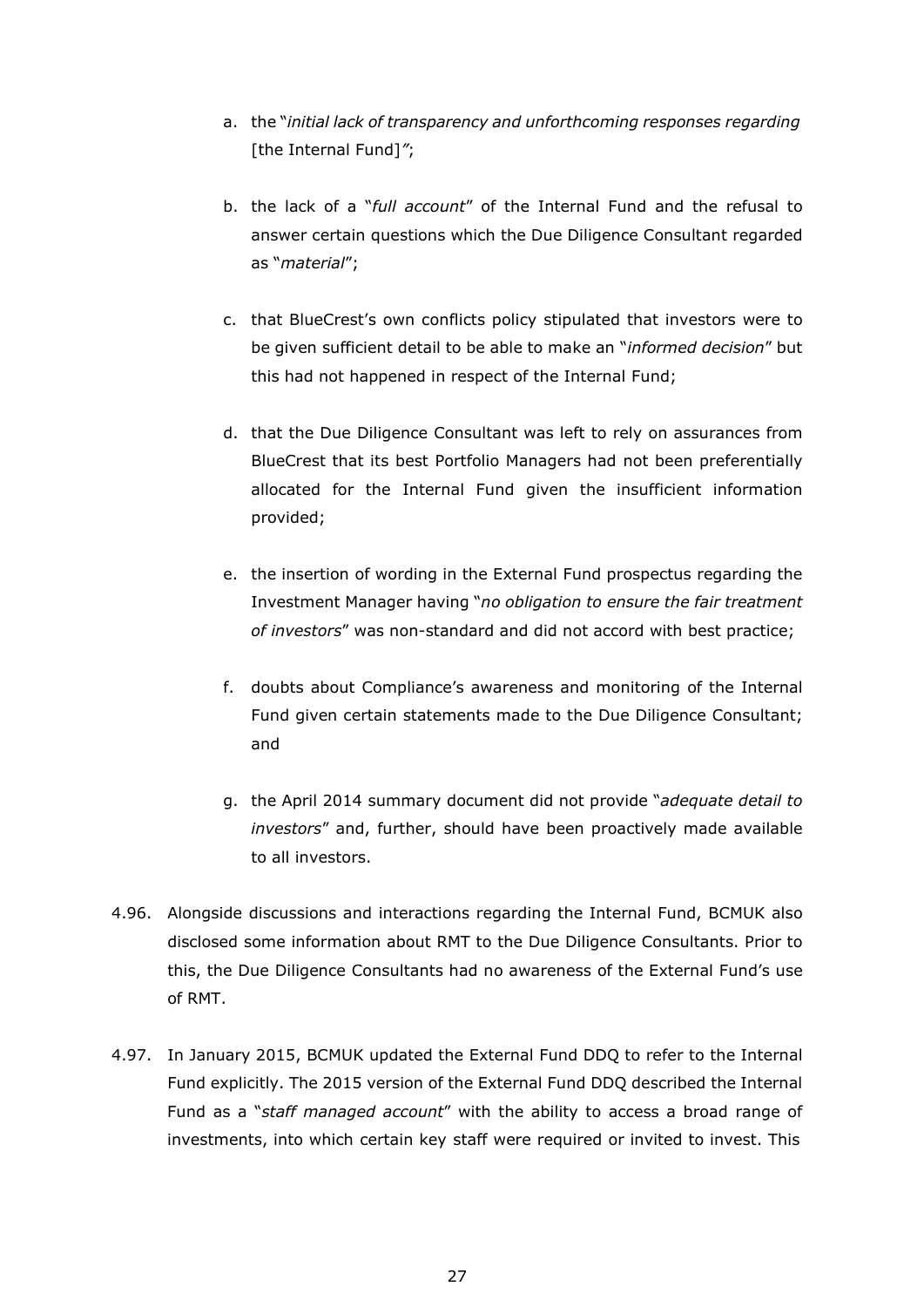was generic information, whereas Due Diligence Consultants and External Fund investors alike had already sought more granular information from BCMUK.

4.98. The 2015 External Fund DDQ continued to signpost the External Fund prospectus as the document disclosing conflicts of interest relating to the Internal Fund. As detailed at paragraph 4.74 above, the External Fund prospectus was updated in June 2015 to name the Internal Fund explicitly. However, the prospectus continued to describe conflicts of interest associated with the Internal Fund in purely hypothetical terms.

# *Disclosure of the Internal Fund to non-investors*

- 4.99. Prior to 2014, BCMUK had been willing to provide information about the Internal Fund to certain non-investors including brokers and credit officers. For example, in November 2012, information disclosed or approved for disclosure by BCMUK included:
	- a. the fact that it was an "*internal vehicle*";
	- b. its current AuM;
	- c. that its portfolio was mainly focused on the Rates market and in liquid instruments;
	- d. its leverage and expected return profile compared to the External Fund; and
	- e. that the Internal Fund's performance had been "*stellar*".

#### *Redemptions and cancellations*

- 4.100. Driven by the seriousness of specific concerns over the continuing lack of transparency about the Internal Fund and how conflicts were being managed, many investors in the BlueCrest funds (including the External Fund) chose to redeem their investments throughout 2014.
- 4.101. In addition, some prospective investors in the External Fund cancelled their subscriptions following their discovery of the Internal Fund.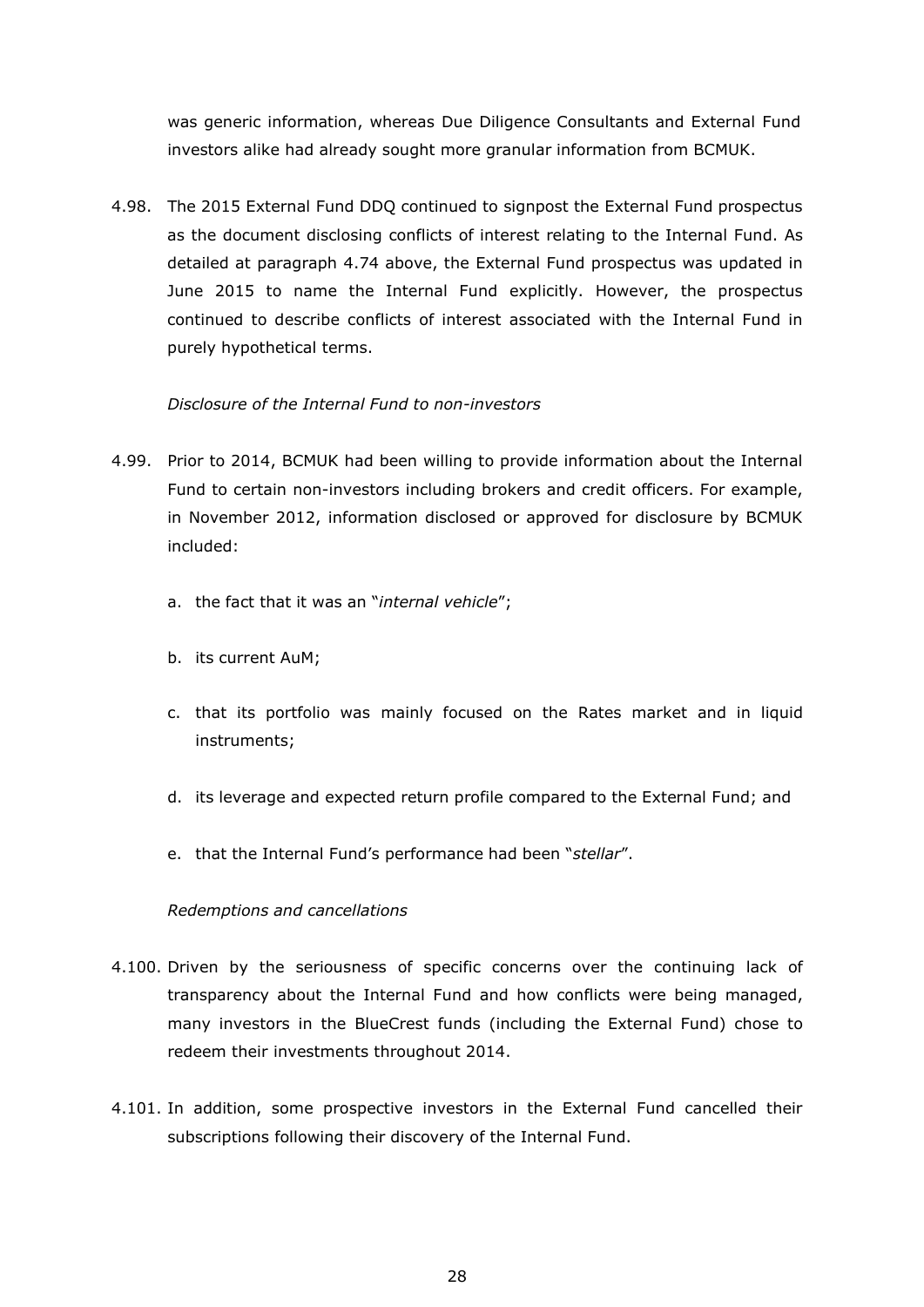4.102. Investors' redemptions connected to concerns about the Internal Fund contributed to a reduction in BlueCrest's total AuM. By December 2015, the total AUM across all BlueCrest funds managed by BCMUK had reduced to US\$8 billion (from a high of US\$22.8bn), and in particular, to US\$2.2 billion for the External Fund (from a high of US\$14.5bn during the Relevant Period).

### *BCMUK – conflicts management*

- 4.103. BlueCrest, including BCMUK, primarily managed conflicts of interest at a platform level (i.e. across all BlueCrest funds), rather than at an individual fund level.
- 4.104. BCMUK was subject to various policies governing its management of BlueCrest funds. A subset of those policies directly addressed the management of conflicts associated with the side-by-side management of BlueCrest funds. Of these, BlueCrest's Conflicts of Interest Policy ("COI Policy") and Conflicts of Interest Register ("COI Register") were the primary policies designed to enable BCMUK to identify and manage its conflicts.
- 4.105. During the Relevant Period, both the COI Policy and COI Register were subject to review and approval by BCMUK ExCo.

#### *COI Policy*

- 4.106. Throughout the Relevant Period, BCMUK was subject to the COI Policy, which expressly applied to all BlueCrest entities. The purpose of the COI Policy (insofar as it applied to BCMUK) was to identify, by reference to services provided by BCMUK, circumstances which could give rise to a conflict of interest entailing a material risk of damage to one or more clients.
- 4.107. The COI Policy was periodically updated and approved by Compliance staff. The COI Policy noted that Compliance would work with senior management to try to eliminate conflicts, recording the conflicts and any mitigating actions in the COI Register, and reporting the situation to Group ExCo for consideration.
- 4.108. The COI Policy stated that BlueCrest was required to manage conflicts to reduce the risk of harm to clients. Further, it required BlueCrest entities (including BCMUK) to disclose conflicts in sufficient detail to enable clients to take informed decisions in relation to any service being offered. The COI Policy cited "*typical*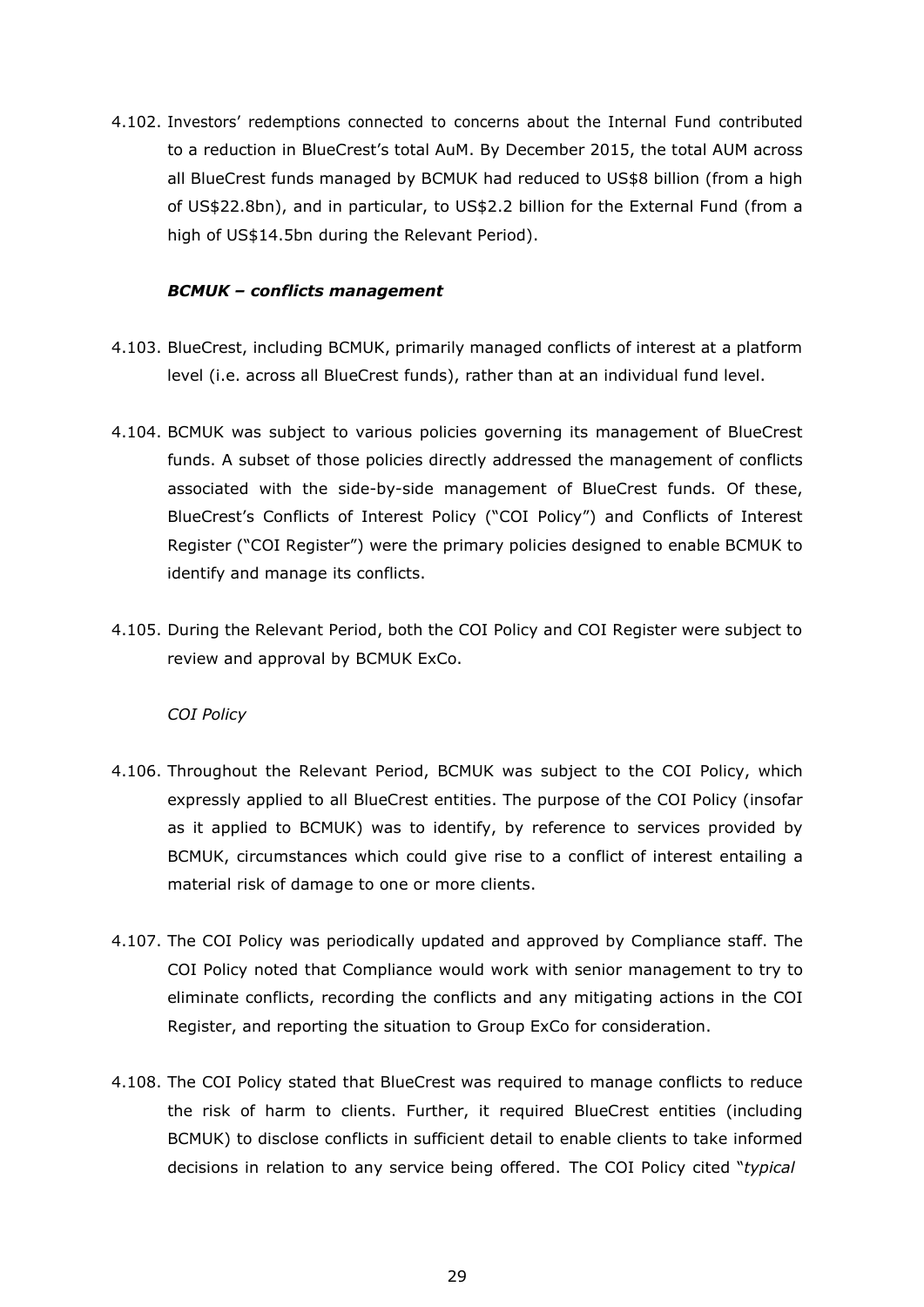*situations"* where conflicts might arise within BlueCrest to enable all staff to identify, report and assist in conflict management. Notwithstanding the fact that this policy was imposed at a group level, the responsibility for ensuring that BCMUK managed conflicts fairly was that of BCMUK.

#### *COI Register*

- 4.109. Pursuant to the COI Policy, the COI Register was in place to record conflicts generated by BlueCrest's investment management services and activities. The COI Register was maintained and periodically reviewed by Compliance staff.
- 4.110. Responsibility for managing and monitoring each individual conflict was assigned to a member of senior management deemed "*closest to the management of the conflict*". These assignment decisions were made by Compliance and Internal Audit. The individual conflict owners were, invariably, BCMUK senior personnel and included members of BCMUK ExCo.
- 4.111. In 2012, BCMUK established its RAC as a forum to discuss specific compliance issues including conflicts of interest. The RAC was a sub-committee of BCMUK ExCo and its membership comprised BCMUK senior managers, many of whom were conflict owners under the COI Register.
- 4.112. From at least 2013, the RAC, which met approximately quarterly, conducted a semi-annual review of the COI Register. This entailed a "*conflict by conflict*" discussion of the COI register, including whether the mitigation for a particular conflict remained applicable and whether any new conflicts had arisen.
- 4.113. In most circumstances, the RAC would initiate the process for adding a new conflict to the COI Register. Specifically, the RAC would recommend an addition to BCMUK ExCo which would in turn ratify or reject the recommendation before communicating the update to Group ExCo.

#### *Changes to the COI Register after the Internal Fund's launch*

4.114. During a BCMUK ExCo meeting on 24 May 2012, it was agreed that several additions would be made to the COI Register, including adding a conflict in relation to the "*Allocation of capital and portfolio managers across asset classes and funds*".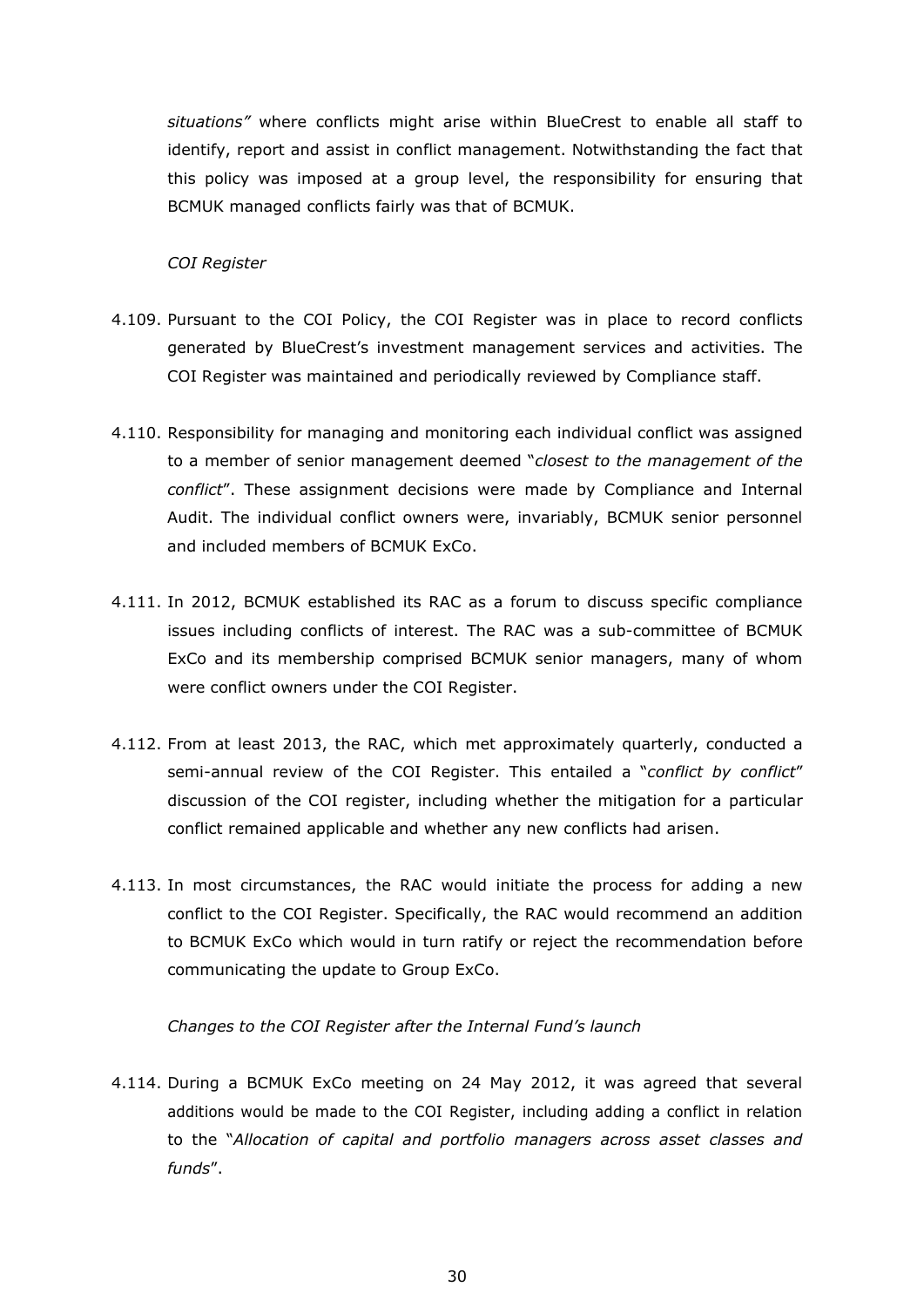4.115. In July 2012, 8 months after the Internal Fund was launched, the COI register was updated to include the conflict titled "*Allocation of capital and portfolio managers across asset classes and funds*". This conflict was described as:

> "*Capital and portfolio managers may be allocated in a way that favours one fund over another*."

4.116. The stated mitigating control for this conflict was:

"[The Investment Manager] *agrees allocations of capital to the sub investment managers. Exco and desk heads allocate capital. These proposals are presented to the* [Group ExCo] *for approval*."

4.117. Versions of the COI register between July 2012 and October 2014 explicitly noted that this conflict, although rated as "*high*", was not disclosed in any relevant fund prospectus or offering memorandum. In March 2014, the COI Register was expanded to include a description of the mitigating controls for the 'Allocation of capital and portfolio managers across asset classes and funds' conflict:

> *"*[Group Exco] *and desk heads allocate capital taking into account: Expected use of cash, Volatility, Liquidity, Expected return on capital, Expected Sharpe ratio, Diversification, Track record,* [and] *Instrument type."*

4.118. From July 2012 to October 2014, the COI Register stated the monitoring control as: *"*[Group Exco] *and local sub investment managers monitor* [Portfolio Manager] *and capital allocations*". From October 2014, the COI Register description of the monitoring controls for the "*Allocation of capital and Portfolio Managers*" conflict was expanded:

> *"Reason for movement of capital units between funds monitored by* [a member of senior management] *and reviewed and ratified by ExCo."*<sup>1</sup>

<sup>1</sup> It appears the reference to "*ExCo*" in the expanded monitoring control referred to Group ExCo. However, as set out in paragraph 4.32, BCMUK was responsible for ratifying Portfolio Manager allocation decisions insofar as they concerned the allocation of BCMUK Portfolio Managers.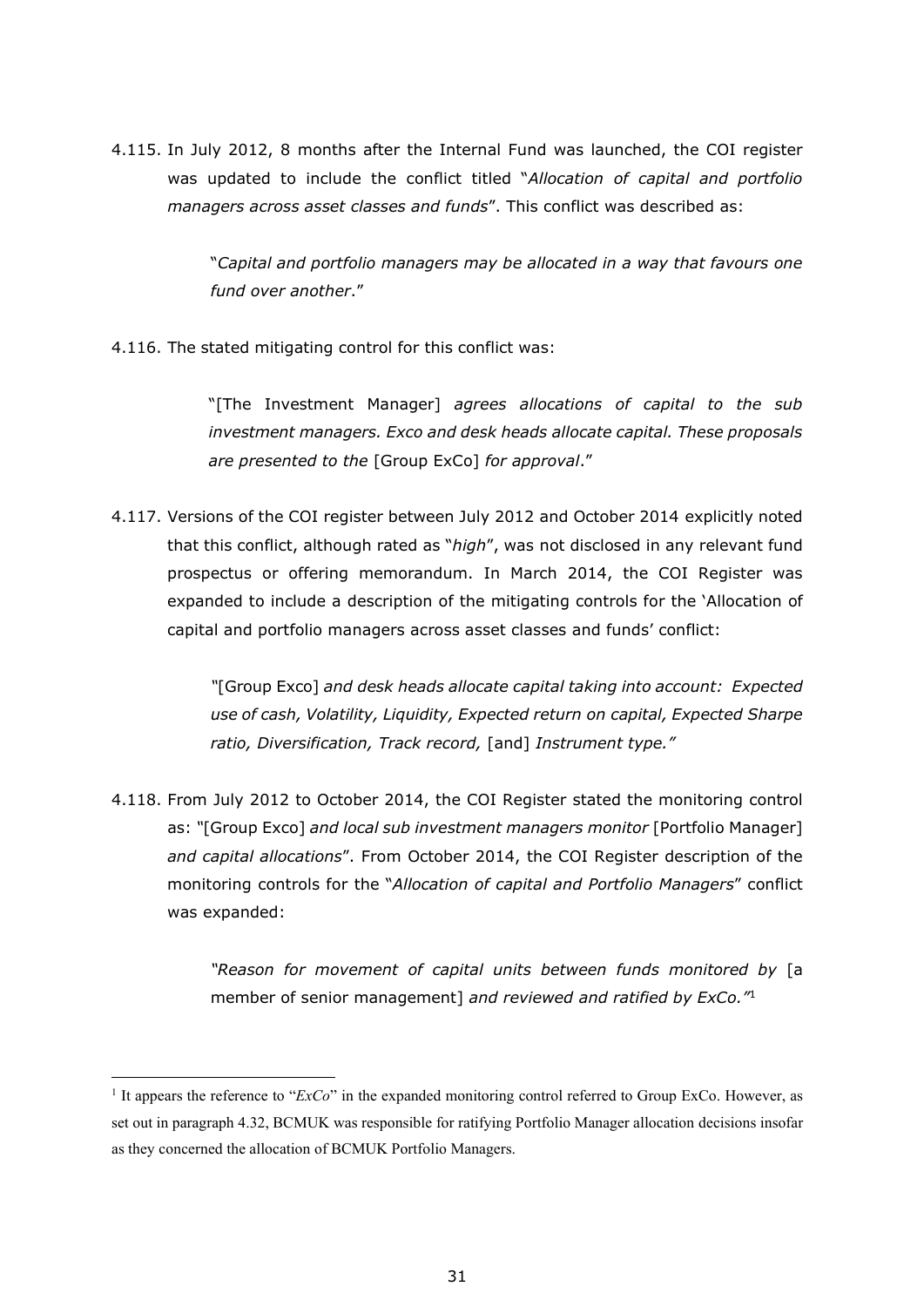- 4.119. In April 2015, this control was updated again to include a further step whereby a member of senior management would analyse "*the impact of the decision to move capital units between funds"*.
- 4.120. In August 2012, 10 months after the Internal Fund was launched, the COI Register was also updated to include a conflict of interest titled "*Management of proprietary funds*":

"*BlueCrest may advise or manage proprietary funds in which partners, employees and affiliates may invest and pursue similar investment objectives as the funds, or may pursue investment approaches that are more or less leveraged or risky*."

4.121. The stated mitigating control for this conflict was:

"*Allocations of traders and strategies to BlueCrest funds are made on an equitable basis by* [Group ExCo] *and are based on the nature of the relevant fund as well as respective investment objectives, approach and target volumes and returns.*"

- 4.122. The COI Register further noted that allocations of traders and strategies were "*reviewed by* [Group ExCo]*"* and conflicts were disclosed in fund prospectuses. Responsibility for monitoring the conflict was assigned in the COI Register to a member of BCMUK ExCo.
- 4.123. For the majority of the period between August 2012 until October 2014, the COI Register described the monitoring controls for the 'Management of proprietary funds' conflict as follows: "*Allocations are determined by local ExCo and conflicts are disclosed in each fund's prospectus*." In October 2014, this was expanded to:

"*ExCo approves all business opportunities with input from the New Product Committee. Allocations of trades and/or strategies are pre-determined by local ExCo/group ExCo, as appropriate, and conflicts of interest are disclosed in each fund's prospectus...* [Group ExCo] *and local sub investment managers monitor PM and capital allocations. Reason for any movement of capital units between funds monitored by* [a member of senior management] *and reviewed and ratified by ExCo*."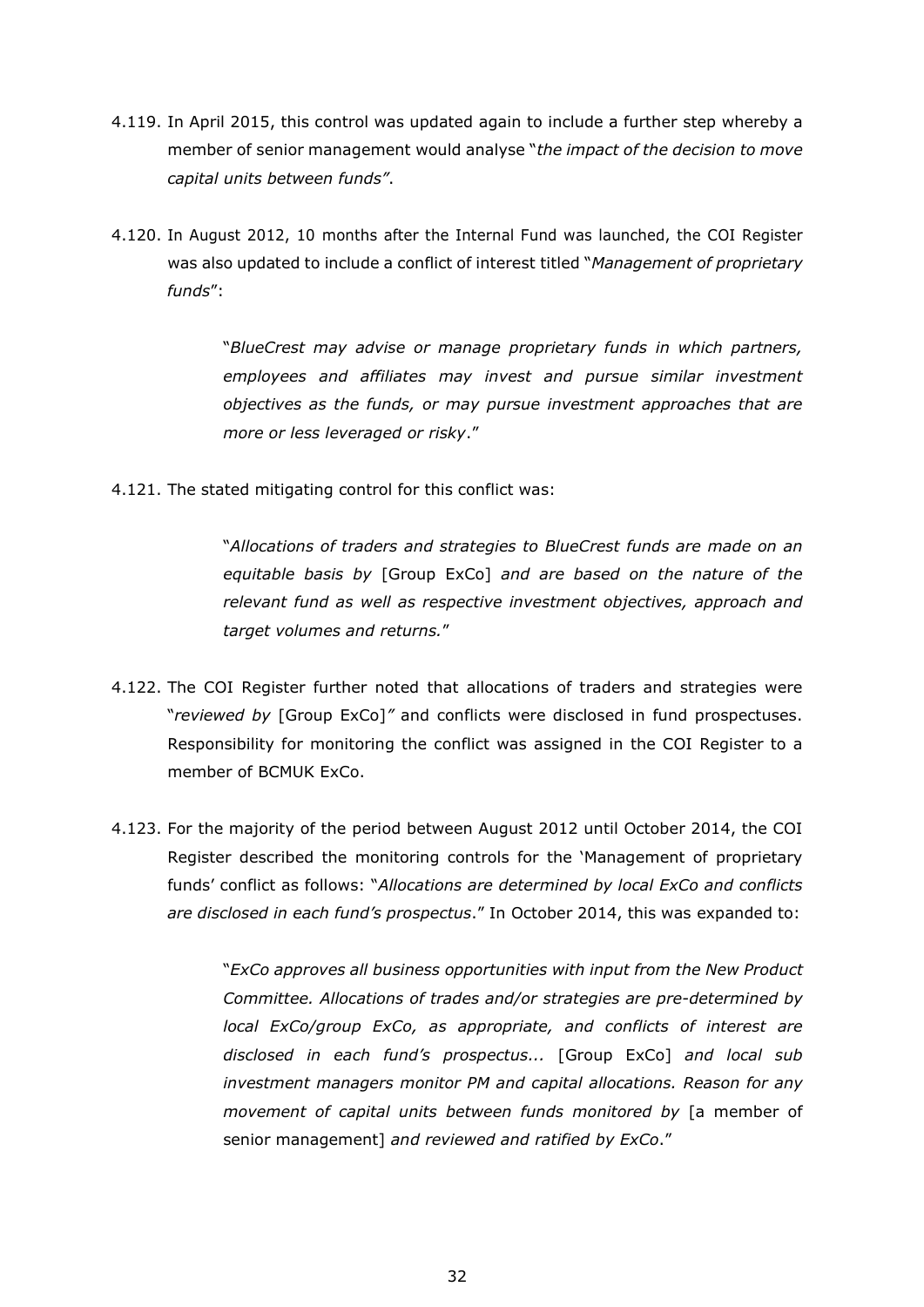4.124. In April 2015, the description of the 'Management of proprietary funds' conflict was amended in the COI Register by inclusion of the statement: "*BlueCrest manages a proprietary investment fund*".

### *Management of Internal Fund conflicts*

4.125. BCMUK's compliance manual prior to the launch of the Internal Fund, and throughout the Relevant Period, identified that:

> *"Disclosure of conflicts of interest to clients, in itself, will not 'cure' a (potential) conflict of interest. The Firm is required to take steps to avoid or manage the conflict, and document the process for managing the conflict in its Conflicts Policy. However, if arrangements made by the Firm to manage conflicts of interest are not sufficient to ensure, with reasonable confidence, that risks of damage to the interests of a client will be prevented, the Firm must clearly disclose the general nature and/or sources of conflicts of interest to the client before undertaking business for the client."*

- 4.126. As detailed in the COI Register at all material times, Group ExCo, BCMUK ExCo and certain individuals who were members of both those committees had responsibilities in respect of monitoring and mitigating the conflicts relating to management of proprietary funds and allocation of capital and Portfolio Managers across asset classes and funds.
- 4.127. During the Relevant Period, all Group ExCo and BCMUK ExCo members (some of whom were also members of Group ExCo) held investments in the Internal Fund and External Fund. This included BCMUK ExCo members stated in the COI Register as having responsibility for the conflicts relating to management of proprietary funds and the allocation of capital and Portfolio Managers across asset classes and funds. Those members' exposures to the Internal Fund were substantially greater than their investments in the External Fund.
- 4.128. In February 2013, BCMUK attested to the Authority that its arrangements were "*sufficient to ensure that the firm manages conflicts of interest effectively and in compliance with* [the Authority's] *rules.*" However, despite being responsible for managing conflicts relating to the Internal Fund and the allocation decisions in respect of it, BCMUK took no steps to consider whether the collective exposure of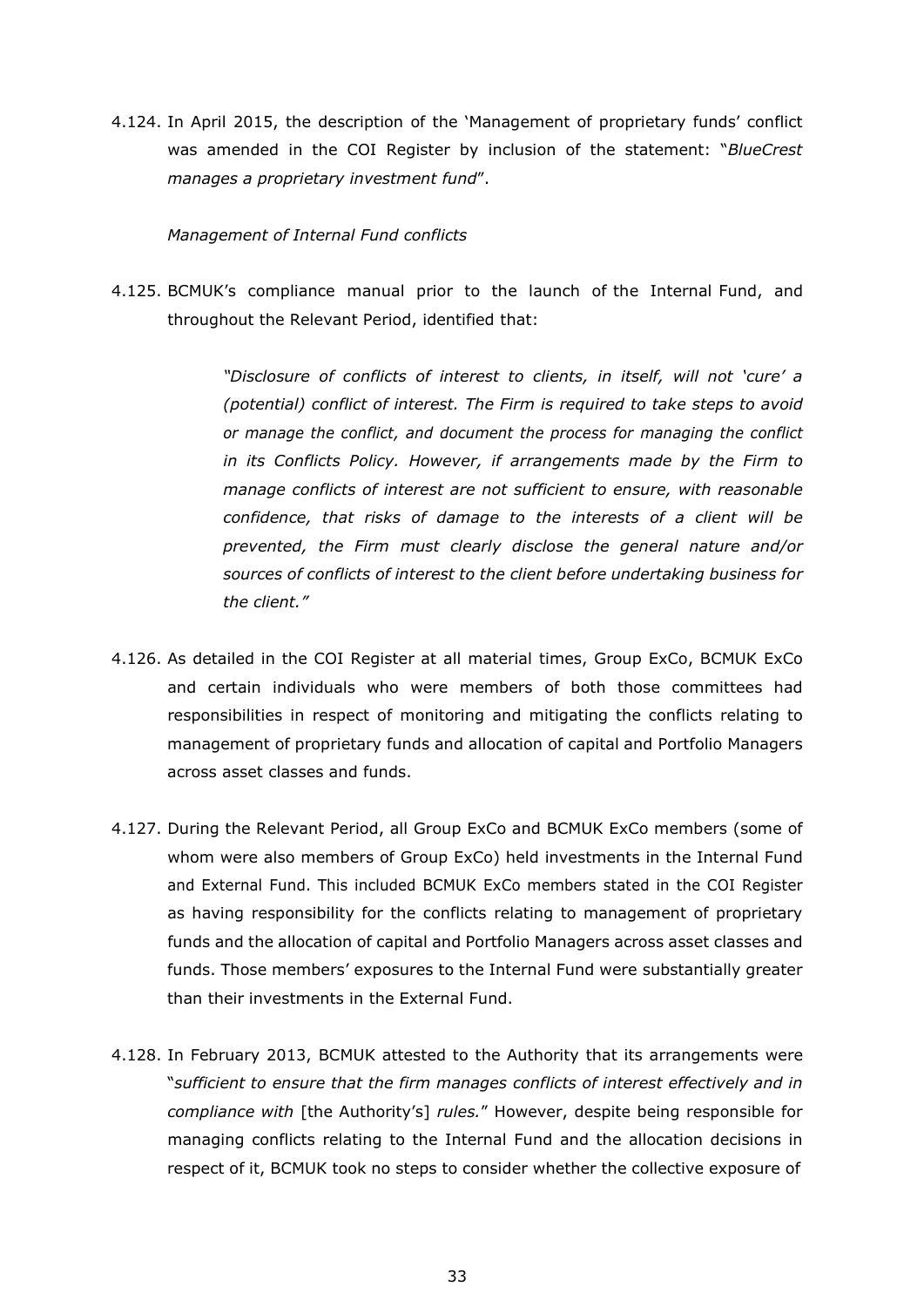its senior staff to the Internal Fund presented its own conflict. In particular, the Authority has seen no evidence of consideration by BCMUK as to whether BCMUK ExCo was sufficiently independent from these conflicts to manage them properly.

- 4.129. Compliance's focus during the Relevant Period was on BlueCrest's external funds and considering conflicts at a platform level (i.e. across all BlueCrest funds). Compliance was not actively aware of who was exposed to the Internal Fund or the level of exposure, in circumstances where, at its peak, the total AUM of the Internal Fund was US\$2.05 billion. BCMUK did not implement sufficient compliance controls in order to monitor the conflicts of interest associated with the allocation of Portfolio Managers to the Internal Fund.
- 4.130. To the extent that Compliance monitored the Internal Fund, its focus was on ensuring that Portfolio Managers with a split allocation were not incentivised to trade more for the Internal Fund. Compliance considered staff investment in BlueCrest's external funds (including the External Fund) to have incentivised against allocation decisions being made in favour of the Internal Fund. However, as discussed at paragraph 4.127 above, BCMUK ExCo members with designated conflict management responsibilities had substantially greater exposure to the Internal Fund than the External Fund.
- 4.131. During the Relevant Period, the RAC conducted a number of conflict reviews, some of which included consideration of the 'Management of proprietary funds' conflict. In particular, in October 2014, the RAC approved the expansion of the description of the monitoring controls referenced at paragraph 4.123 above.
- 4.132. However, the additional description simply highlighted the fact that Group ExCo, BCMUK ExCo and the members thereof made or otherwise approved all strategic decisions in relation to the Internal Fund. At no point, given the financial interests of those members in the performance of the Internal Fund, did the RAC appear to have considered the adequacy of this as a conflict control.

# **5. FAILINGS**

5.1. The regulatory provisions relevant to this Decision Notice are referred to in Annex A.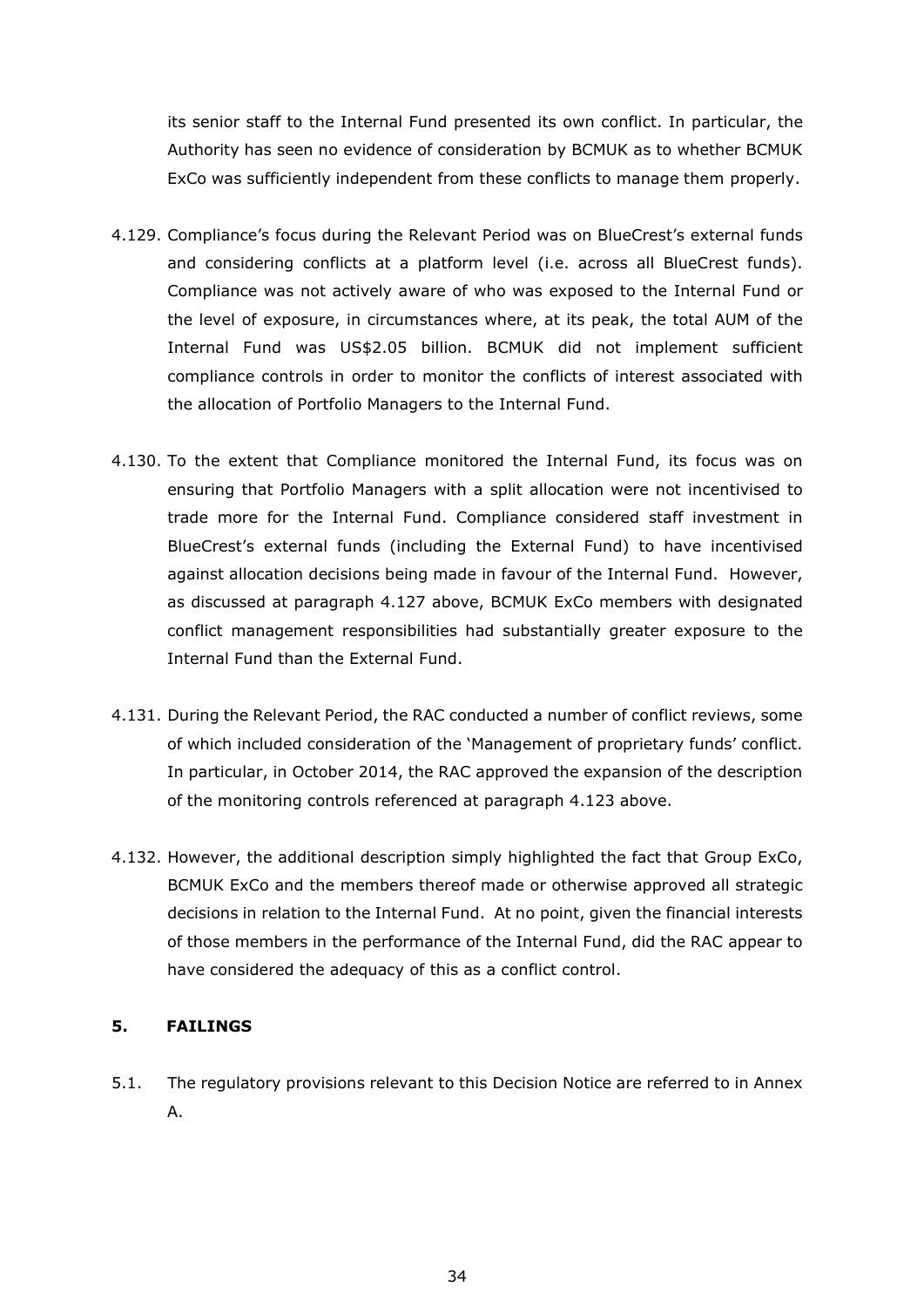- 5.2. Based on the facts and matters set out above, the Authority considers that BCMUK breached Principle 8 in that it failed to manage conflicts of interest fairly, between the investors in the External and Internal Funds.
- 5.3. BCMUK's role in the management of the Internal Fund and the External Fund resulted in a conflict of interest. Decisions to transfer Portfolio Managers from one fund to another could have had a positive impact on one fund and a corresponding detrimental impact on the other. Without sufficient conflict management controls in place, it was not appropriate that those decisions were taken by individuals who held a conflicting interest in one of the Funds. BCMUK had a duty to ensure that the interests of both the Funds and sets of investors were taken into account as part of that decision-making process. However, BCMUK's systems and controls were not sufficient to mitigate the risk of Portfolio Manager allocation decisions favouring the interests of the Internal Fund and its investors over the External Fund.
- 5.4. BCMUK recognised that there was an inherent and overarching conflict arising from the existence and management of the Internal Fund, but nevertheless failed to make adequate arrangements to manage all aspects of the conflict fairly.
- 5.5. The primary control on which BCMUK relied to manage and mitigate this conflict was the fact that decisions concerning the allocation of Capital Units for the Funds were made by senior individuals who had a regulatory duty (in addition to a fiduciary duty) to serve the interests of the Funds and their investors. However, those decisions were made exclusively by the senior staff invested in the Internal Fund, which placed them in a situation where they stood to benefit from these decisions personally, potentially in conflict with the duties they owed to External Fund investors. BCMUK failed to recognise that this control was ineffective, in fact exacerbating, rather than managing, the risk of preferential Portfolio Manager allocation.
- 5.6. Over the Relevant Period, BCMUK also failed to provide sufficient disclosure to investors in the External Fund regarding: the conflict of interest arising from how Portfolio Managers were being allocated between the Funds, how the conflict was being managed and the External Fund's allocation of significant capital to RMT. The limited disclosures which BCMUK did provide were, at times, misleading. Consequently, the External Fund investors were unable to scrutinise the substance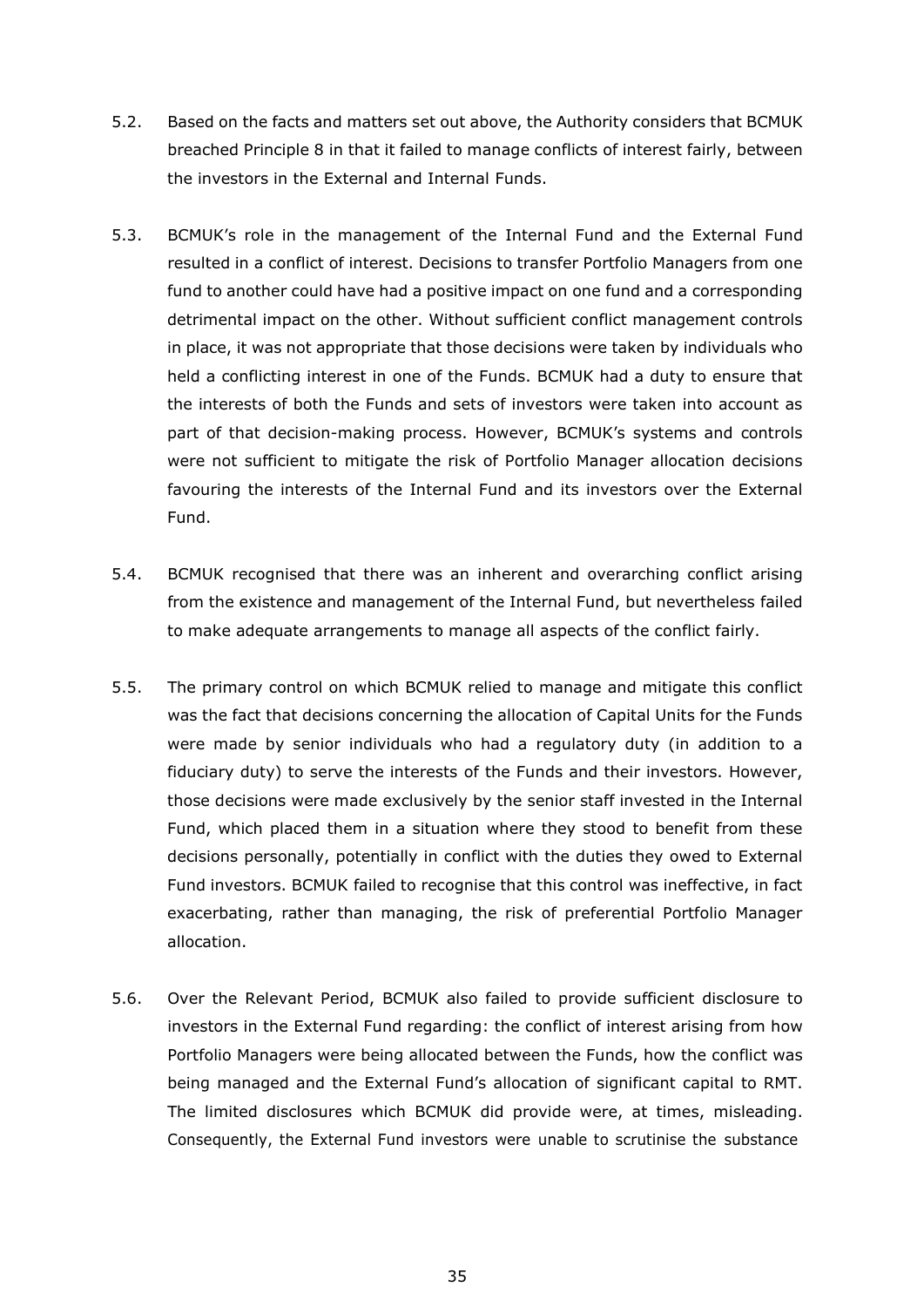of the conflict or assess how it was being managed by BCMUK and this affected their ability appropriately to consider their actions regarding the External Fund.

- 5.7. From February 2014, following a Bloomberg publication concerning the Internal Fund and its possible conflicts, BCMUK provided limited information in response to queries from investors and Due Diligence Consultants. However, at no time was the specific conflict related to capital allocations to the Internal Fund disclosed.
- 5.8. Accordingly, BCMUK's arrangements for managing the conflict were not sufficient to ensure, with reasonable confidence, that the interests of its clients would not be damaged. BCMUK's failure appropriately to manage this conflict resulted in a sub-standard investment management service being provided to the External Fund and its investors.
- 5.9. As outlined in the preceding paragraphs, at all material times Group ExCo, BCMUK ExCo and certain individuals who were members of both those committees had responsibilities in respect of managing the Internal and External Funds, including the allocation of capital and portfolio managers, and of monitoring and mitigating the resulting conflict of interest. Members of BCMUK's senior management plainly recognised that there was an inherent and overarching conflict of interest, but its response was inadequate, in that:
	- a. no steps were taken to consider whether the collective exposure of its senior staff to the Internal Fund (including those given certain specific responsibilities for managing any relevant conflicts) presented its own conflict;
	- b. there is no evidence of any consideration by BCMUK as to whether BCMUK ExCo, whose members had a financial interest in the performance of the Internal Fund, was sufficiently independent from the relevant conflicts to be in a position to manage them properly; and
	- c. no steps were taken to manage the conflict by providing sufficient disclosure to investors, either before or after queries were raised, by investors and Due Diligence Consultants.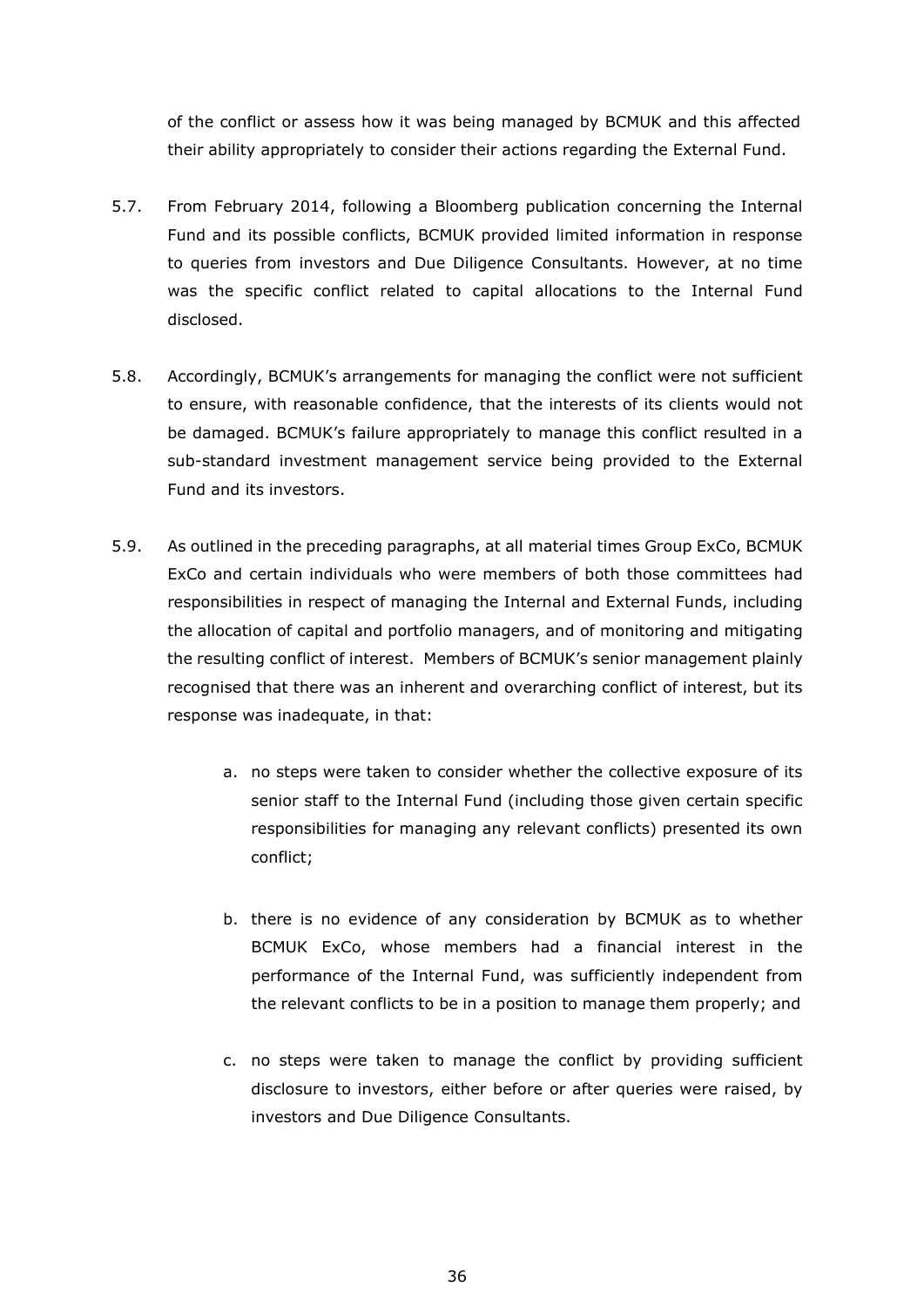- 5.10. The Authority considers that these examples, which are not exhaustive, demonstrate that the misconduct was committed recklessly.
- 5.11. Accordingly, the Authority considers that BCMUK has breached Principle 8.

## **6. SANCTION**

6.1. The Authority's policy for imposing a financial penalty is set out in Chapter 6 of DEPP. In respect of misconduct occurring on or after 6 March 2010, the Authority applies a five-step framework to determine the appropriate level of financial penalty. DEPP 6.5A sets out the details of the five-step framework that applies in respect of financial penalties imposed on firms.

## **Step 1: disgorgement**

- 6.2. Pursuant to DEPP 6.5A.1G, at Step 1 the Authority seeks to deprive a firm of the financial benefit derived directly from the breach where it is practicable to quantify this. No direct benefit has been quantified in this case.
- 6.3. Where a firm agrees to carry out a redress programme to compensate those who have suffered loss as a result of the breach, or where the Authority decides to impose a redress programme, the Authority will take this into consideration. The Authority has decided to impose a redress programme (though BCMUK has the right to make representations to the Authority on that decision).
- 6.4. The figure at Step 1 is therefore £0.

#### **Step 2: the seriousness of the breach**

- 6.5. Pursuant to DEPP 6.5A.2G, at Step 2 the Authority determines a figure that reflects the seriousness of the breach. Where the amount of revenue generated by a firm from a particular product line or business area is indicative of the harm or potential harm that its breach may cause, that figure will be based on a percentage of the firm's revenue from the relevant products or business area.
- 6.6. The Authority considers that revenue is indicative of the harm or potential harm caused by BCMUK's breach in this case. The Authority has therefore determined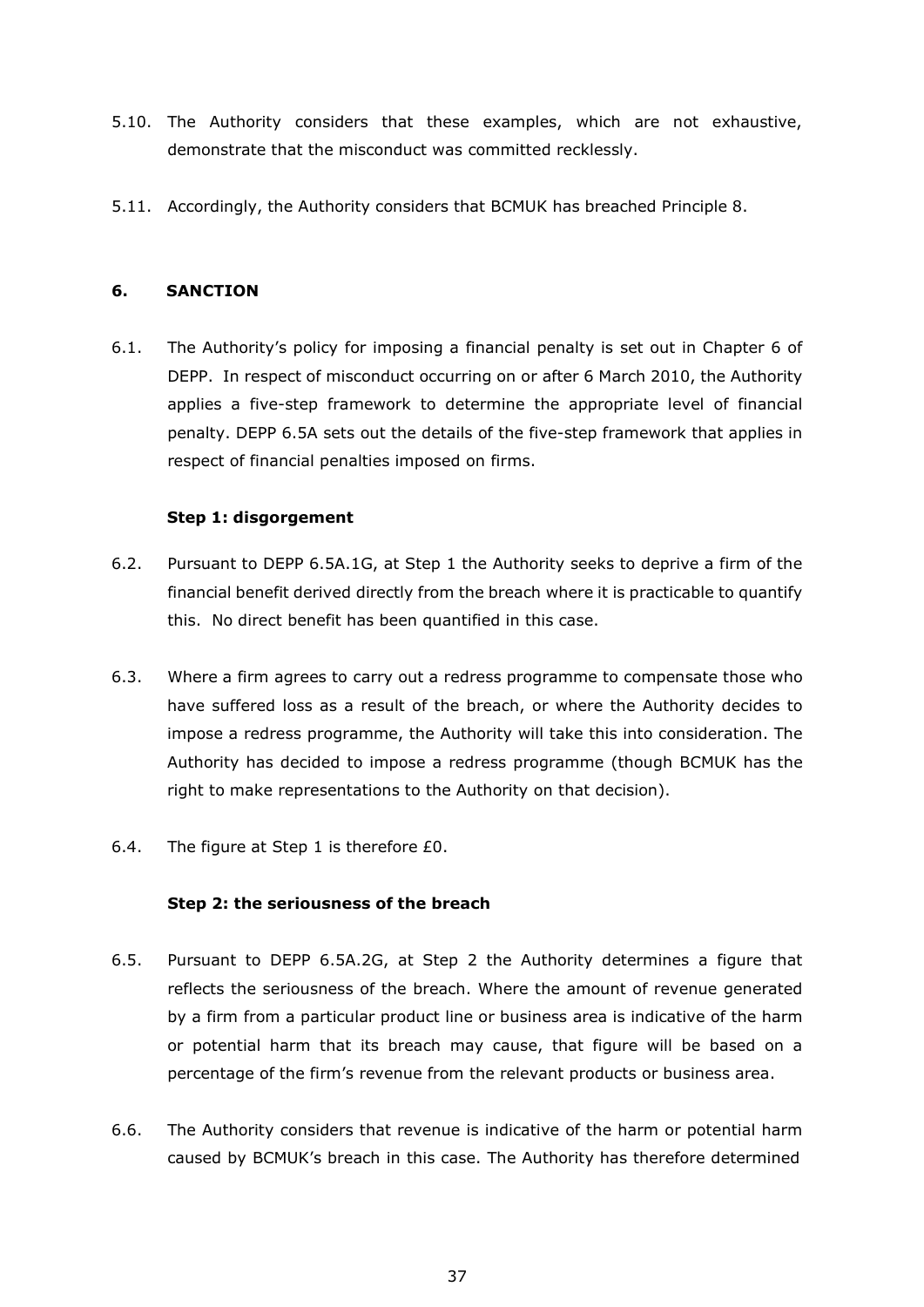a figure based on a percentage of BCMUK's relevant revenue. BCMUK's relevant revenue consists of the sub-investment management fees (comprising management fees and performance fees) and service fees derived by BCMUK during the Relevant Period (1 October 2011 to 31 December 2015) from the External and Internal Funds. The Authority considers BCMUK's relevant revenue for this period to be £236,560,676.

6.7. In deciding on the percentage of the relevant revenue that forms the basis of the step 2 figure, the Authority considers the seriousness of the breach and chooses a percentage between 0% and 20%. This range is divided into five fixed levels which represent, on a sliding scale, the seriousness of the breach; the more serious the breach, the higher the level. For penalties imposed on firms there are the following five levels:

> Level  $1 - 0\%$ Level  $2 - 5%$ Level 3 – 10% Level 4 – 15% Level 5 – 20%

6.8. In assessing the seriousness level, the Authority takes into account various factors which reflect the impact and nature of the breach, and whether it was committed deliberately or recklessly. The factors that the Authority considers to be relevant to BCMUK's breaches are set out below.

#### *Impact of the breach*

- 6.9. All External Fund investors were directly impacted by the breach.
- 6.10. BCMUK's failure to manage the conflict surrounding the allocation of Portfolio Managers resulted in a sub-standard investment management service being provided to investors in the External Fund. The harm caused to customers was compounded by the insufficient detail within related disclosures, which denied investors the opportunity to make informed decisions regarding their prospective or continued investment in the External Fund.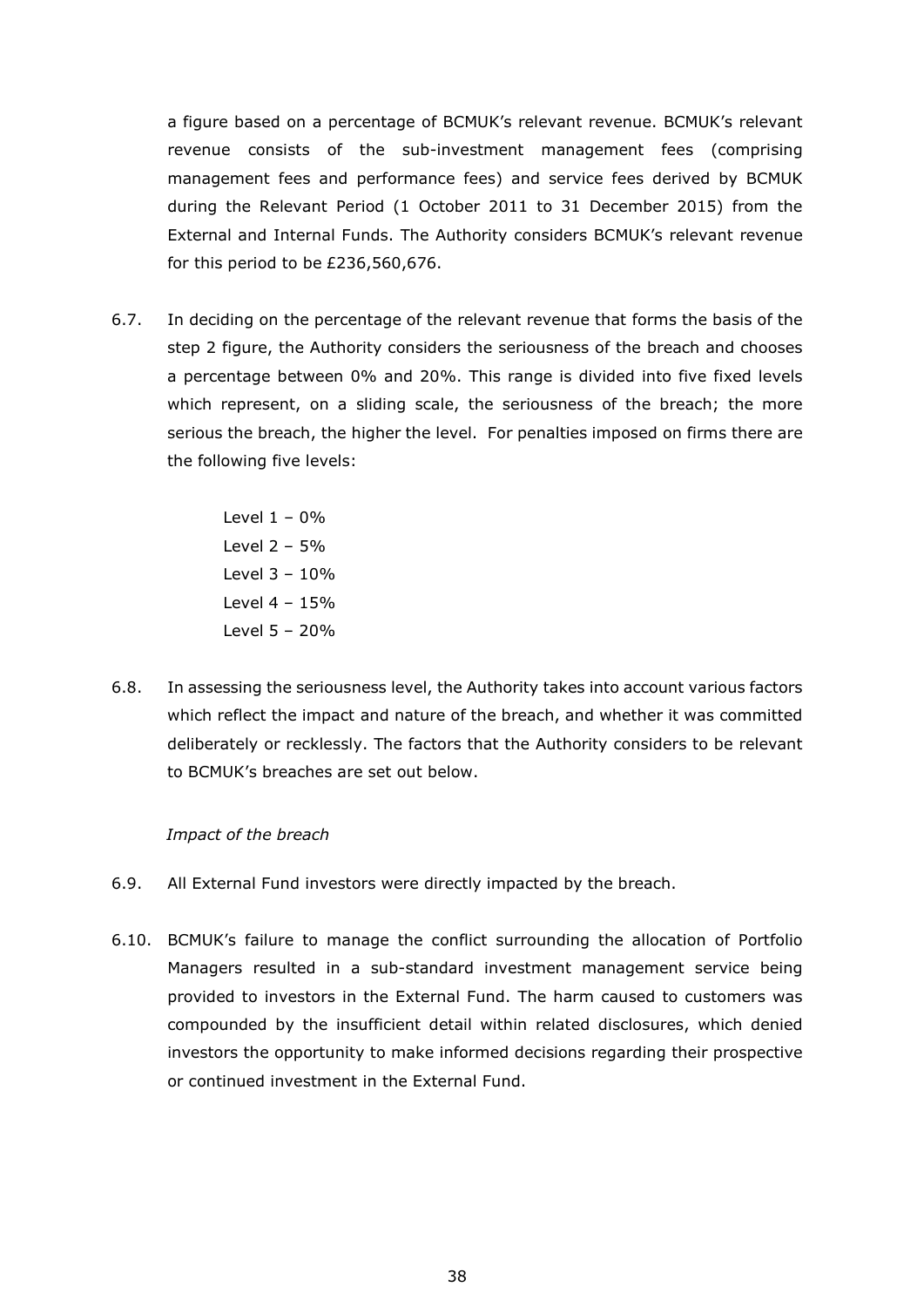*Nature of the breach*

- 6.11. Investors in the External Fund paid management fees in the expectation that their investments would be managed appropriately. BCMUK's approach to how it managed the conflict arising, through its role in ratifying the allocation of Portfolio Managers, fell short of what was required.
- 6.12. BCMUK's failure to disclose appropriately the specific conflict around allocations to the Internal Fund continued throughout the Relevant Period of over 4 years.
- 6.13. The breach revealed serious or systemic weaknesses in BCMUK's procedures or in the management systems or internal controls relating to part of BCMUK's business.
- 6.14. DEPP 6.5A.2G(11) lists factors likely to be considered 'level 4 or 5 factors'. The Authority considers the following factors to be relevant:
	- a. The breach caused a significant risk of loss to investors;
	- b. The breach revealed serious or systemic weaknesses in how BCMUK managed its conflicts of interest relating to the allocation of Portfolio Managers;
	- c. The breach was committed recklessly, in that certain members of senior management appreciated the risk that a breach could result from the conflict but failed to take sufficient steps to mitigate that risk adequately (see DEPP  $6.5A.2G(9)(a)$ ).
- 6.15. DEPP 6.5A.2G(12) lists factors likely to be considered 'level 1, 2 or 3 factors'. The Authority does not consider any of these to be relevant in this case.
- 6.16. Taking these factors into account, the Authority considers the seriousness of the breach to be level 4 and so the Step 2 figure is 15% of £236,560,676.
- 6.17. The figure at Step 2 is therefore £35,484,101.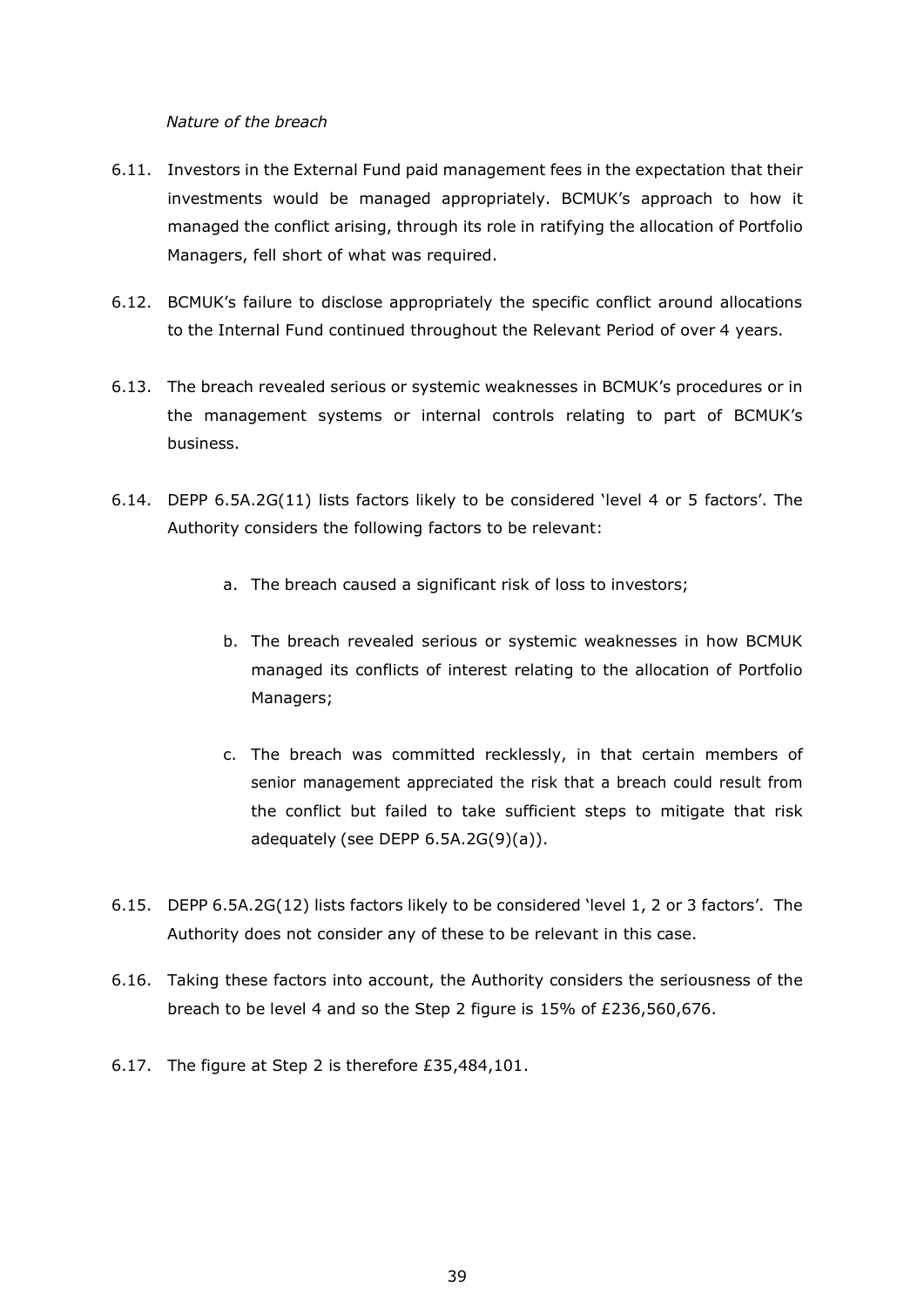## **Step 3: mitigating and aggravating factors**

- 6.18. Pursuant to DEPP 6.5A.3G, at Step 3 the Authority may increase or decrease the amount of the financial penalty arrived at after Step 2, but not including any amount to be disgorged as set out in Step 1, to take into account factors which aggravate or mitigate the breach.
- 6.19. The Authority considers that the following factors aggravate the breach:
	- a. The Authority's November 2012 thematic review, documented in a report titled "*conflicts of interest between asset managers and their customers: identifying and mitigating the risks*", specifically noted that the responsibility for identifying conflicts of interest rests with the business as well as compliance, and that investors should have equal access to investment opportunities; and
	- b. Following on from the thematic review, and in response to a November 2012 "*Dear CEO letter*" from the Authority about "*Conflicts of interests between asset managers and their customers*", BCMUK provided an attestation to the Authority in February 2013 regarding the strength of its conflicts of interest controls, which was inaccurate and misleading given BCMUK's failure effectively to manage the Internal Fund conflict.
- 6.20. Having taken into account these aggravating factors, the Authority considers that the Step 2 figure should be increased by 15%.
- 6.21. The figure at Step 3 is therefore £40,806,716.

#### **Step 4: adjustment for deterrence**

- 6.22. Pursuant to DEPP 6.5A.4G, if the Authority considers the figure arrived at after Step 3 is insufficient to deter the firm who committed the breach, or others, from committing further or similar breaches, then the Authority may increase the penalty.
- 6.23. The Authority considers that the Step 3 figure of £40,806,716 represents a sufficient deterrent to BCMUK, and so has not increased the penalty at Step 4.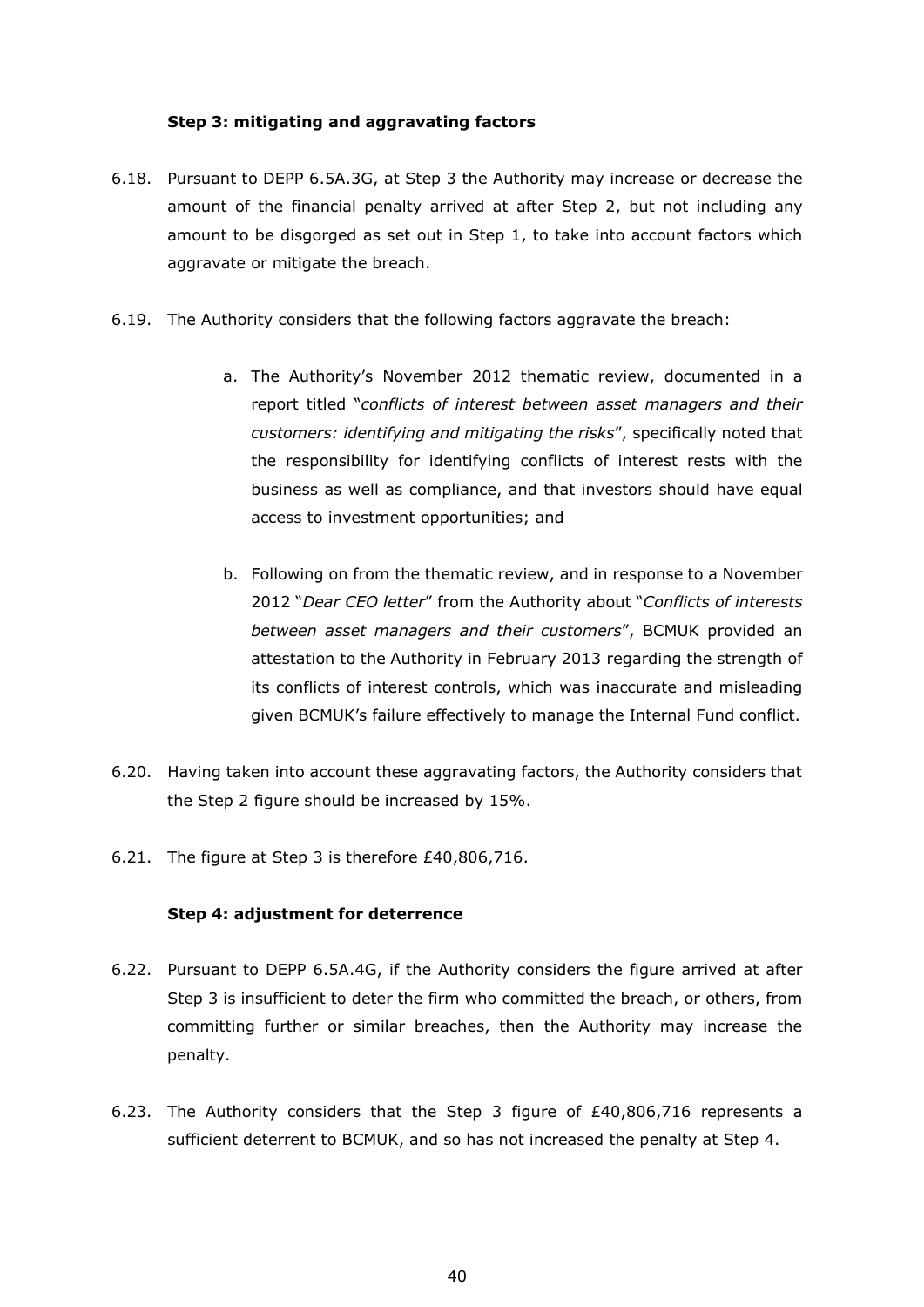6.24. The figure at Step 4 is therefore £40,806,716.

## **Step 5: settlement discount**

- 6.25. Pursuant to DEPP 6.5A.5G, if the Authority and the firm on whom a penalty is to be imposed agree the amount of the financial penalty and other terms, DEPP 6.7 provides that the amount of the financial penalty which might otherwise have been payable will be reduced to reflect the stage at which the Authority and the firm reached agreement.
- 6.26. The Authority and BCMUK did not reach agreement and so no discount applies to the Step 4 figure. The Step 5 figure (after rounding down to the nearest £100) is therefore £40,806,700.

## **Penalty**

6.27. The Authority has therefore decided to impose a total financial penalty of £40,806,700 on BCMUK for breaching Principle 8.

# **REPRESENTATIONS AND EXPEDITED REFERENCE**

- 7.1 Through the Warning Notice, the Authority gave notice that it proposed to take the action described above and BlueCrest was given the opportunity to make representations to the Authority about that proposed action.
- 7.2 However, following receipt of the Warning Notice, and pursuant to DEPP 5.1.8I G (1), BlueCrest notified the Authority that, in relation to the substance of the Warning Notice, it wished to use the expedited reference procedure; this procedure enables a person subject to enforcement action to challenge the action proposed in a warning notice before the Tribunal without engaging with the Authority's internal decision-making process. In accordance with DEPP 5.1.8G G (2), BlueCrest confirmed that it waived and would not exercise any rights under section 387(2) of the Act in respect of the Warning Notice.
- 7.3 The Authority has therefore decided to take the action set out above.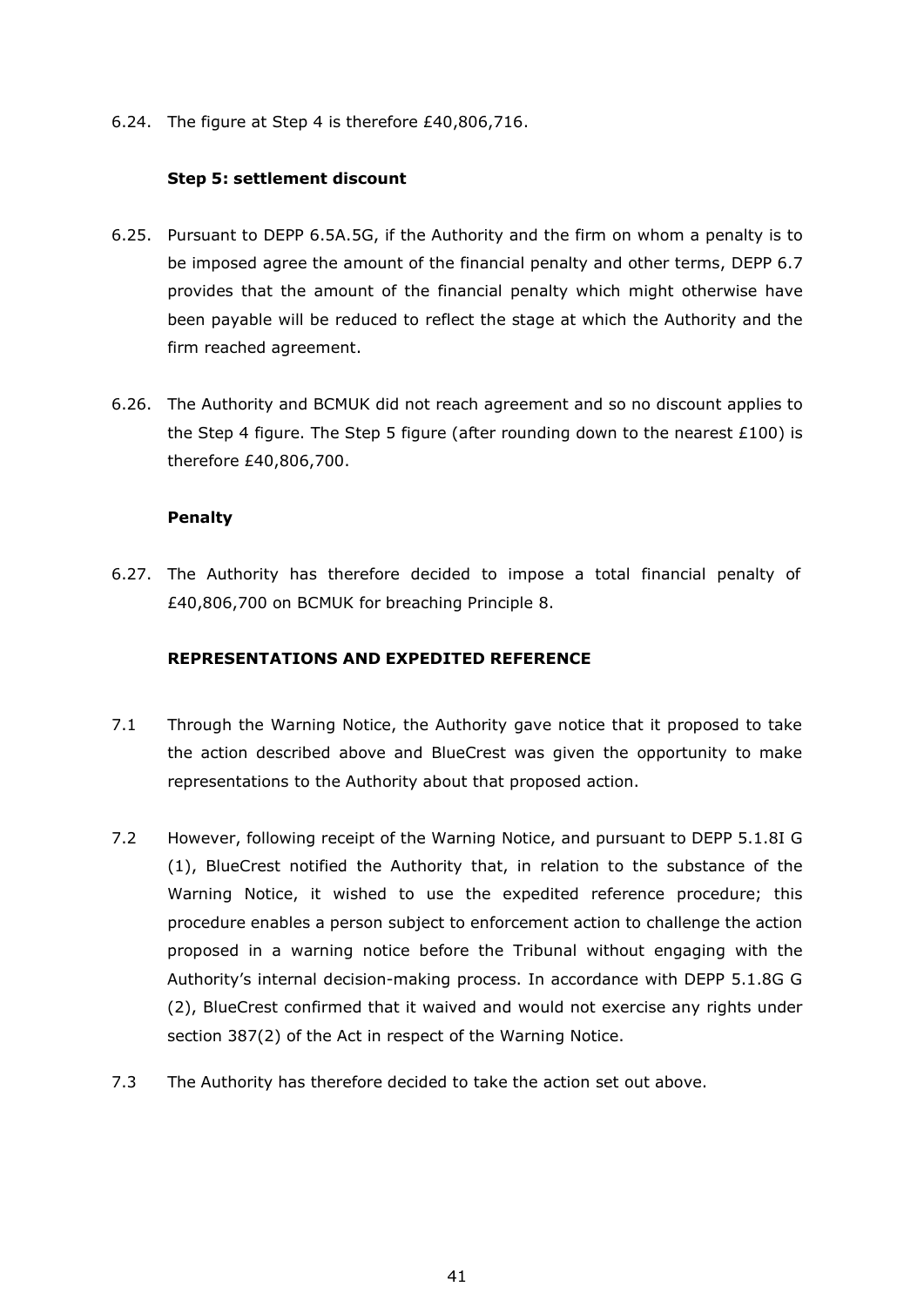## **PROCEDURAL MATTERS**

8.1. This Decision Notice is given to BCMUK under section 206 and in accordance with section 388 of the Act. The following paragraphs are important.

## **Decision maker**

8.2. The decision which gave rise to the obligation to give this Decision Notice was made by the RDC. The RDC is a committee of the Authority which takes certain decisions on behalf of the Authority. The members of the RDC are separate from the Authority staff involved in conducting investigations and recommending action against firms and individuals. Further information about the RDC can be found on the Authority's website:

[https://www.fca.org.uk/about/committees/regulatorydecisions-committee-rdc.](https://www.fca.org.uk/about/committees/regulatorydecisions-committee-rdc)

# **The Tribunal**

8.3. BlueCrest has the right to refer the matter to which this Notice relates to the Tribunal. Under paragraph 2(2) of Schedule 3 of the Tribunal Procedure (Upper Tribunal) Rules 2008, BlueCrest has 28 days from the date on which this Notice is given to it to refer the matter to the Tribunal. A reference to the Tribunal is made by way of a signed reference notice (Form FTC3) filed with a copy of this Notice. The Tribunal's contact details are: The Upper Tribunal, Tax and Chancery Chamber, Fifth Floor, Rolls Building, Fetter Lane, London EC4A 1NL (tel: 020 7612 9730; email fs@hmcts.gsi.gov.uk). Further information on the Tribunal, including guidance and the relevant forms to complete, can be found on the HM Courts and Tribunal Service website:

<http://www.justice.gov.uk/forms/hmcts/tax-and-chancery-upper-tribunal>

- 8.4. A copy of the reference notice (Form FTC3) must also be sent to the Authority at the same time as filing a reference with the Tribunal. A copy of the reference notice should be sent to Ross Murdoch at the Financial Conduct Authority, 12 Endeavour Square, London E20 1JN.
- 8.5. Once any such referral is determined by the Tribunal and subject to that determination, or if the matter has not been referred to the Tribunal, the Authority will issue a Final Notice about the implementation of the decision set out in this Notice.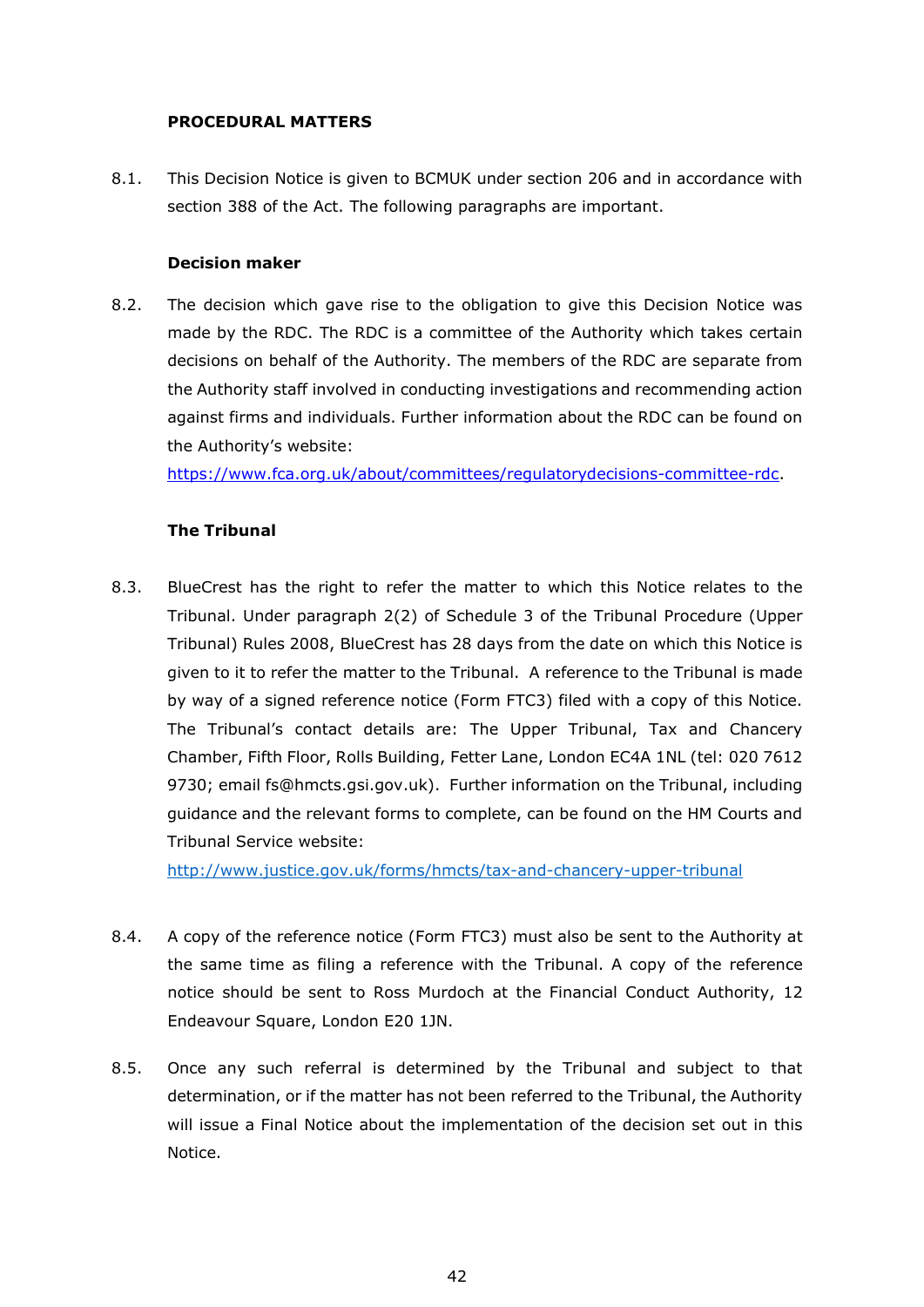## **Access to evidence**

- 8.6. Section 394 of the Act applies to this Decision Notice.
- 8.7. The person to whom this Decision Notice is given has the right to access:
	- a) the material upon which the Authority has relied in deciding to give this Decision Notice; and
	- b) the secondary material which, in the opinion of the Authority, might undermine that decision.

# **Confidentiality and publicity**

- 8.8. This Decision Notice may contain confidential information and should not be disclosed to a third party (except for the purpose of obtaining advice on its contents). Section 391 of the Act provides that a person to whom this Notice is given or copied may not publish the Notice or any details concerning it unless the Authority has published the Notice or those details
- 8.9. However, the Authority must publish such information about the matter to which a Decision Notice or Final Notice relates as it considers appropriate. BlueCrest should be aware, therefore, that the facts and matters contained in this Notice may be made public.

# **Contact**

8.10. For more information concerning this matter generally, contact Ross Murdoch at the Authority (direct line: 020 7066 3999; email Ross. Murdoch@fca.org.uk).

Eugeble Loue

**Elizabeth France Deputy Chair, Regulatory Decisions Committee**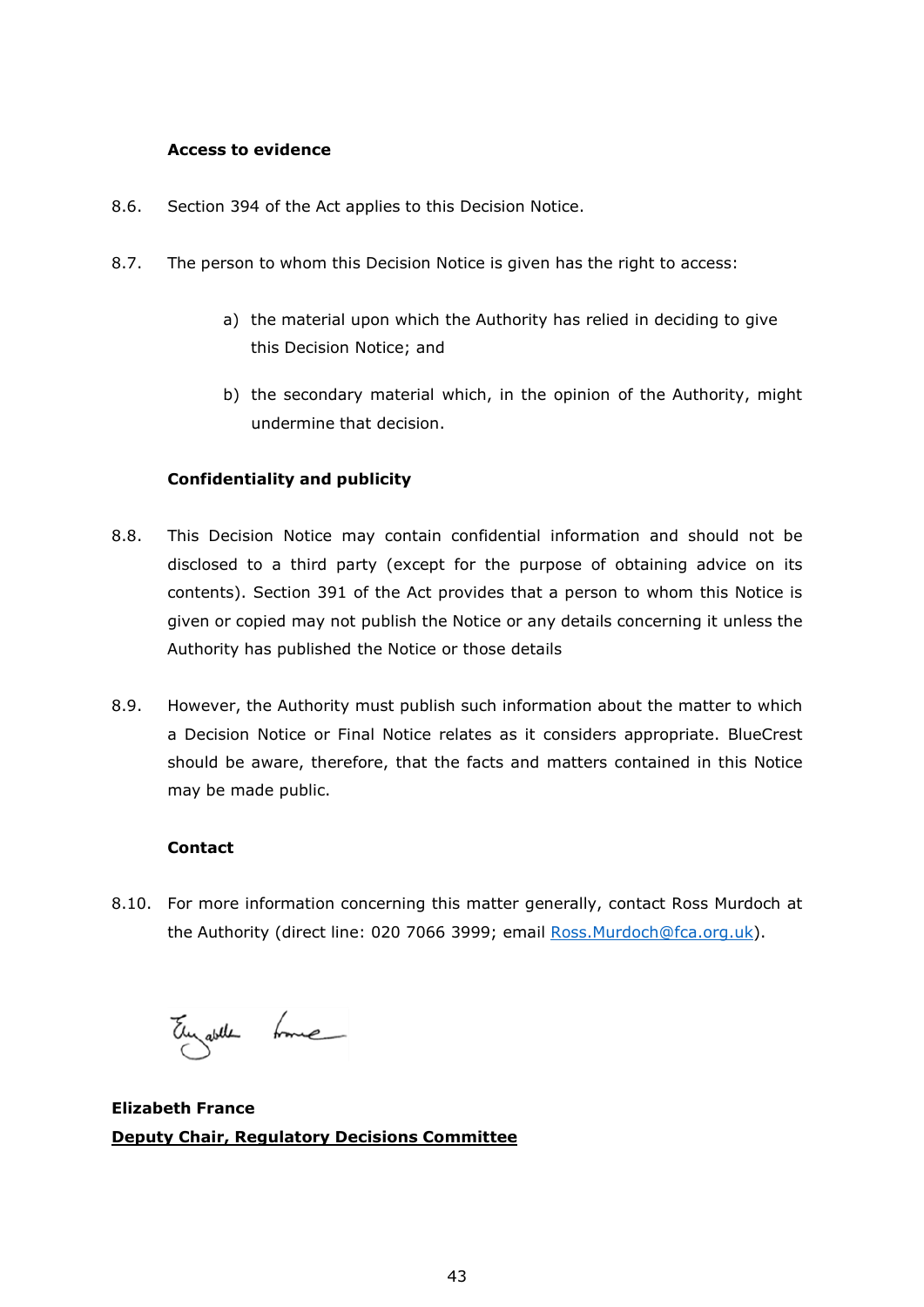#### **ANNEX A**

### **RELEVANT STATUTORY AND REGULATORY PROVISIONS**

#### **RELEVANT STATUTORY PROVISIONS**

7.1 The Authority's statutory objectives, set out in section 1B(3) of the Act, include the consumer protection objective.

Section 206(1) of the Act provides:

"*If the Authority considers that an authorised person has contravened a requirement imposed on him by or under this Act… it may impose on him a penalty, in respect of the contravention, of such amount as it considers appropriate*."

#### **RELEVANT REGULATORY PROVISIONS**

#### *The Principles for Businesses*

The Principles are a general statement of the fundamental obligations of firms under the regulatory system and are set out in the Authority's Handbook. They derive their authority from the Authority's rule-making powers set out in the Act.

Principle 8 provides:

*"A firm must manage conflicts of interest fairly, both between itself and its customers and between a customer and another client."*

#### *Senior Management Arrangements, Systems and Controls ("SYSC")*

SYSC sets out rules and guidance for firms in relation to systems and controls.

During the Relevant Period, SYSC 10.1.3R provided:

*"A firm must take all reasonable steps to identify conflicts of interest between:*

*(1) the firm… and a client of the firm; or*

*(2) one client of the firm and another client;*

*that arise or may arise in the course of the firm providing any service referred to in SYSC 10.1.1 R."*